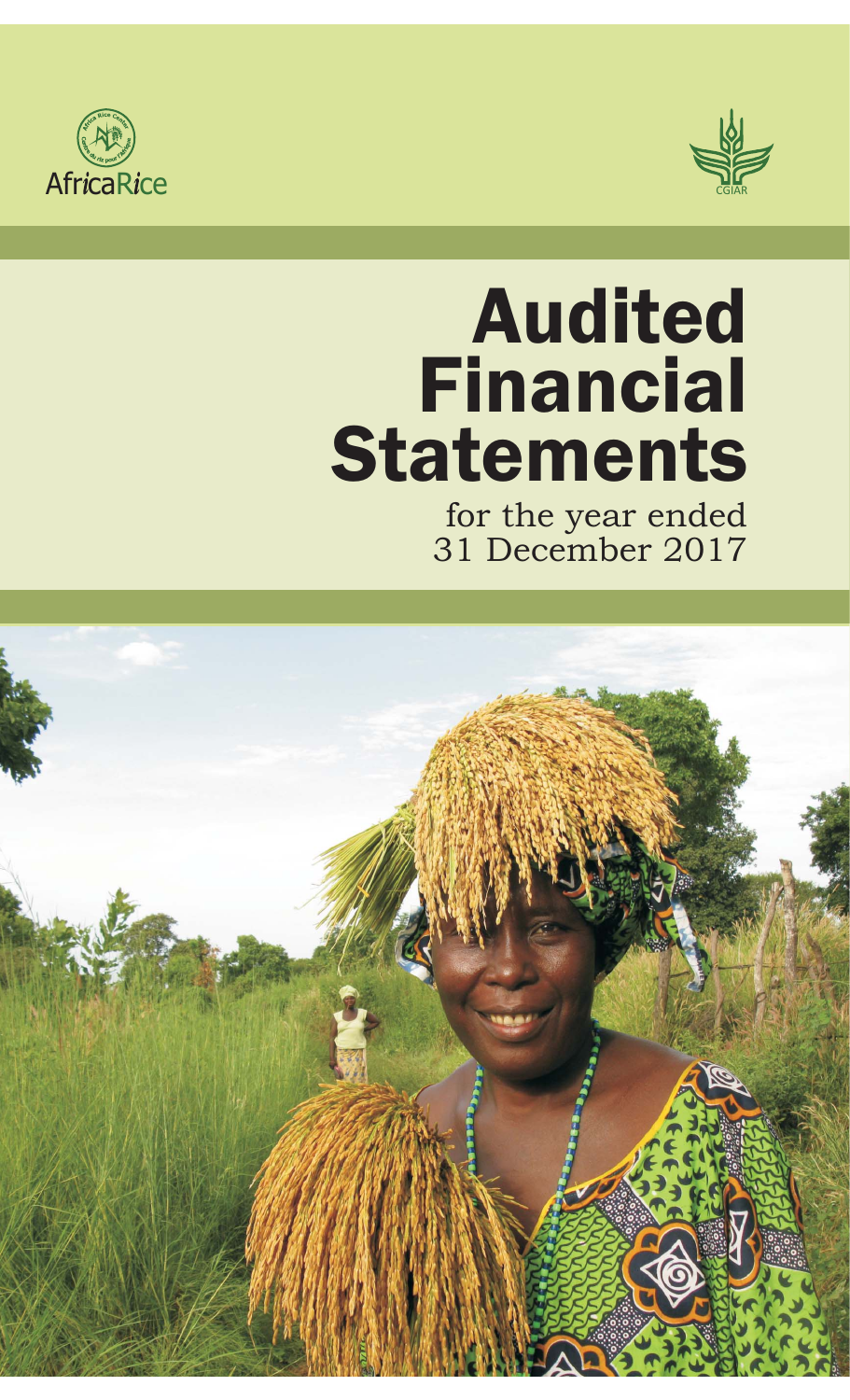# **Audited Financial Statements**

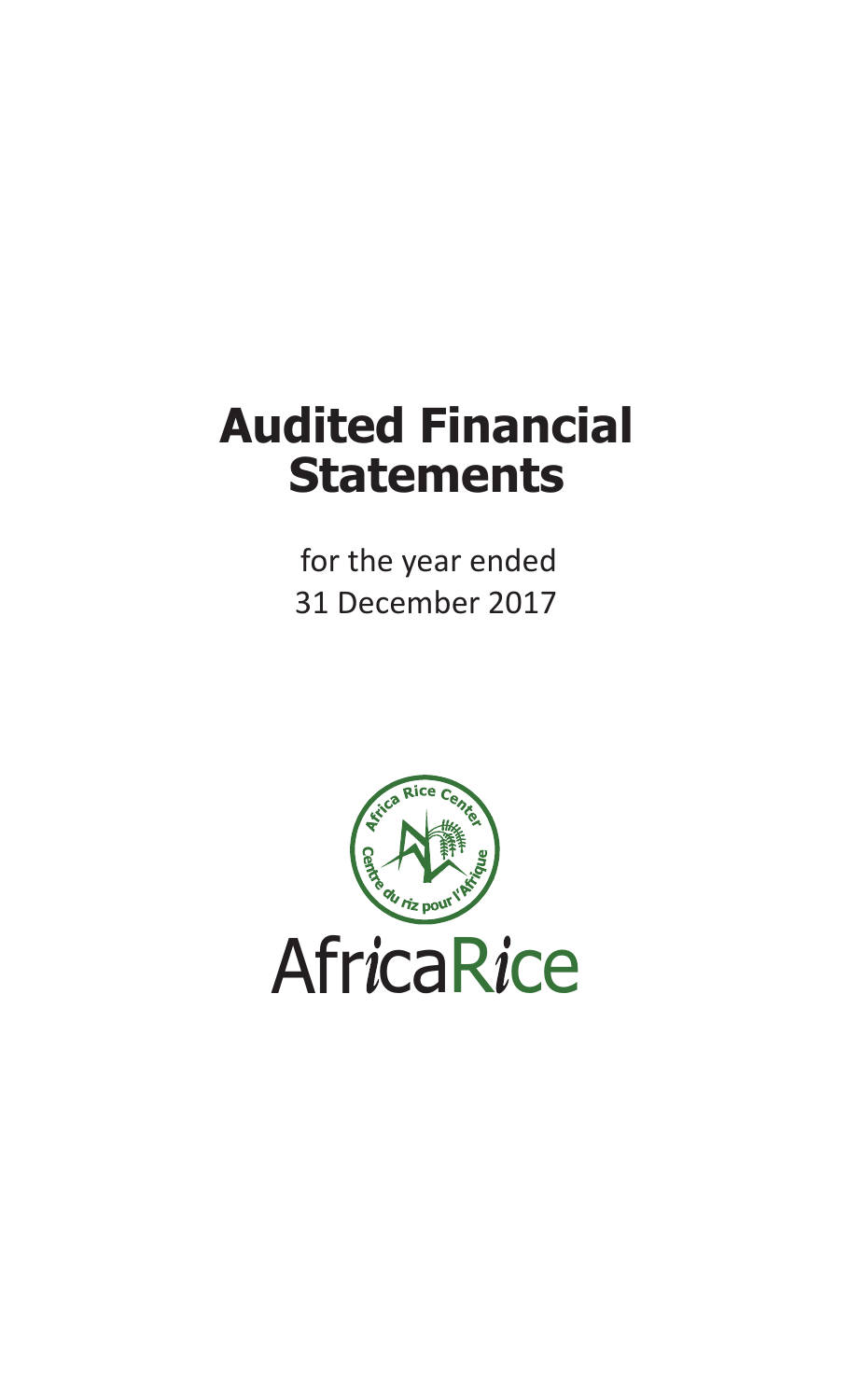



# **STATEMENT OF THE BOARD CHAIR**

**YEAR ENDED 31 DECEMBER 2017**

# **Financial situation**

The Board notes that the total operating revenues decreased from US\$ 24.284 million in 2016 to US\$ 18.992 million in 2017, corresponding to a decrease of US\$ 5.292 million. The operating expenses also decreased from US\$ 25.950 million in 2016 down to US\$ 20.933 million in 2017, corresponding to a decrease of US\$ 5.017 million. This resulted in AfricaRice recording an operational deficit of US\$ 1.940 million in 2017. Additionally one-off write-offs of overspent project expenses, costs associated with the relocation from Benin to Côte d'Ivoire, and financial expenses, increased the deficit further to US\$ 3.351 million compared to the deficit of US\$ 2.242 million incurred at the end of 2016. The undesignated net assets of the Center decreased from US\$ 5.247 million at end of 2016 to US\$ 2.394 million at end of 2017.

# **Other Indicators of Financial Health**

The short-term solvency (liquidity) indicator level of the Center was reduced to 70 days, down from 106 days as indicated for 2016, and the long-term financial stability ratio was similarly reduced to 44 days down from 79 days as indicated for 2016. The audited Indirect Cost Rate for AfricaRice decreased to 9.4% during the year, down from 11.7% in 2016, as indicated. The Current ratio dropped from 1.53 in 2016 to 1.35 in 2017, which, however, is within the CGIAR recommended level (greater than 1.0)

# **Fiduciary Responsibility**

The Board recognizes its fiduciary responsibility for the financial statements as well as in setting the overall strategy of the Center. It follows up on the implementation of the latter in accordance with agreed policies, timelines and output/outcomes. As such the Board is quite aware of the seriousness of the financial decline experienced at the center in the past three years. While appropriate risk management measures were in place at AfricaRice, a number of extraordinary factors over that period contributed to AfricaRice's unrestricted net assets declining to less than the CGIAR-recommended level by the end of 2017. However, there is no gain saying that financial performance reflected challenging situations confronted by the Institution. The trend now must be reversed. In late 2017, a special session of the Board's Executive / Finance Committee endorsed (and the full Board later approved) a three-year financial recovery plan, which will see a balanced budget in 2018 and surpluses designed to begin re-building reserves in 2019 and 2020. Re-building unrestricted reserves is a difficult task in the present CGIAR funding structure that encourages financing to CRP's, which is categorized as restricted funding for accounting purposes, and therefore cannot flow to unrestricted reserves.

In 2015 the Board of Trustees, acting on direction from the AfricaRice Council of Ministers, approved the relocation of the interim headquarters in Cotonou, Benin, back to Bouake-Mbé in Côte d'Ivoire, from where the center had been forced to depart during the Ivorian civil war over a decade ago. The move was compulsory for both political and technical reasons, as the interim HQ site was to revert to its owners, and economic and security conditions in Côte d'Ivoire had improved to the point where re-establishment was

| Address / Adresse                    | Telephone / Téléphone | Fax / Télécopieur | E-mail / Courrier éléctronique | Web Site / Site Internet |
|--------------------------------------|-----------------------|-------------------|--------------------------------|--------------------------|
| 01 B.P. 4029, Abidjan, Côte d'Ivoire | (225) 22 48 09 10     | (225) 22 44 26 29 | AfricaRice@cgiar.org           | www.AfricaRice.org       |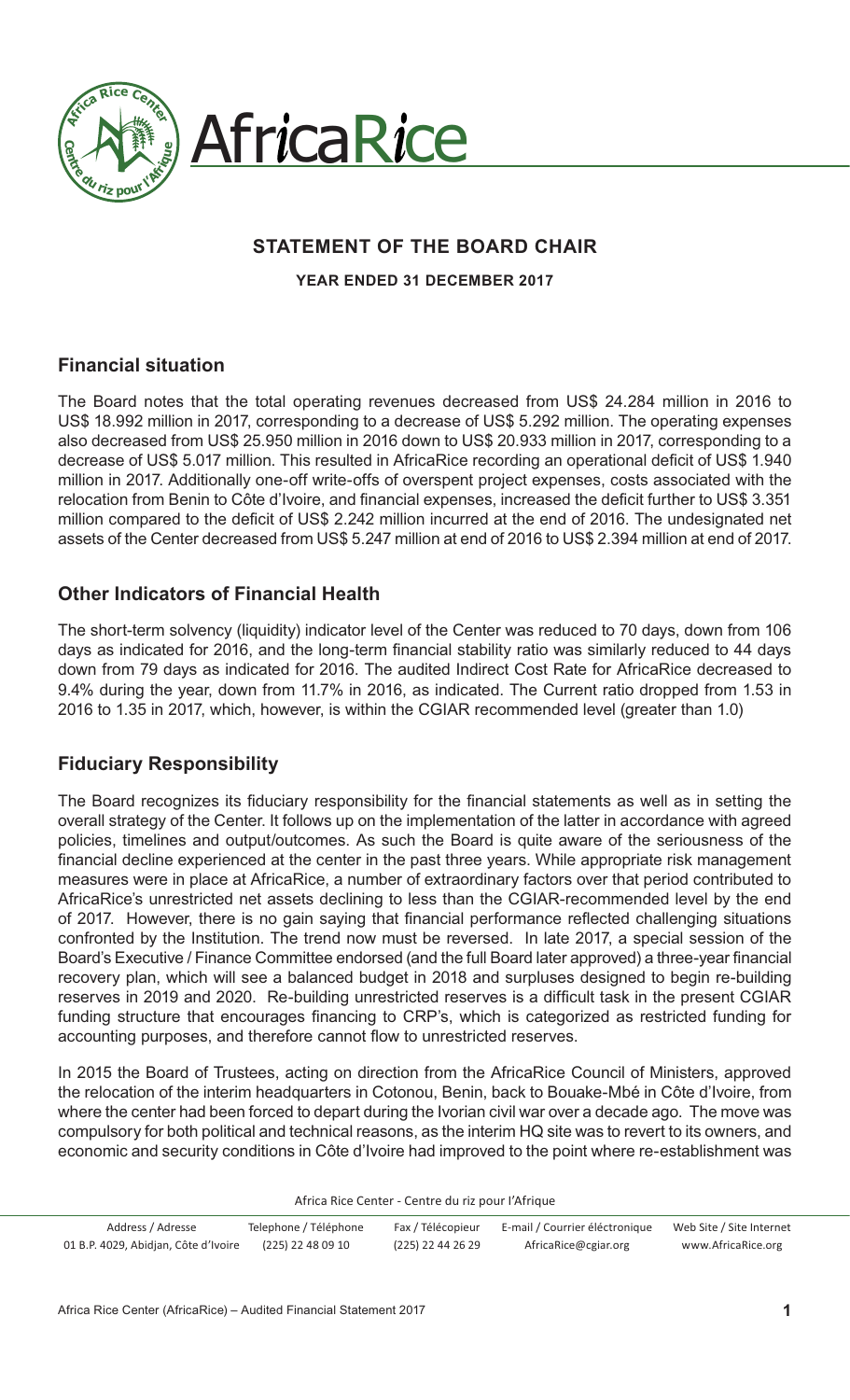

possible. However, much of the pledged resources to pay for most of the relocation did not materialize. The move was effected on schedule, but resulted in financial losses. This, combined with a decline of CRP funding, as well as a decline in negotiated bilateral funding, resulted in the unfortunate current financial situation.

AfricaRice will enhance its efforts to further strengthen partnerships with both international organizations and national systems in 2018. At the same time, certain economy measures have been taken such as the suspension of office activites in some locations. Vigorous resource mobilization and planning for new (potential) public private partnerships also is underway. The renovation of the Main Research Center at Mbé continues, and a new genebank has been constructed. The scientific research staff are now located in Bouake-Mbé, while the headquarter's facility in Abidjan houses administration and some support services. This hybrid structure was a condition for re-establishment in Côte d'Ivoire, and the Board believes it is the best way to capitalize on both technical and political support required from the Member States, which continue to play a critically important role for the center – not only as research partners, but also as financial supporters.

In summary the Board, while mindful of the challenges still ahead, believes the necessary actions have been taken to stabilize Africarice's financial situation, and it looks forward to a positive 2018 in all respects.

**Prof. Eric Tollens**  Chairman, Board of Trustees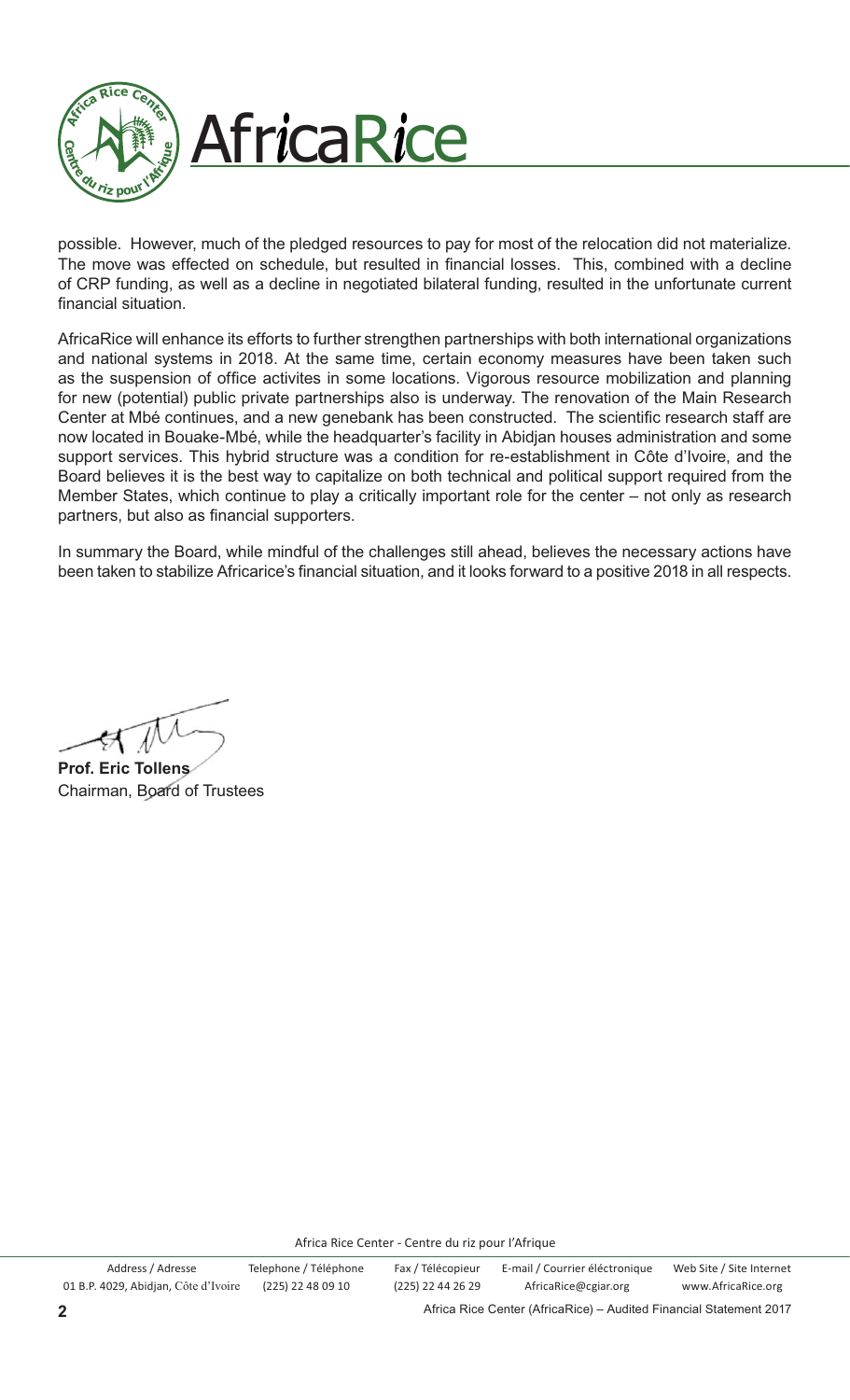

# **AfricaRice**

# **BOARD STATEMENT ON RISK MANAGEMENT**

# **YEAR ENDED 31 DECEMBER 2017**

The Board of Trustees of the Africa Rice Center (AfricaRice) has the responsibility for ensuring that an appropriate mechanism is in place for Center-wide risk management in order to ensure the achievement of the Center's research objectives. These risks include strategic, operational, financial and reputational elements that are inherent to the nature, *modus operandi* and locations of the Center's activities. These risks evolve over time owing to the environment in which the Center operates. There is potential for negative impact arising from inadequate or failed internal processes, systems, human factors and/or external events.

Most critical risks include:

- Irrelevant priorities and poor strategy resulting in low impact science (and therefore inappropriate technology);
- $\bullet$ Misallocation of scientific efforts from agreed priorities;
- $\bullet$ Loss of reputation for scientific excellence and integrity;
- $\bullet$ Research disruption and information system failure;
- $\bullet$ Financial liquidity problems;
- $\bullet$ Transaction processing failures;
- -Loss of assets, including information assets;
- $\bullet$ Failure to recruit, retain and effectively utilize qualified and experienced staff;
- $\bullet$ Failures in staff health and safety systems;
- $\bullet$ Failures in the execution of Center's legal and fiduciary responsibilities; and
- $\bullet$ Failure on the part of donors to make appropriate level of investments to support research.

The Board has adopted a risk management policy – communicated to all staff – that includes a framework by which the Center's management identifies, evaluates and prioritizes risks and opportunities across the organization; develops risk mitigation strategies which balance benefits with costs; monitors the implementation of these strategies; and periodically reports to the Board on results. This process draws upon risk assessments and analysis prepared by the staff of the Center's business units, internal auditors, Center-commissioned external reviewers and the external auditors.

The risk assessments also incorporate the results of collaborative risk assessments with other CGIAR Centers, CGIAR System Management Office components, and other entities in relation to shared risks arising from jointly managed activities. The risk management framework seeks to draw upon best practices, as promoted in codes and standards promulgated in a number of CGIAR member countries. It is subject to ongoing review as part of the Center's continuous improvement efforts.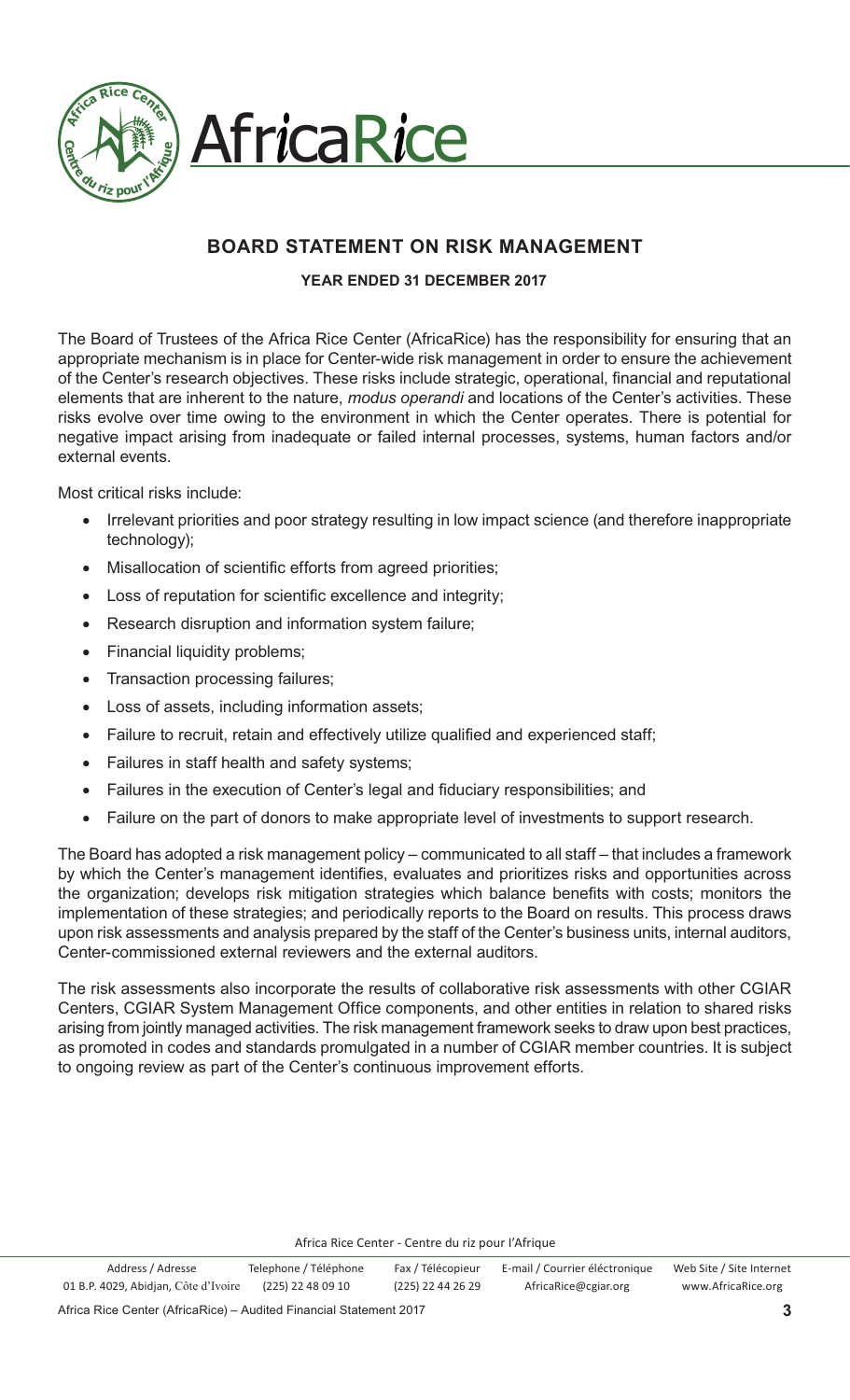

Risk mitigation strategies include the implementation of systems of internal controls, which, by their nature, are designed to manage rather than eliminate risk. The Center endeavors to manage risk by ensuring that the appropriate infrastructure, control systems and people are in place throughout the organization. Key practices employed in managing risks and opportunities include environmental reviews, clear policies and accountabilities, transaction approval frameworks, financial and management reporting, and the monitoring of metrics designed to highlight positive or negative performance of individuals and processes across a broad range of key performance areas. The design and effectiveness of the risk management system and internal controls is subject to coordination through a Risk Management Committee and ongoing review by the Center's Internal Audit Unit, which is independent of the operating units, and which reports on the results of its audits directly to the Director General and to the Board through its Audit Committee.

The AfricaRice Board and management have reviewed the implementation of the risk management process during 2017 and the Board is satisfied with the progress made.

The Board has monitored and satisfied themselves of the sound fiscal management of Africa Rice Center (AfricaRice). The Board monitored the effectiveness of internal controls through the interactions with the Internal and External Audit functions that report to the Audit Committee.

**Prof. Eric Tollens**  Chairman, Board of Trustees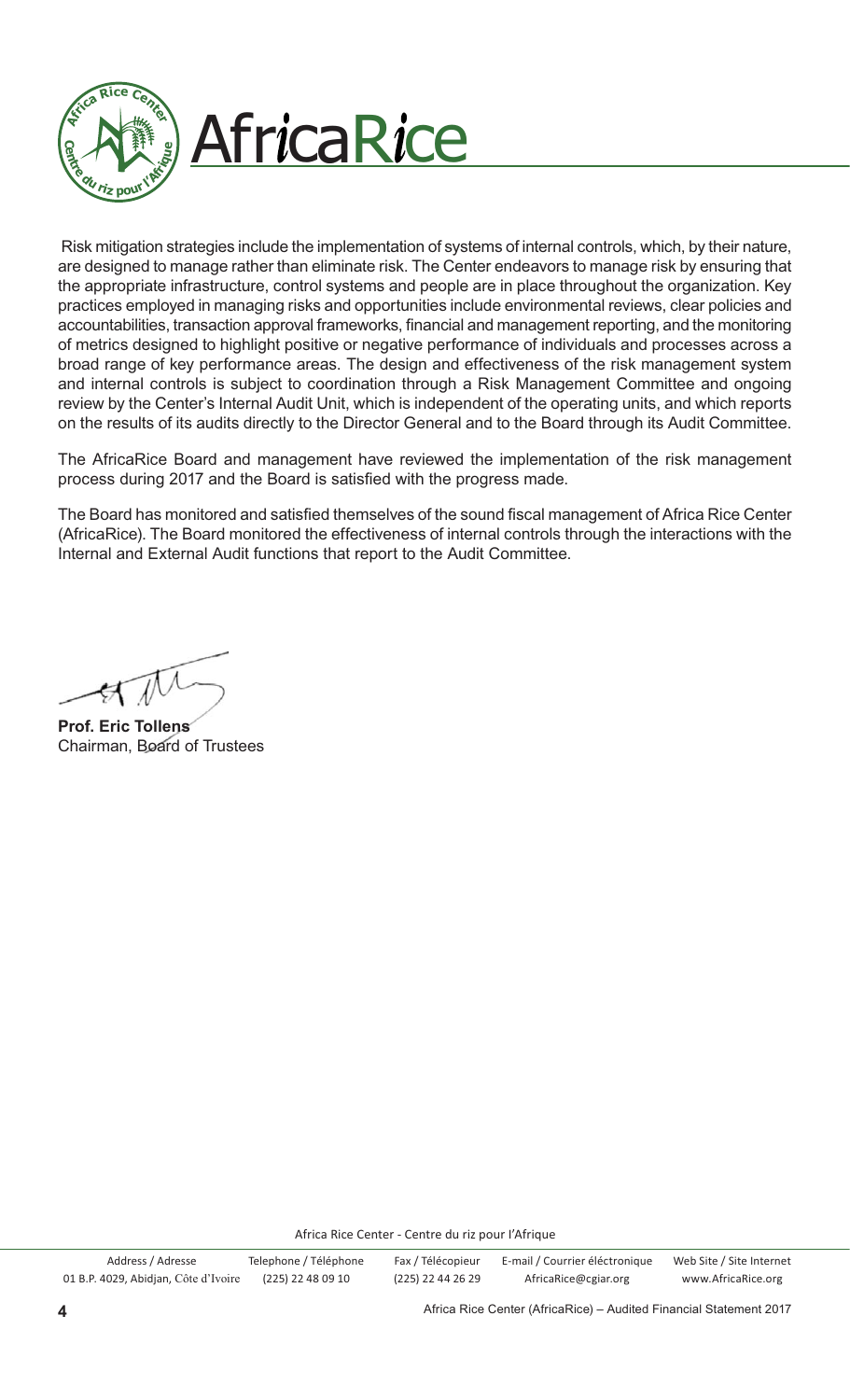

# **AfricaRice**

# **CERTIFICATE BY CENTER MANAGEMENT**

# **YEAR ENDED 31 DECEMBER 2017**

We have prepared the accompanying financial statements of the Africa Rice Center (AfricaRice) as of 31 December 2017. These financial statements are the responsibility of the Africa Rice Center management, and have been duly presented to the Center's external auditors, KPMG, Senegal for review.

The Center's management has worked closely with the internal and external auditors to ensure that the financial statements are presented in compliance with the IFRS Compliant CGIAR Reporting Guidelines issued by the CGIAR System Management Office in December, 2017.

In accordance with the requirement of IFRS Compliant CGIAR Reporting Guidelines, the undersigned certify that:

- (i) The financial records of Africa Rice Center have been properly maintained;
- (ii) The financial statements, together with the explanatory notes thereto, comply in full with the provisions of the guidelines; and that
- (iii) The financial statements and the notes thereto give a true and fair view of the financial position, financial performance and cash flows of the Africa Rice Center.

**Director of Finance Contracts Contracts and Director General Contracts Contracts Contracts Contracts Contracts Contracts Contracts Contracts Contracts Contracts Contracts Contracts Contracts Contracts Contracts Contracts** 

**Kolade Olatifede Harold Roy-Macauley**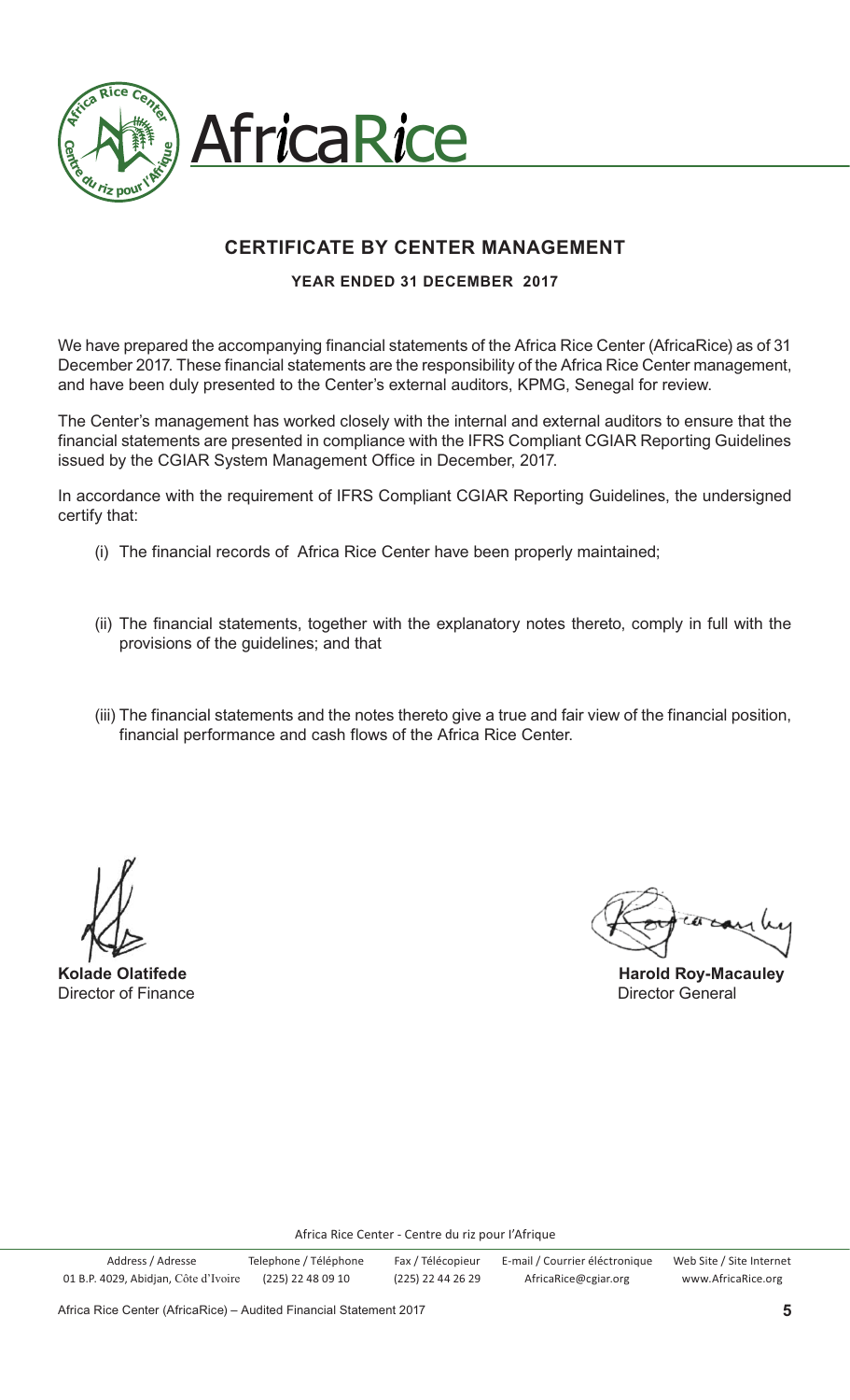

**KPMG Sénégal S.A. Avec Conseil d'Administration** Immeuble Horizons S.A. 83, Boulevard de la République Dakar - Sénégal

Téléphone : + 221 33 849 27 27 Télécopie : + 221 33 822 17 02 NINEA : 22486742 S 3 RC : SN-DKR-2003- B-4225

# **AFRICA RICE CENTER (AfricaRice) Boulevard François Mitterrand 01 B.P.4029- Abidjan- IVORY COAST**

# **Independent Auditors' Report**

Year ended as of 31 December 2017

# **Audit Report on the Financial Statements**

We have audited the accompanying financial statements of Africa Rice Center (AfricaRice) for the year ended as of 31 December 2017 comprising the Statement of Financial Position, the Statement of Activities and the Statement of Cash Flows and a Summary of Significant Accounting Policies and Other Explanatory notes.

# *Management's Responsibility for the Financial Statements*

AfricaRice's management is responsible for the preparation and fair presentation of these financial statements in accordance with International Financial Reporting Standards (IFRS) Compliant CGIAR Reporting Guidelines approved by the System Management Board on 12 December 2017.

This responsibility includes: designing, implementing and maintaining internal control relevant to the preparation and fair presentation of financial report that is free from material misstatements, whether due to fraud or error; selecting and applying appropriate accounting policies; and making accounting estimates that are reasonable in the circumstances.

# *Auditors' Responsibility*

Our responsibility is to express an opinion on these financial statements based on our audit. We conducted our audit in accordance with International Financial Reporting Standards (IFRS) and International Standards on Auditing. Those standards require that we comply with relevant ethical requirements and plan and perform the audit to obtain reasonable assurance whether the financial report is free of material misstatement.

An audit involves performing procedures to obtain audit evidence about the amounts and disclosures in the financial statements. The procedures selected depend on our judgment, including the assessment of the risks of material misstatement of the financial statements, whether due to fraud or error.

In making those risk assessments, we consider internal control relevant to the entity's preparation and fair presentation of the financial statements in order to design audit procedures that are appropriate in the circumstances, but not for the purpose of expressing an opinion on the effectiveness of the entity's internal control. An audit also includes evaluating the appropriateness of accounting principles used and the reasonableness of accounting estimates made by management, as well as evaluating the overall presentation of the financial statements.

We believe that the audit evidence we have obtained is sufficient and appropriate to provide a basis for our opinion.

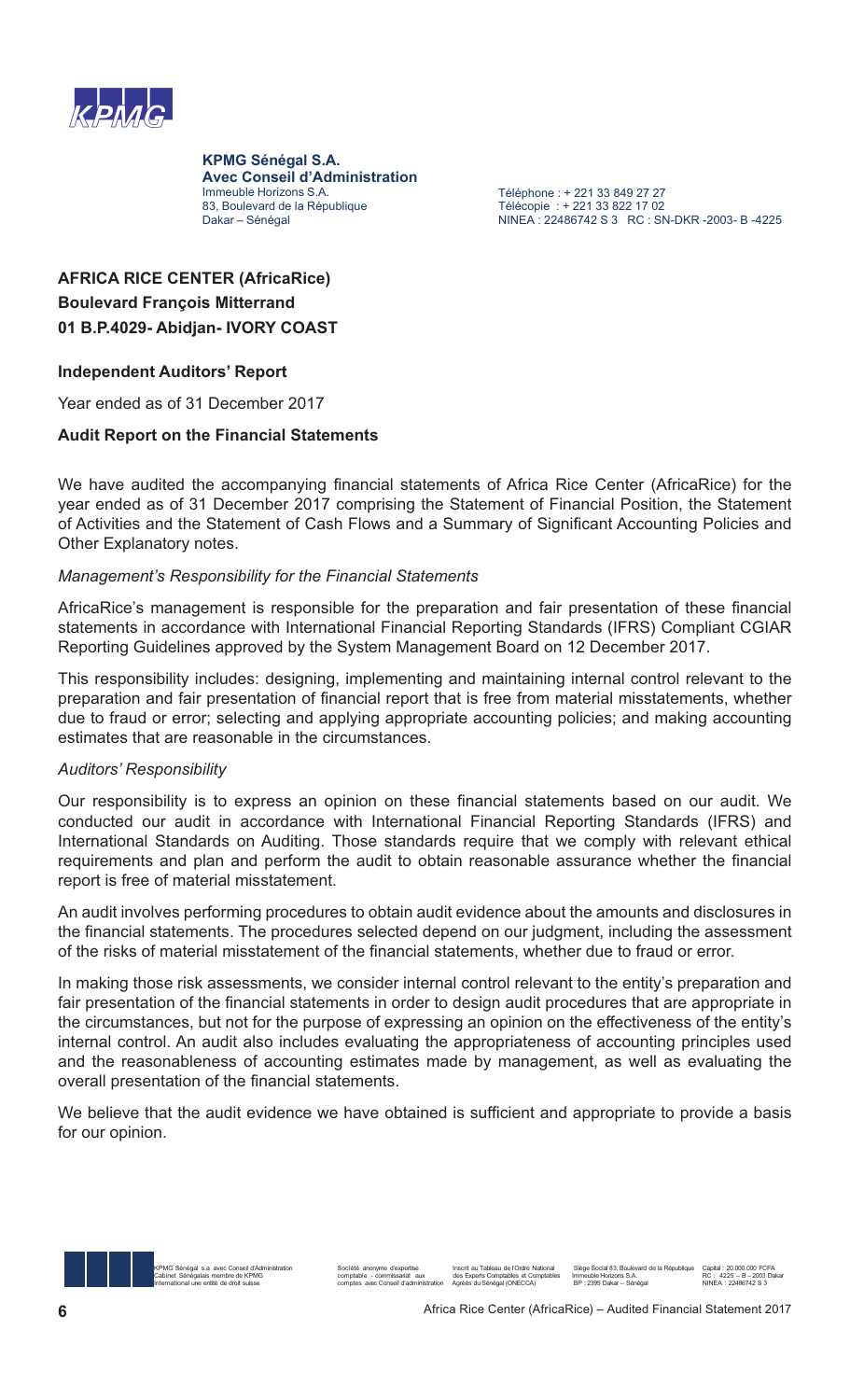

**KPMG Sénégal S.A. Avec Conseil d'Administration** Immeuble Horizons S.A. 83, Boulevard de la République Dakar - Sénégal

Téléphone : + 221 33 849 27 27 Télécopie : + 221 33 822 17 02 NINEA : 22486742 S 3 RC : SN-DKR-2003- B-4225

# *Opinion*

In our opinion, the accompanying financial statements give a true and fair view of the financial position of Africa Rice Center (AfricaRice) as of 31 December 2017 and of its deficit and its cash flows for the year then ended in accordance with the International Financial Reporting Standards (IFRS) Compliant CGIAR Reporting Guidelines approved by the System Management Board on 12 December 2017.

Without calling into question the opinion above, we draw your attention to the following:

## -**Net assets**

AfricaRice has recorded a deficit of 3.35 million US Dollars. Thus the Center's net assets decreased from 8.35 million US Dollars as of 31 December 2016 to 5.00 million US Dollars as of 31 December 2017; this represents a deterioration of 40% of the Center's net assets over the previous year.

Dakar, 05 April 2018

**KPMG Senegal** 

**Ndiaga SARR** *Senior Partner*



.30\*6pQpJDO VDDYHF&RQVHLOG¶\$GPLQLVWUDWLRQ 6RFLpWp DQRQ\PH G¶H[SHUWLVH ,QVFULWDX7DEOHDXGHO¶2UGUH1DWLRQDO 6LqJH6RFLDO%RXOHYDUGGHOD5pSXEOLTXH&DSLWDO)&)\$ Cabinet Sénégalais membre de KPMG of tormissariat aux des Experts Complables el Complables immeuble+forizons S.A. Parameun Hotel and the reza B - 2025 - B - 2026 - B - 2026 - B - 2026 - B - 2026 - B - 2026 - B - 2026 - B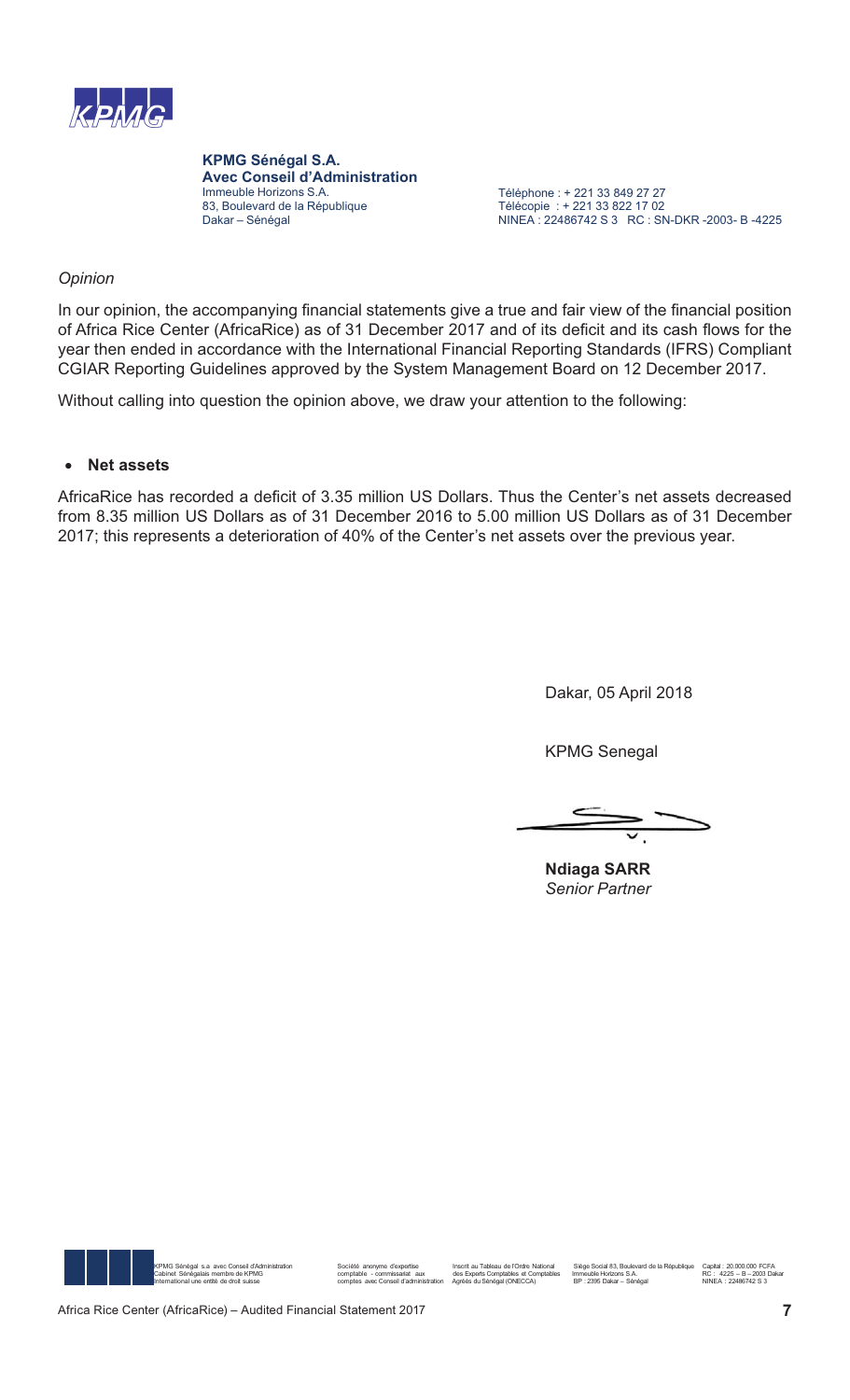# **AFRICA RICE CENTER (AfricaRice) Statement of Financial Position For the years ended 31 December, 2017 and 2016**

(all figures expressed in thousands of US dollars)

|                                                                           | <b>Notes</b> | As of 31<br>December 2017 | As of 31<br>December 2016 |
|---------------------------------------------------------------------------|--------------|---------------------------|---------------------------|
| <b>ASSETS</b>                                                             |              | US\$'000                  | US\$'000                  |
| <b>Current Assets</b>                                                     |              |                           |                           |
| Cash and cash equivalents                                                 | $\sqrt{3}$   | 3,057                     | 4,588                     |
| Short term investments                                                    |              |                           |                           |
| <b>Accounts Receivables:</b>                                              |              |                           |                           |
| • Donors                                                                  | 4            | 3,964                     | 7,219                     |
| • Employees                                                               | 5            | 539                       | 1,022                     |
| • CGIAR Centers                                                           | 6(a)         | 630                       | 1,889                     |
| • Others, net                                                             | 6(b)         | 4,220                     | 3,048                     |
| Prepaid expenses                                                          | 7            | 2,004                     | 2,214                     |
| Inventories                                                               | 8            | 204                       | 272                       |
| <b>Total current assets</b>                                               |              | 14,619                    | 20,250                    |
| Other Assets held for Sale                                                |              |                           |                           |
| <b>Non-current Assets</b>                                                 |              |                           |                           |
| Property, plant and equipment                                             | Annex 1      | 3,337                     | 3,189                     |
| Long term investments                                                     |              |                           |                           |
| <b>Biological assets</b>                                                  |              |                           |                           |
| Intangible assets                                                         | 9            | 287                       | 388                       |
| Other non-current assets                                                  |              |                           |                           |
| <b>Total non-current assets</b>                                           |              | 3,624                     | 3,577                     |
| <b>TOTAL ASSETS</b>                                                       |              | 18,242                    | 23,828                    |
| <b>LIABILITIES</b>                                                        |              |                           |                           |
| <b>Current liabilities</b>                                                |              |                           |                           |
| Account payables:                                                         |              |                           |                           |
| • Deferred income from Donors                                             | 10           | 4,404                     | 5,692                     |
| • Employees                                                               | 11           | 577                       | 1,104                     |
| • CGIAR Centers                                                           | 12(a)        | 428                       | 901                       |
| • Accruals                                                                | 12(b)        | 2,530                     | 3,619                     |
| • Others                                                                  | 12(c)        | 2,811                     | 1,822                     |
| Provisions                                                                | 12(d)        | 49                        | 59                        |
| <b>Funds in Trust</b>                                                     |              |                           |                           |
| Other current liabilities                                                 |              |                           |                           |
| <b>Total current liabilities</b>                                          |              | 10,799                    | 13,198                    |
| <b>Non-current liabilities</b>                                            |              |                           |                           |
| Employees                                                                 | 13(a)        | 1,425                     | 1,806                     |
| Provisions                                                                |              |                           |                           |
| Other non-current liabilities                                             | 13(b)        | 920                       | 374                       |
| <b>Total non-current liabilities</b>                                      |              | 2,345                     | 2,180                     |
| <b>TOTAL LIABILITIES</b>                                                  |              | 13,144                    | 15,378                    |
| <b>NET ASSETS</b>                                                         |              |                           |                           |
| <b>Unrestricted Net assets:</b>                                           |              |                           |                           |
| Undesignated                                                              | <b>SONA</b>  | 2,394                     | 5,247                     |
| Designated                                                                | <b>SONA</b>  | 2,704                     | 3,203                     |
| <b>Total Unrestricted Net assets</b>                                      |              | 5,099                     | 8,450                     |
| Temporary net assets-Other Comprehensive Income<br><b>IFRS Conversion</b> |              |                           |                           |
| <b>Restricted Net Assets</b>                                              |              |                           |                           |
| <b>TOTAL NET ASSETS</b>                                                   |              | 5,099                     | 8,450                     |
| TOTAL LIABILITIES AND NET ASSETS                                          |              | 18,242                    | 23,828                    |

The accompanying notes to the financial statements (1-17) form part of this statement.

The financial statements were approved by the Board of Trustees on 11 April 2018 and were signed on their behalf by:

Director of Finance

aray

**Kolade Olatifede And Construction Construction Construction Construction Construction Construction Construction Construction Construction Construction Construction Construction Construction Construction Construction Const**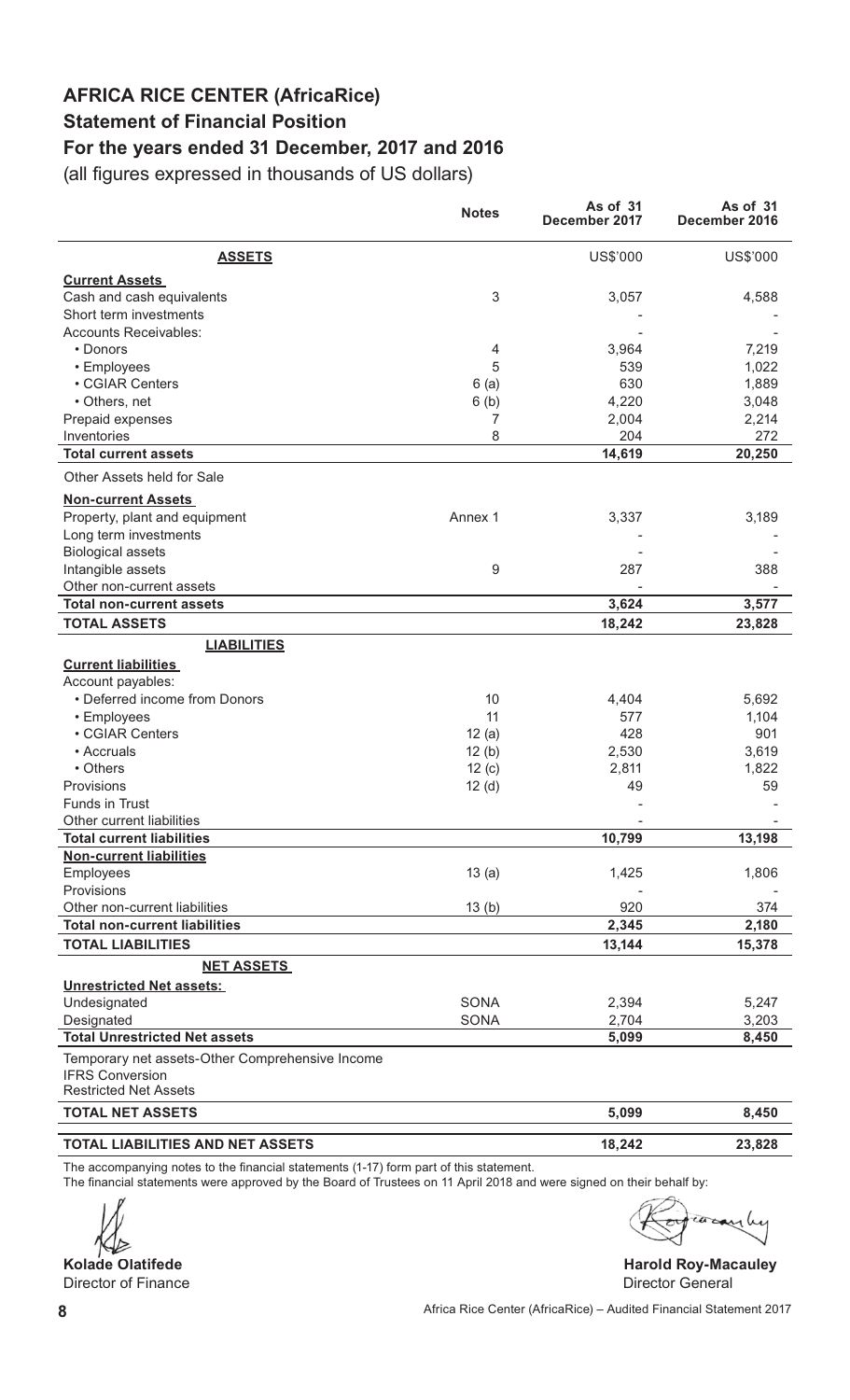|                                                     |                |                        |                |           | 2017                     |                              |                            |                 |                 |                 |                 | 2016            |                 |                 |                 |
|-----------------------------------------------------|----------------|------------------------|----------------|-----------|--------------------------|------------------------------|----------------------------|-----------------|-----------------|-----------------|-----------------|-----------------|-----------------|-----------------|-----------------|
|                                                     |                |                        | Unrestricted   |           | Restricted               |                              | Total                      |                 |                 | Unrestricted    |                 | Restricted      |                 | <b>Total</b>    |                 |
|                                                     |                |                        | no<br>No       |           | Non-                     |                              | Non-                       | Grand           |                 | Non-            |                 | don-            |                 | Non-            | Grand<br>Total  |
|                                                     |                | Portfolio              | Portfolio      | Portfolio | Portfolio                | Portfolio                    | Portfolio                  | Total           | Portfolio       | Portfolio       | Portfolio       | Portfolio       | Portfolio       | Portfolio       |                 |
| Revenue                                             |                | Notes US\$20 000'\$200 |                | 000.\$SN  | <b>DS\$200</b>           | <b>DO0.\$SN</b>              | <b>000.\$SN</b>            | <b>DO0.\$SN</b> | <b>000.\$SN</b> | <b>DO0.\$SN</b> | <b>000.\$SN</b> | <b>DO0.\$SN</b> | <b>000.\$SN</b> | <b>000.\$SN</b> | <b>US\$'000</b> |
| Grant Revenue                                       |                |                        |                |           |                          |                              |                            |                 |                 |                 |                 |                 |                 |                 |                 |
| N<br>Window 1 &                                     |                |                        |                | 3,807     |                          | 3,807                        |                            | 3,807           |                 | ٠               | 4,249           |                 | 4,249           |                 | 4,249           |
| Window 3                                            |                |                        |                | 3,910     | 413                      | 3,910                        | 413                        | 4,323           |                 | $\mathbf{I}$    | 3,767           | 2,537           | 3,767           | 2,537           | 6,304           |
| Bilateral                                           | $\overline{4}$ | 769                    | $\mathbf{I}$   | 7,567     | 2,139                    | 8,336                        | 2,139                      | 10,475          | 346             | $\mathbf{I}$    | 9,817           | 3,112           | 10,163          | 3,112           | 13,275          |
| <b>Total Grant Revenue</b>                          |                | 769                    | $\blacksquare$ | 15,284    | 2,552                    | 052<br>16,                   | 2,552                      | 18,604          | 346             | л.              | 17,833          | 5,649           | 18,179          | 5,649           | 23,828          |
| Others revenues and gains                           | 15             | 388                    |                |           |                          | 388                          |                            | 388             | 456             | ٠               |                 |                 | 456             |                 | 456             |
| Total revenues                                      |                | 1,157                  | J.             | 15,284    | 2,552                    | 44<br>16,                    | 2,552                      | 18,992          | 802             | ٠               | 17,833          | 5,649           | 18,635          | 5,649           | 24,284          |
| Expenses and losses                                 |                |                        |                |           |                          |                              |                            |                 |                 |                 |                 |                 |                 |                 |                 |
| Research expenses                                   |                | 1,358                  |                | 13,261    | 2,533                    | 14,620                       | 2,533                      | 17,153          | 1,849           |                 | 13,848          | 4,114           | 15,697          | 4,114           | 19,811          |
| CGIAR Collaboration expenses                        |                |                        |                | 188       |                          | 188                          |                            | 188             |                 | п               | 581             |                 | 581             |                 | 581             |
| Non CGIAR Collaboration                             |                |                        |                |           |                          |                              |                            |                 |                 |                 |                 |                 |                 |                 |                 |
| expenses                                            |                |                        |                | 1,806     |                          | 1,806                        |                            | 1,807           | $\frac{6}{1}$   |                 | 2,033           | 844             | 2,049           | 844             | 2,893           |
| General and administrative                          |                | 1,786                  |                |           |                          | 1,786                        |                            | 1,786           | 603             |                 | 1,371           | 691             |                 | 691             | 2,665           |
| Others Expenses and losses<br>expenses              |                |                        | $\mathbf I$    |           | 1                        |                              |                            |                 |                 | л.<br>л.        |                 |                 | 1,974           |                 |                 |
|                                                     |                |                        |                |           |                          |                              | 1                          |                 |                 |                 |                 |                 |                 |                 |                 |
| Total Expenses and Losses                           |                | 3,144                  | ×              | 15,256    | 2,534                    | 400<br>$\frac{8}{1}$         | ,534<br>$\dot{\mathsf{N}}$ | 20,934          | 2,468           | ٠               | 17,833          | 5,649           | 20,301          | 5,649           | 25,950          |
| Operating surplus/deficit                           |                | (1, 987)               | ٠              | 28        | $\frac{8}{2}$            | 59)<br>$\frac{9}{1}$         | $\frac{8}{2}$              | (1,941)         | (1,666)         | ٠               | ٠               | ٠               | (1,666)         | ٠               | (1,666)         |
| Gain/loss on sales of assets                        |                | 35                     |                |           |                          | 35                           |                            | 35              |                 |                 |                 |                 |                 |                 |                 |
| Restructuring cost/others*                          |                | (1,019)                | (240)          |           | $\overline{\phantom{a}}$ | (1,019)                      | (240)                      | (1,260)         |                 | (211)           |                 |                 |                 | (211)           | (211)           |
| Finances income                                     | 16a            |                        |                |           |                          | $\circ$                      |                            |                 | $\overline{4}$  |                 |                 | $\mathbf{I}$    | $\overline{4}$  |                 | $\overline{4}$  |
| Finance expenses                                    | 16b            | (145)                  |                | (28)      | (18)                     | 72)<br>运                     | (18)                       | (190)           | (379)           | J,              | $\blacksquare$  | $\mathbf{I}$    | (379)           |                 | (379)           |
| Surplus/deficit for the year                        |                | (3, 111)               | (240)          | ٠         | ٠                        | 111)<br><u>ં</u>             | (240)                      | (3, 351)        | (2,031)         | (211)           | ٠               | ٠               | (2, 031)        | (211)           | (2, 242)        |
| actuarial gain/loss-defined<br>benefit plan         |                | п                      |                |           | п                        | ٠                            | 1                          | ٠               | ٠               | $\mathbf{I}$    | $\blacksquare$  | 1               | 1               | I.              |                 |
| comprehensive income<br>Sub-total others            |                | ٠                      | ٠              | ٠         | ٠                        | ٠                            | ٠                          | ٠               | ٠               | ٠               | ٠               | ٠               | ٠               | ٠               |                 |
| surplus/deficit for the year<br>Total comprehensive |                | (3, 111)               | (240)          | ٠         | f,                       | 111)<br>$\ddot{\mathcal{S}}$ | (240)                      | (3, 351)        | (2, 031)        | (211)           | ٠               | f,              | (2,031)         | (211)           | (2, 242)        |

**Notes**<br>\*One off items that are not part of a Centers regular operations<br>The accompanying notes to the financial statements (1-17) form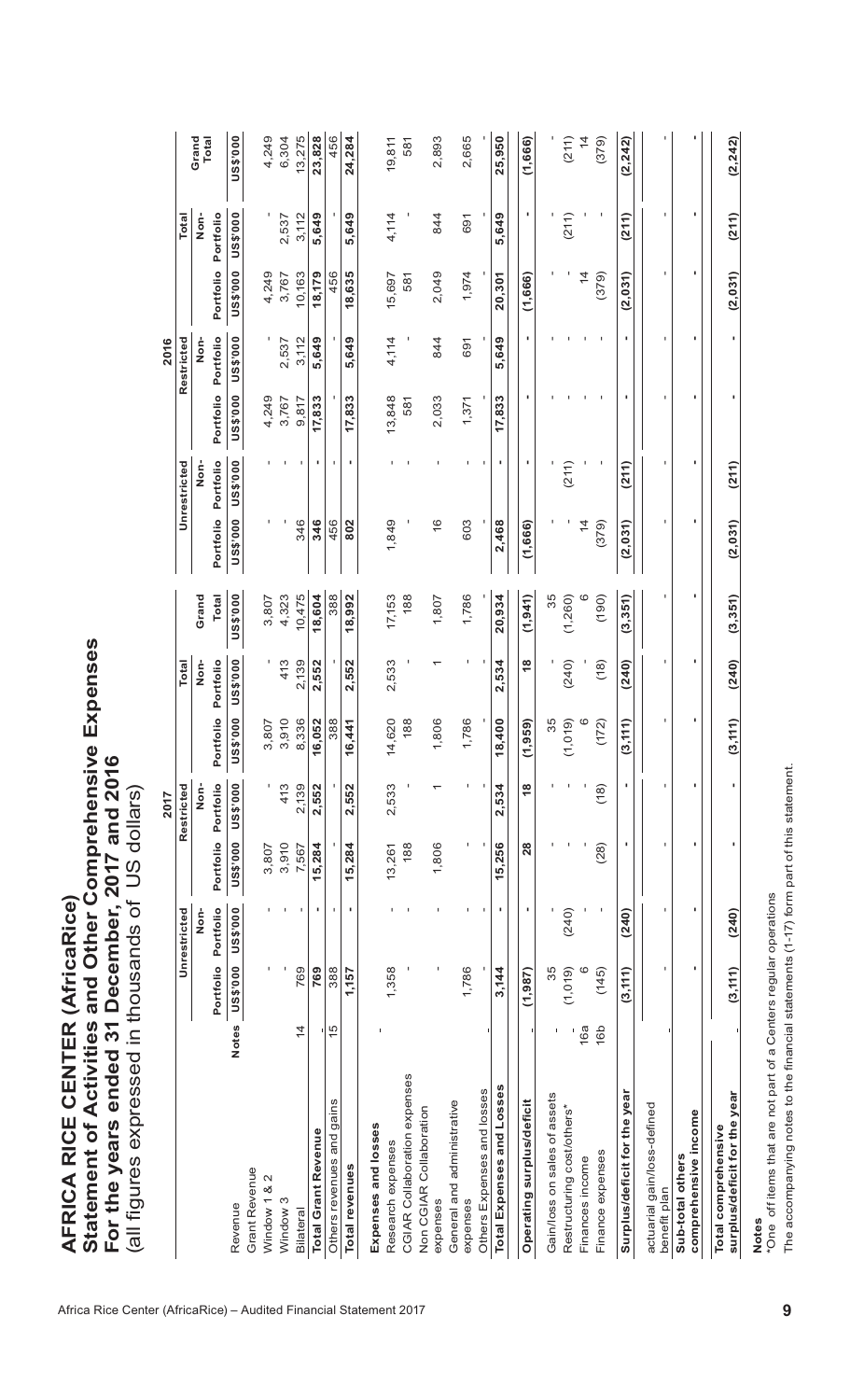| ٠<br>٠<br>$\mathbf{I}$<br><b>RESTRICTED</b><br>٠<br>٠<br>٠<br>Others<br>٠<br>٠<br>٠<br>Fixed<br>Assets<br>٠<br>٠<br>٠<br>gain(loss)<br>Actuarial<br>Gains<br>٠<br>٠<br>٠<br>Hedging<br>operations<br>(losses)<br>$\blacksquare$<br>T,<br>f,<br>2,499<br>Sub-total<br>Designated<br>704<br>3,203<br>(499)<br>٠<br>٠<br>Other<br>Designated<br>Designated <sup>(b)</sup><br>Property, Plant<br>Replacement of<br>and Equipment<br>2,499<br>704<br>(499)<br>Reserve for<br>3,203<br>٠<br>٠<br>Plant and<br>Equipment<br>Property,<br>Undesignated <sup>(a)</sup><br>8,193<br>(3,351)<br>(704)<br>499<br>5,247<br>(2, 242)<br>Notes<br>$\Rightarrow$<br>Appropriation from Undesignated to designated<br>Appropiration from Undesignated to designated<br>Balance at 31 December 2016<br>Other Comprehensive Income<br>Other Comprehensive Income<br>2016<br>Surplus (Deficit) for the year<br>Surplus (Deficit) for the year<br>Disposals during the year<br>Disposals during the year<br>Additions during the year<br>Depreciation for the year<br>Depreciation for the year<br>Additions during the year<br>Balance at 1 January<br>Others*<br>Others* |                                                                                                                                                                                                                                                                                                                                                                                                                                                                 | UNRESTRICTED                                              |            | <b>OTHER</b> | CONVERSION<br><b>IFRS</b> |  |              |
|-------------------------------------------------------------------------------------------------------------------------------------------------------------------------------------------------------------------------------------------------------------------------------------------------------------------------------------------------------------------------------------------------------------------------------------------------------------------------------------------------------------------------------------------------------------------------------------------------------------------------------------------------------------------------------------------------------------------------------------------------------------------------------------------------------------------------------------------------------------------------------------------------------------------------------------------------------------------------------------------------------------------------------------------------------------------------------------------------------------------------------------------------------|-----------------------------------------------------------------------------------------------------------------------------------------------------------------------------------------------------------------------------------------------------------------------------------------------------------------------------------------------------------------------------------------------------------------------------------------------------------------|-----------------------------------------------------------|------------|--------------|---------------------------|--|--------------|
|                                                                                                                                                                                                                                                                                                                                                                                                                                                                                                                                                                                                                                                                                                                                                                                                                                                                                                                                                                                                                                                                                                                                                       |                                                                                                                                                                                                                                                                                                                                                                                                                                                                 |                                                           |            |              |                           |  | <b>TOTAL</b> |
|                                                                                                                                                                                                                                                                                                                                                                                                                                                                                                                                                                                                                                                                                                                                                                                                                                                                                                                                                                                                                                                                                                                                                       |                                                                                                                                                                                                                                                                                                                                                                                                                                                                 |                                                           |            |              |                           |  |              |
|                                                                                                                                                                                                                                                                                                                                                                                                                                                                                                                                                                                                                                                                                                                                                                                                                                                                                                                                                                                                                                                                                                                                                       |                                                                                                                                                                                                                                                                                                                                                                                                                                                                 |                                                           |            |              |                           |  | 10,691       |
|                                                                                                                                                                                                                                                                                                                                                                                                                                                                                                                                                                                                                                                                                                                                                                                                                                                                                                                                                                                                                                                                                                                                                       |                                                                                                                                                                                                                                                                                                                                                                                                                                                                 |                                                           |            |              |                           |  |              |
|                                                                                                                                                                                                                                                                                                                                                                                                                                                                                                                                                                                                                                                                                                                                                                                                                                                                                                                                                                                                                                                                                                                                                       |                                                                                                                                                                                                                                                                                                                                                                                                                                                                 |                                                           |            |              |                           |  | (2,242)      |
|                                                                                                                                                                                                                                                                                                                                                                                                                                                                                                                                                                                                                                                                                                                                                                                                                                                                                                                                                                                                                                                                                                                                                       |                                                                                                                                                                                                                                                                                                                                                                                                                                                                 |                                                           |            |              |                           |  | 8,450        |
|                                                                                                                                                                                                                                                                                                                                                                                                                                                                                                                                                                                                                                                                                                                                                                                                                                                                                                                                                                                                                                                                                                                                                       |                                                                                                                                                                                                                                                                                                                                                                                                                                                                 |                                                           |            |              |                           |  |              |
|                                                                                                                                                                                                                                                                                                                                                                                                                                                                                                                                                                                                                                                                                                                                                                                                                                                                                                                                                                                                                                                                                                                                                       |                                                                                                                                                                                                                                                                                                                                                                                                                                                                 |                                                           |            |              |                           |  | (3,351)      |
| The accompanying notes to the financial statements (1-17) form part of this statement.                                                                                                                                                                                                                                                                                                                                                                                                                                                                                                                                                                                                                                                                                                                                                                                                                                                                                                                                                                                                                                                                | 2,394<br>Balance at 31 December 2017                                                                                                                                                                                                                                                                                                                                                                                                                            | 2,704                                                     | 2,704<br>٠ |              |                           |  | 5,099        |
|                                                                                                                                                                                                                                                                                                                                                                                                                                                                                                                                                                                                                                                                                                                                                                                                                                                                                                                                                                                                                                                                                                                                                       | These represent that part of net assets accumulated from past and present surpluses of revenue over expenses that are not designated byCenter Management for specific purposes.<br>ਦ੍ਰ<br>This amount has been transferred from undesignated net assets in an amount representing the<br>Net Assets are the residual interest in the Center's assets remaining after liabilities are deducte<br>These are classified as follows:<br>(a) Undesignated Net Assets | accumulated net book value of investment in fixed assets. |            |              |                           |  |              |

# 1/ Designated Net Assets<br>This amount has been transf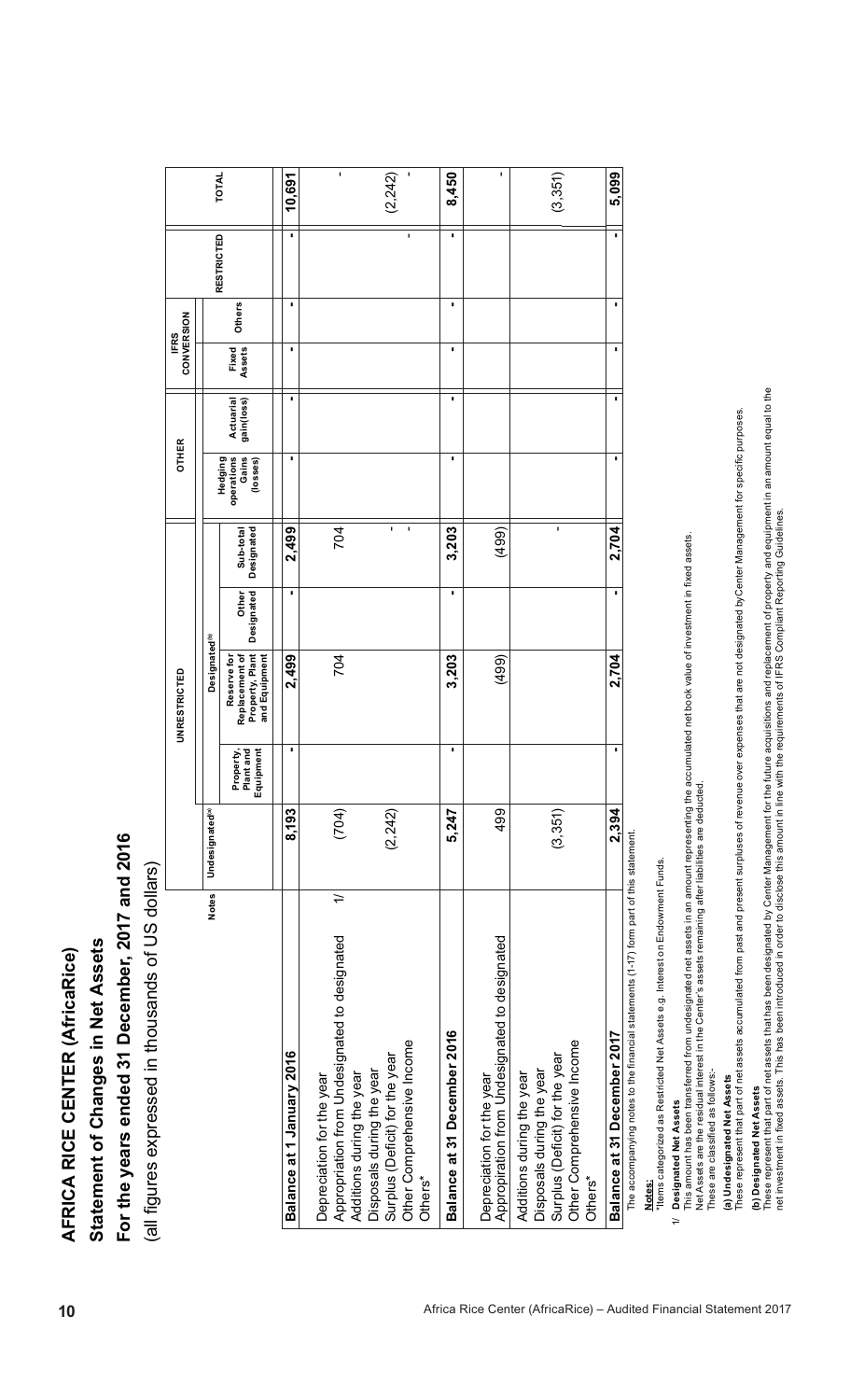# **NOTES TO THE FINANCIAL STATEMENTS - (Continued)**

**Statement of Cash Flows** 

# **For the years ended 31 December, 2017 and 2016**

(all figures expressed in thousands of US dollars)

## $\overline{a}$ **CASHFLOWS PROVIDED (USED) IN OPERATING ACTIVITIES**

|                                                                                                       | 2017            | 2016            |
|-------------------------------------------------------------------------------------------------------|-----------------|-----------------|
|                                                                                                       | <b>US\$'000</b> | <b>US\$'000</b> |
| <b>Change in Net Assets</b>                                                                           | (3, 351)        | (2, 242)        |
| Adjustments to Reconcile Change in Net Assets to Net Cash Provided<br>(Used) by Operating Activities: |                 |                 |
| <b>Prior Period Adjustments</b>                                                                       | 29              | (58)            |
| Depreciation                                                                                          | 819             | 729             |
| Gain on Disposal of Fixed Assets                                                                      | (35)            |                 |
| Decrease (Increase) in Assets                                                                         |                 |                 |
| Accounts Receivable:                                                                                  |                 |                 |
| Donors                                                                                                | 3,255           | 876             |
| Employees                                                                                             | 482             | (110)           |
| <b>CGIAR Centers</b>                                                                                  | 1,258           |                 |
| <b>Others</b>                                                                                         | (1, 172)        | (1, 412)        |
| Inventories                                                                                           | 68              | 79              |
| <b>Prepaid Expenses</b>                                                                               | 210             | (440)           |
| Increase (Decrease) in Liabilities                                                                    |                 |                 |
| Accounts Payable:                                                                                     |                 |                 |
| Donors                                                                                                | (1,288)         | (2, 422)        |
| Employees                                                                                             | (527)           | (99)            |
| <b>CG Centers</b>                                                                                     | (473)           |                 |
| Accruals                                                                                              | (1,089)         |                 |
| <b>Others</b>                                                                                         | 989             | 872             |
| Provisions                                                                                            | (11)            | 1,191           |
| Employees-Non-Current                                                                                 | (381)           |                 |
| <b>Other Non-Current Liabilities</b>                                                                  | 548             |                 |
| <b>Net Cash Provided in Operating Activities</b>                                                      | (668)           | (3,036)         |
|                                                                                                       |                 |                 |
| <b>CASHFLOWS PROVIDED (USED) IN INVESTING ACTIVITIES</b>                                              |                 |                 |
| Acquisition of Property and Equipment                                                                 | (1, 270)        | (989)           |
| Proceeds from Disposal of Property and Equipment                                                      | 19              | 2               |
| Acquisition of Intangible Assets                                                                      |                 | (388)           |
| Adjustment to Opening Net Book Value of Property and Equipment                                        | 389             |                 |
| <b>Net Cash Used in Investing Activities</b>                                                          | (863)           | (1, 375)        |
| Net Increase (Decrease) in Cash and Cash Equivalents                                                  |                 |                 |
| Cash and Cash Equivalents at Beginning of Year                                                        | 4,588           | 8,998           |
| (Decrease)/Increase in Cash and Cash Equivalents                                                      | (1, 531)        | (4, 411)        |
| Cash and Cash Equivalents at End of Year                                                              | 3,057           | 4,588           |

The accompanying notes to the financial statements (1-17) form part of this statement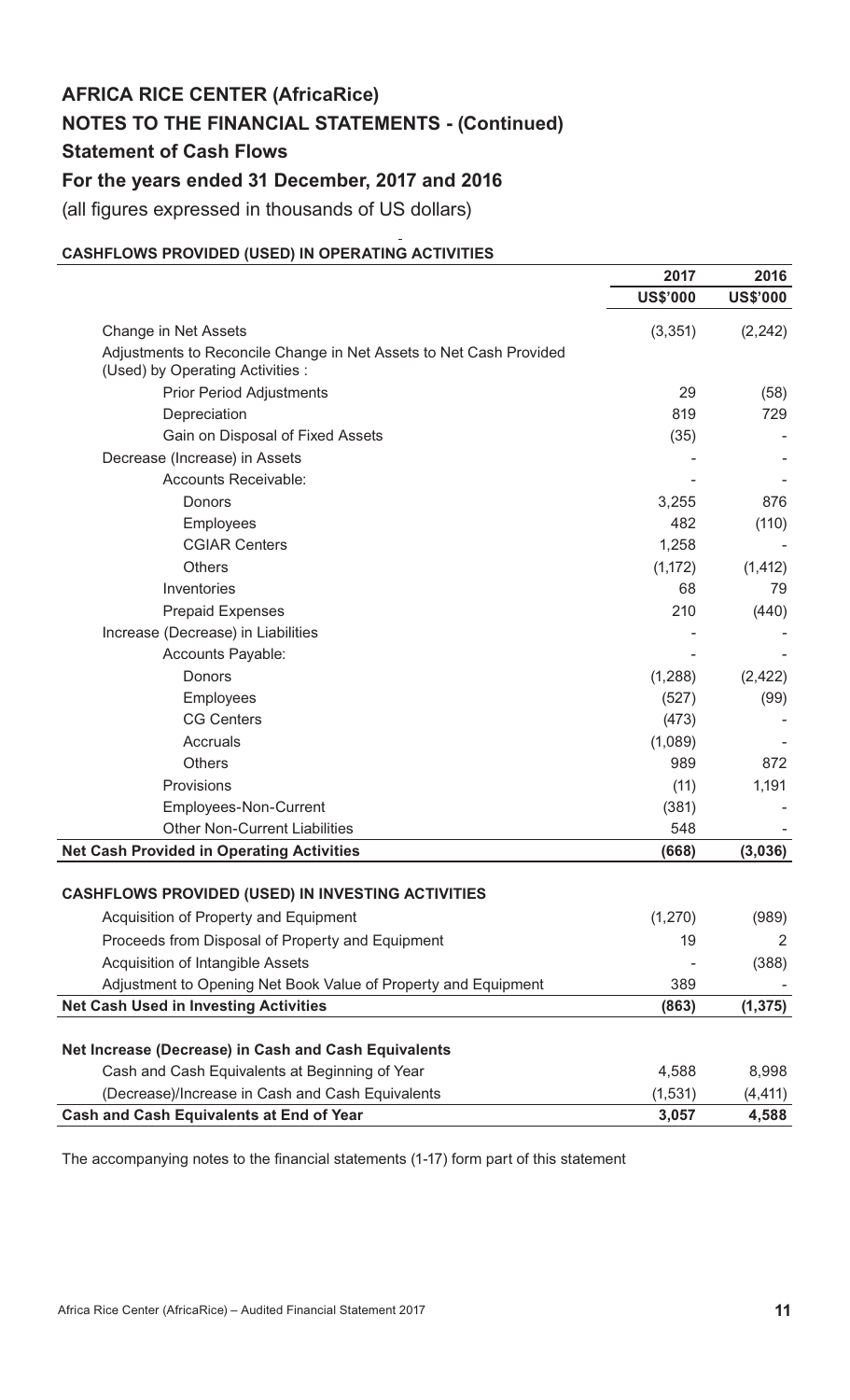# **1. ORGANIZATION AND OBJECTIVES**

The Africa Rice Center (AfricaRice) is an autonomous intergovernmental research association of African member countries. It is also a leading pan-African research organization with a mission to contribute to poverty alleviation and food security in Africa through research, development and partnership activities. It is one of 15 Centers of the CGIAR System organization supported by the CGIAR Fund. The Center was created in 1971 by 11 African countries. Today its membership comprises 26 countries, covering West, Central, East and North African regions, namely Benin, Burkina Faso, Cameroon, Central African Republic, Chad, Côte d'Ivoire, Democratic Republic of Congo, Egypt, Gabon, the Gambia, Ghana, Guinea, Guinea Bissau, Liberia, Madagascar, Mali, Mauritania, Niger, Nigeria, Republic of Congo, Senegal, Sierra Leone, Togo, Uganda, Rwanda, and Ethiopia.

The headquarter of AfricaRice is based in Bouake, with the Director General's Office located in Abidjan, Côte d'Ivoire and the research staff are based in Côte d'Ivoire ( Bouake) as well as in various outstations located in Benin, Senegal, Nigeria, Liberia, Madagascar and Tanzania (the Dar-es-Salaam station operations have been suspended as of December 2017).

AfricaRice signed a renewed headquarter's agreement with the government of Côte d'Ivoire following the relocation of the temporary headquater from Benin to Côte d'Ivoire.

The Center in addition to receiving funds from the CGIAR System Organization (CSO) , also receives funds from its member States and other donors.

# **2. SUMMARY OF SIGNIFICANT ACCOUNTING POLICIES**

The accounts have been prepared under the historical cost convention. The significant accounting policies, which have been applied consistently with the previous year, are set out below.

# *(i) Basis of Preparation and Presentation of Financial Statements*

The financial statements are prepared and presented in accordance with the recommendations made in the IFRS Compliant CGIAR Reporting Guidelines approved by the System Management Borad in December 2017, which are in conformity with International Accounting Standards (IAS) for not-for-profit organizations.

This guideline was approved in December 2017 and replaces the use of Financial Guideline Series Number 2 for all IFRS Compliant CGIAR Centers.

The implementation for full IFRS compliance has been set to start with comparative Financial Statements for 2016 with full IFRS compliance in the 2017 Audited Financial Statements.

# *(ii) Revenue Recognition*

The financial statements of AfricaRice have been presented using the accrual basis of accounting. Funds paid by Member States and other Donors are, therefore, credited to Revenue when they are received in accordance with the existing Board-approved Policy.

All grants, whether restricted or unrestricted, are recognized as revenue upon fulfillment of the donorimposed conditions or if the donor has explicitly waived the conditions.

They are classified as follows according to the type of donor-imposed restrictions:

- Unrestricted grants are funds made available to AfricaRice to meet normal operating costs or whatever other purpose AfricaRice may deem fit.
- \* Restricted bilateral grants, which may be pledged for more than one year, are funds that are used to finance and support specific projects identified and agreed upon by their donors and AfricaRice. Such projects may include fixed assets acquisitions and replacement funds as well as research and training activities, and are recognized as revenue only to the extent that related expenses have been incurred. They are labeled as permanently or temporarily restricted.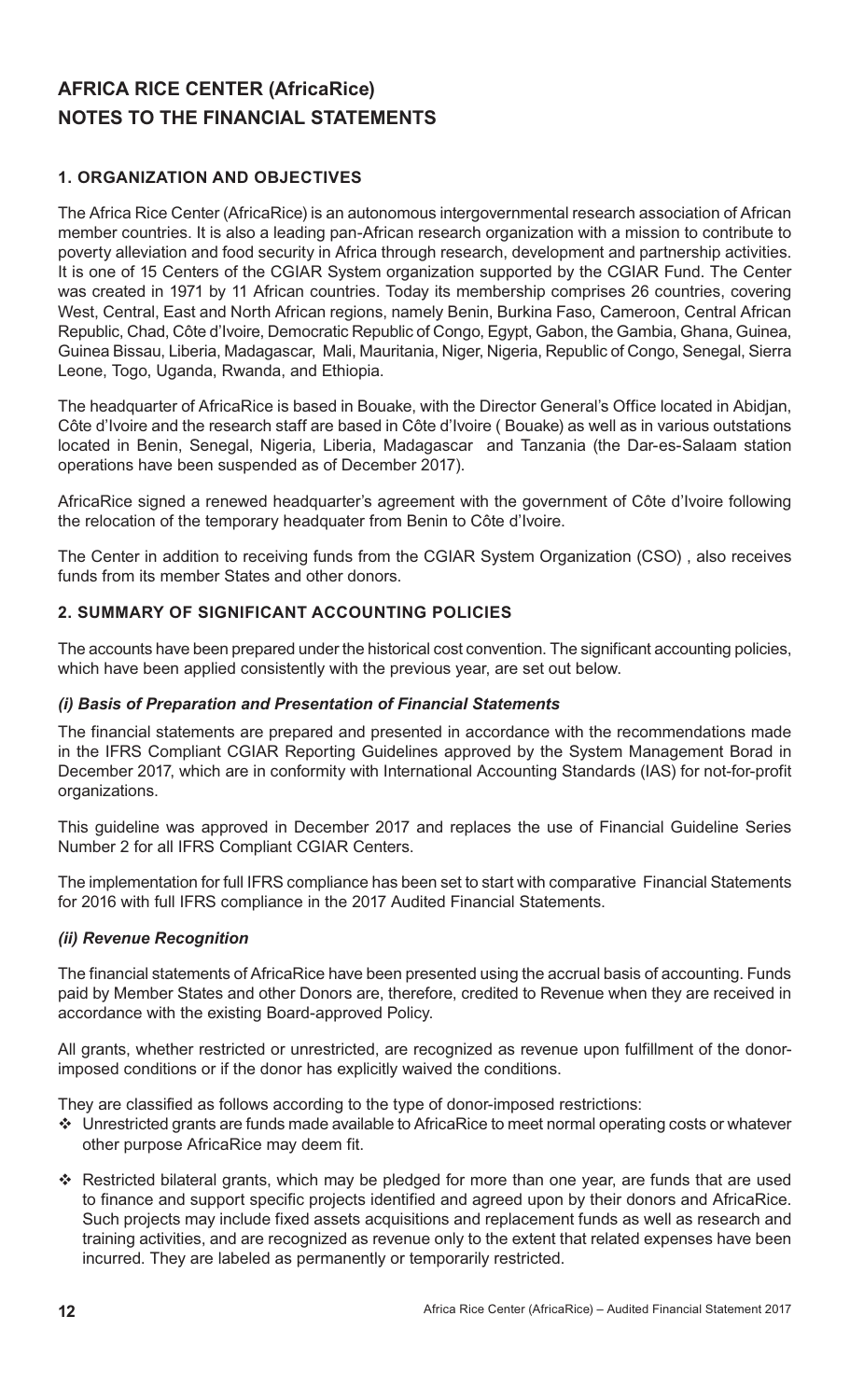\* Restricted CGIAR Research Programs (CRP) and Platforms that are funded through the CGIAR Funding Windows, are treated as restricted funds for carrying out the approved workplans and budgets under the Strategy and Results Framework (SRF) of the CGIAR System Organization.

# *(iii) Foreign Currency Transactions*

Since the currency for accounting at AfricaRice is the US dollar, AfricaRice accounts are maintained in US dollars. Local currency of various member states and other countries in which AfricaRice operates are recorded in the books of AfricaRice at the rate of exchange prevailing on the dates of the transactions.

Pledges in currencies other than US dollars are recorded at the exchange rates prevailing at the time of receipt or, if outstanding, at the rate of exchange prevailing at the year end.

Monetary assets and liabilities in currencies other than the US dollars are restated at market rates of exchange prevailing at the year-end. Differences in exchange are accounted for in the statement of activities.

# *(iv) Property, Plant, Equipment and Depreciation*

Property Plant and Equipment are tangible goods that are held for use in the carrying out of the Center's objectives.

The IFRS Compliant CGIAR Reporting Guidelines have been implemented effctive 1<sup>st</sup> January 2017 with comparative adjustments for 2016 to restate the depreciation rates for all purchases made from restricted project funds that were formerly depreciatied at 100% of cost during the year of purchase.

The cost of assets acquired through restricted funds is expensed to the project at the date of acquisition in line with the grant agreements.

The deferred depreciation on the restricted assets is held in deferred revenue and are taken into account in a systematic and rational basis over the useful life-time of the assets.

The threshold for capitalization of individual assets is US\$ 1,000.

The initial recognition of property, plant and equipment are stated at cost incurred plus cost to bring them to their intended location of use.

Subsequent expenditure on property, plan and equipment that have been already recognized in the past are only added to the carying amount if the expenditures improve the condition of the assets beyond its orginally estimated lifetime.

The depreciation of property, plant and equipement assets is computed on a straight-line method over the estmated useful lifeteime of the assets.

No salvage value is considered for the assets at the end of their useful lifetime as no stable local market exists for most of the assets held by AfricaRice.

Land is not depreciated.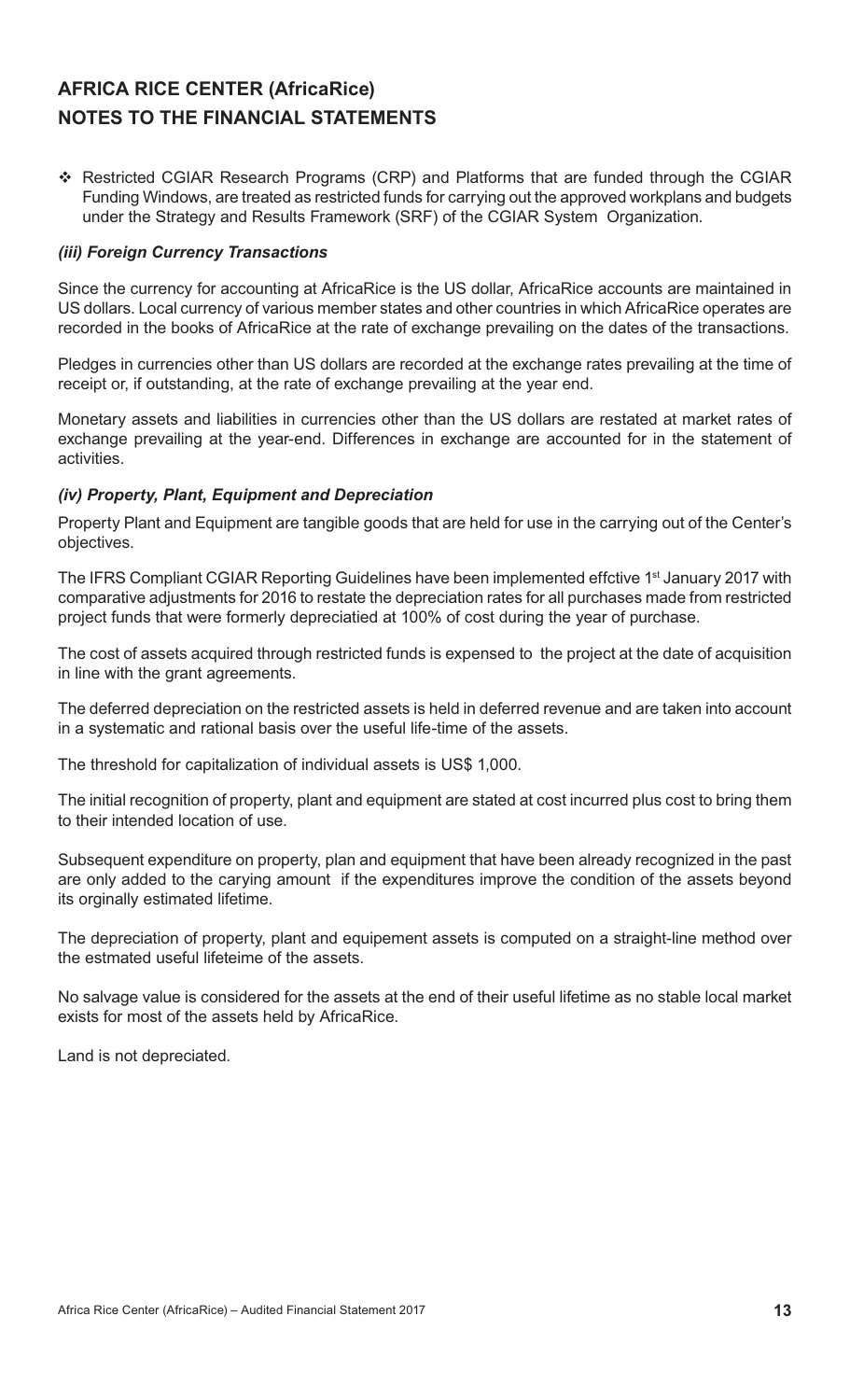The following have been determined as the useful liftime of the various groups of property, plant and equipment:

| Useful lives of property, plant equipment        |          |
|--------------------------------------------------|----------|
| Physical Facilities (building and installations) | 60 years |
| Heavy duty equipment                             | 10 years |
| Agricultural equipment                           | 10 years |
| Vehicles and tractors                            | 7 years  |
| Furniture and office equipment                   | 10 years |
| Laboratory and scientific equipment              | 10 years |
| Computer equipment                               | 5 years  |

The useful life-time of Property, Plant and Equipment is reviewed annually for each specific asset with a view of determine whether to sell, repair or impair the value of the assets

# *(v) Intangible Assets*

An intangible asset is an identifiable non-monetary asset without physical substance. An intangible asset shall be recognized if, and only if :

- It is probable that the expected future economic benefits that are attributable to the asset will flow to the entity; and ;
- The cost of the asset can be measured reliably

Intangible assets held in AfricaRice books are limited to ERP software development. The assets are initially recognized at cost, including directly attributable cost of preparing the asset for its intended use in line with the provisions of International Accounting Standards (IAS #38). The useful life of AfricaRice intangible assets is finite, and the cost of the asset is amortized over its useful life.The amortization period and amortization method for intangible asset with a finite life are reviewed at least at each financial yearend.

The useful life for the intangible asset for has been determined as five years or 20% per year using the stratight-line method over the useful life of the software. (see Note 10(b))

# *(vi)Accrued Relocation Allowance*

A provision has been made to meet the end of contract relocation allowance in accordance with the contracted amount for each international staff member. This provision takes into account the Boardapproved policy that no allowance is payable before one full year of service, and is further prorated for the period between one and two years of service before attaining the full sum contracted.

# *(vii) Inventories*

Inventories are assets held in the form of supllies and other consumables for use in carring out the Center's operations or in redering of in-house services.

Inventories of materials and supplies are initially reported at cost, including expenditure to bring them to their current location and condition and subsequently charged out to users at a weighted average cost.

The Invenotories are stated at the lower of the acquisition cost and the net realizable values.

Materials in transit are stated at invoice cost, inclusive of insurance and freight.

# **2.1 TAX STATUS**

In accordance with the agreements between AfricaRice and the governments of Côte d'Ivoire and Benin, signed on 14 November 2014 and 14 December 2004, respectively, AfricaRice, its assets, income and any other property are exempted from any form of direct taxation in Côte d'Ivoire and Benin. AfricaRice may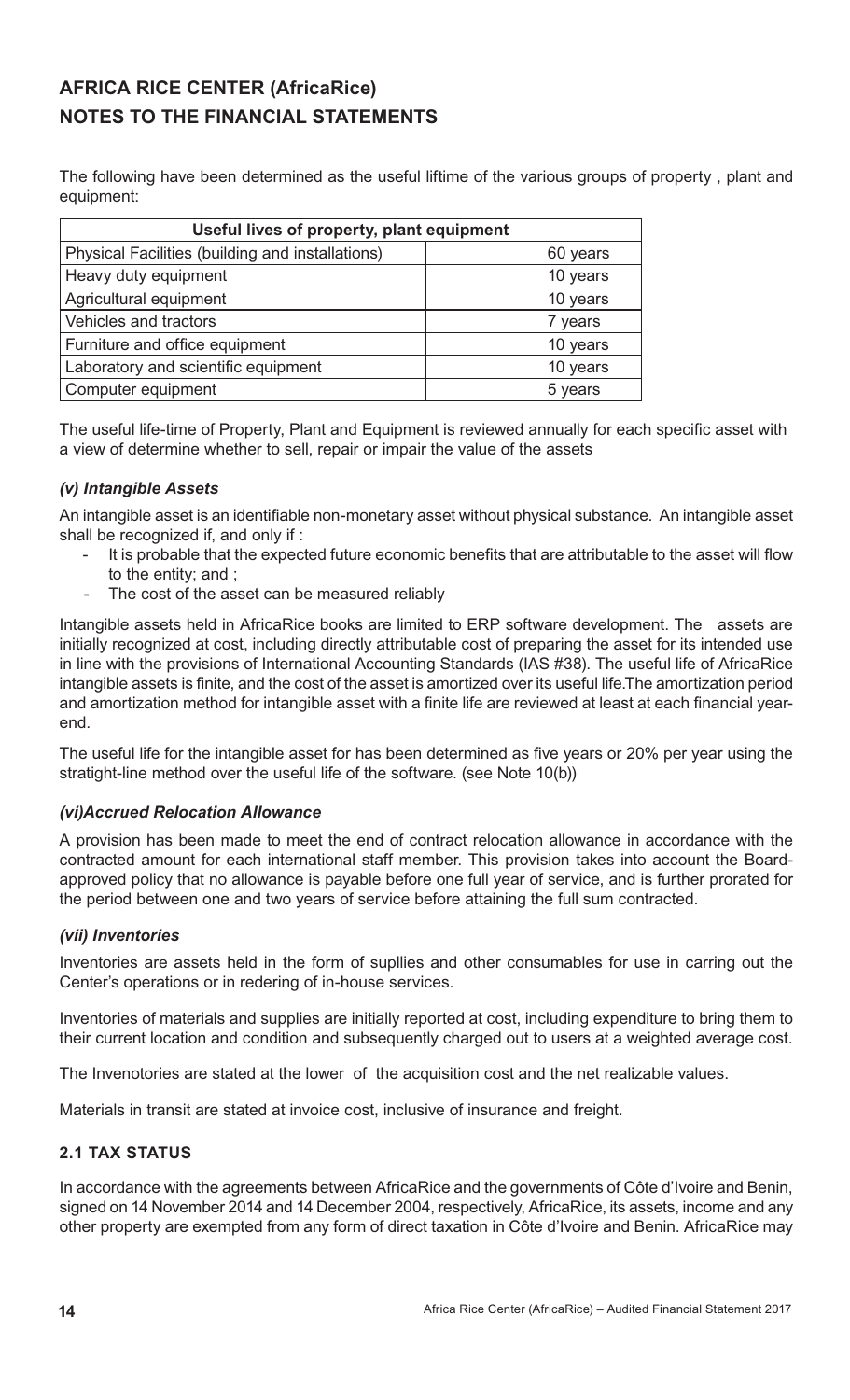be reimbursed on its request value added tax on construction work for buildings, supplies and services used exclusively for official purposes, except for tax on services in the case of Benin. AfricaRice and its staff are not required to contribute to the social security plan of Côte d'Ivoire, although in practice, a certain number of staff are affiliated to the Social Security Organization in Côte d'Ivoire. Certain AfricaRice staff are exempt from all taxes on salaries and benefits for their activities at AfricaRice.

# **2.2 INDIRECT COST RECOVERY**

The pooling of direct and indirect costs is based on the principle of attribution and assignability. Expenditures that are common to the different cost centers are allocated on the basis of resource drivers. Non-operating and non-recurring expenditures are excluded in the computation.

The method of calcultating the indirect cost recovery rate is based in accordance with the CGIAR Financial Guidelines No.5, and the IFRS Compliant CGIAR Reporting Guidelines issued in December 2017 (refer to Annex 3).

The indirect cost rates on restricted projects may vary depending on the rates agreed upon in the terms and conditions of the relevant agreements.

# **2.3 NATIONALLY RECRUITED STAFF (GSS) CONTINGENCY FUND**

The nationally recruited staff, commonly referred to as General Support Staff (GSS), participate in a Contributory Contingency Fund where the employer and employee both contribute to the Fund on a monthly basis. The Contingency Fund is managed by an independent management committee comprising of elected representatives of the staff body and ex-officio representatives of the Center management. The Fund operates under an intra-Center constitution, which lays out the guidelines for granting loans to its members as well as fund withdrawal options.

# **2.4 CONTINGENT LIABILITIES AND SUBSEQUENT EVENTS**

Post year-end events and contingent liabilities that may have an impact on the Center's financial situation as at the end of the reporting period, if any, are reflected in the financial statement, and any significant non-adjusting post year-end events are disclosed in the notes to the financial statements.

# **2.5 GOING CONCERN**

These Financial Statements are prepared on a going concern basis.

The declining levels and uncertainty of CGIAR funding disbursements experienced over the past several years has resulted in unanticipated overspending on some projects. The donors disallowed costs incurred due to their conventions. A full review of the project portfolio receivables resulted in management providing for write-offs of \$1.7 million accounting for 50% of the 2017 deficit.

Immediate steps were however taken including most importantly the establishment by formulation of a Financial Recovery Plan (FRP) that aims to address the impact of these write-offs and move into a forward looking building up of lost reserves through the following ongoing and closely monitored bold moves:

- Establishment of a solid Project portfolio that ensures the setting of realistic targets, expressions of the determination on how to achieve those targets; and the confirmation of several of the portfolio projects that are already materializing.
- Reduction of staff and thus the staff related costs
- Proactive revenue generation efforts, including the Public Private Partnerships involving important activities to support the Rice Value Chain.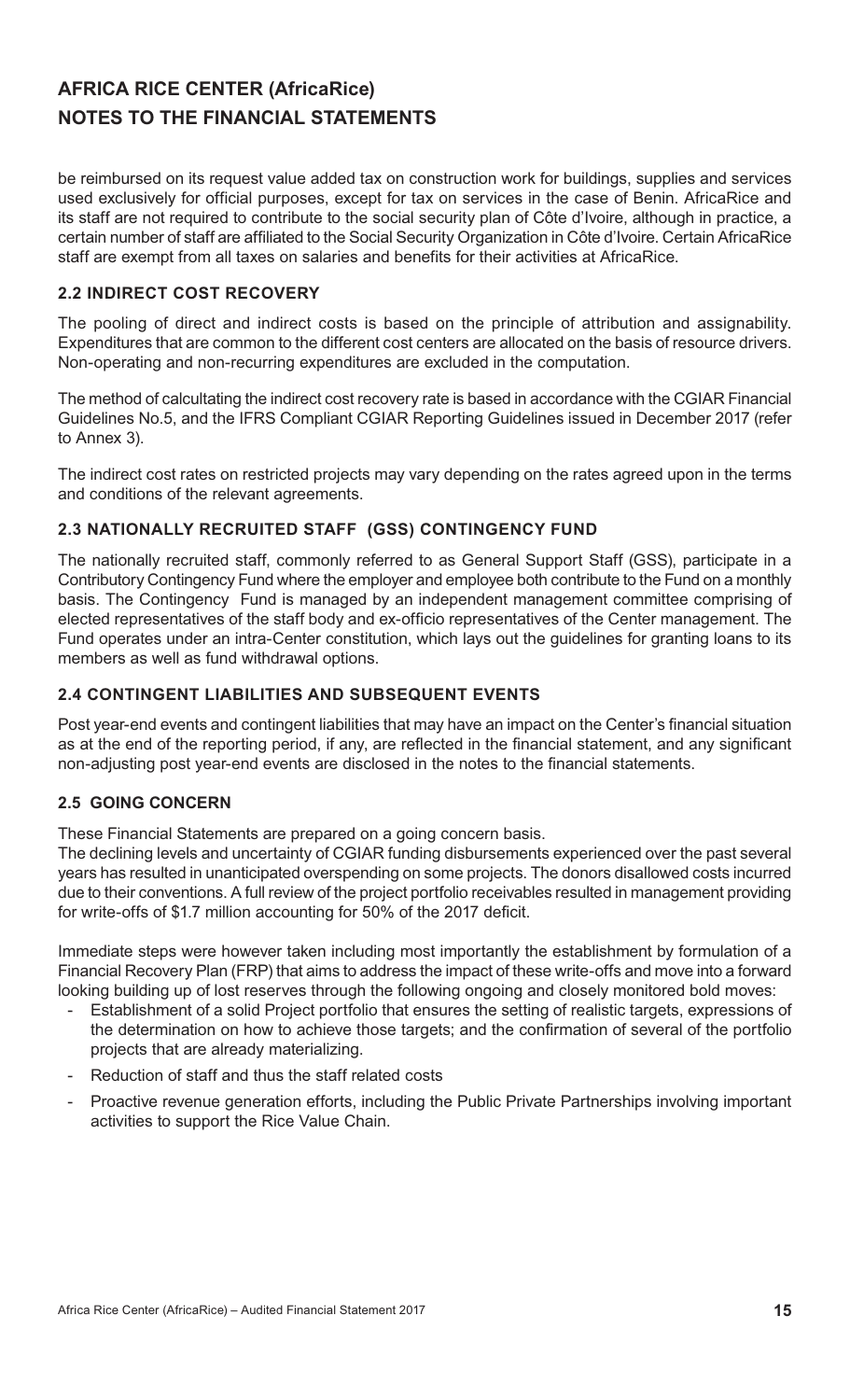(in Thousands of US Dollars)

# **3 CASH AND CASH EQUIVALENTS**

|                                         | 2017<br><b>US \$ 000</b> | 2016<br><b>US \$ 000</b> |
|-----------------------------------------|--------------------------|--------------------------|
| Cash at Bank and in hand <sup>(a)</sup> | 3,057                    | 4,588                    |
|                                         | 3,057                    | 4,588                    |

(a) The cash on hand balances include cash imprests both at headquarters and those held by outstations for local cash management in the respective locations<sup>(a)</sup>

# **4 ACOUNTS RECEIVABLES - DONORS**

|                                                     | 2017<br><b>US\$'000</b> | 2016<br><b>US\$'000</b> |
|-----------------------------------------------------|-------------------------|-------------------------|
| Unrestricted W3                                     |                         |                         |
| Unrestricted bilateral                              | 410                     | 697                     |
| Restricted W3 <sup>(a)</sup>                        | 936                     | 1,612                   |
| Restricted bilateral <sup>(a)</sup>                 | 2,212                   | 4,092                   |
| $W182^{(a)}$                                        | 1,044                   | 826                     |
| <b>Gross Accounts Receivables - Donors</b>          | 4,602                   | 7,228                   |
| Less: Allowance for doubtful acounts <sup>(b)</sup> | (638)                   | (9)                     |
| <b>Net Accounts Receivables - Donors</b>            | 3,964                   | 7,219                   |

(a) Details of amounts receivable from restricted donors are given in the Schedule of Grant Revenue (Annex 3)

(b) No general provisions are made for doubtful donor receivables, as expenditures are only incurred on the basis of Bilateral Agreements signed between the donors and AfricaRice . Specific provision has been made for certain doubtful receivables.

# **5 ACOUNTS RECEIVABLES - EMPLOYEES (CURRENT)**

|                                                     | 2017<br><b>US\$'000</b> | 2016<br><b>US\$'000</b> |
|-----------------------------------------------------|-------------------------|-------------------------|
| Loans                                               | 64                      | 176                     |
| Advances                                            | 197                     | 525                     |
| <b>Personal Expenses</b>                            | 280                     | 322                     |
|                                                     | 541                     | 024                     |
| Less: Allowance for doubtful acounts <sup>(a)</sup> | (2)                     | (2)                     |
| <b>Net Accounts Receivables - Employees</b>         | 539                     | 1,022                   |

(a) No general provision is made for doubtful receivables. The accounts deemed doubtful are identified based on case by case review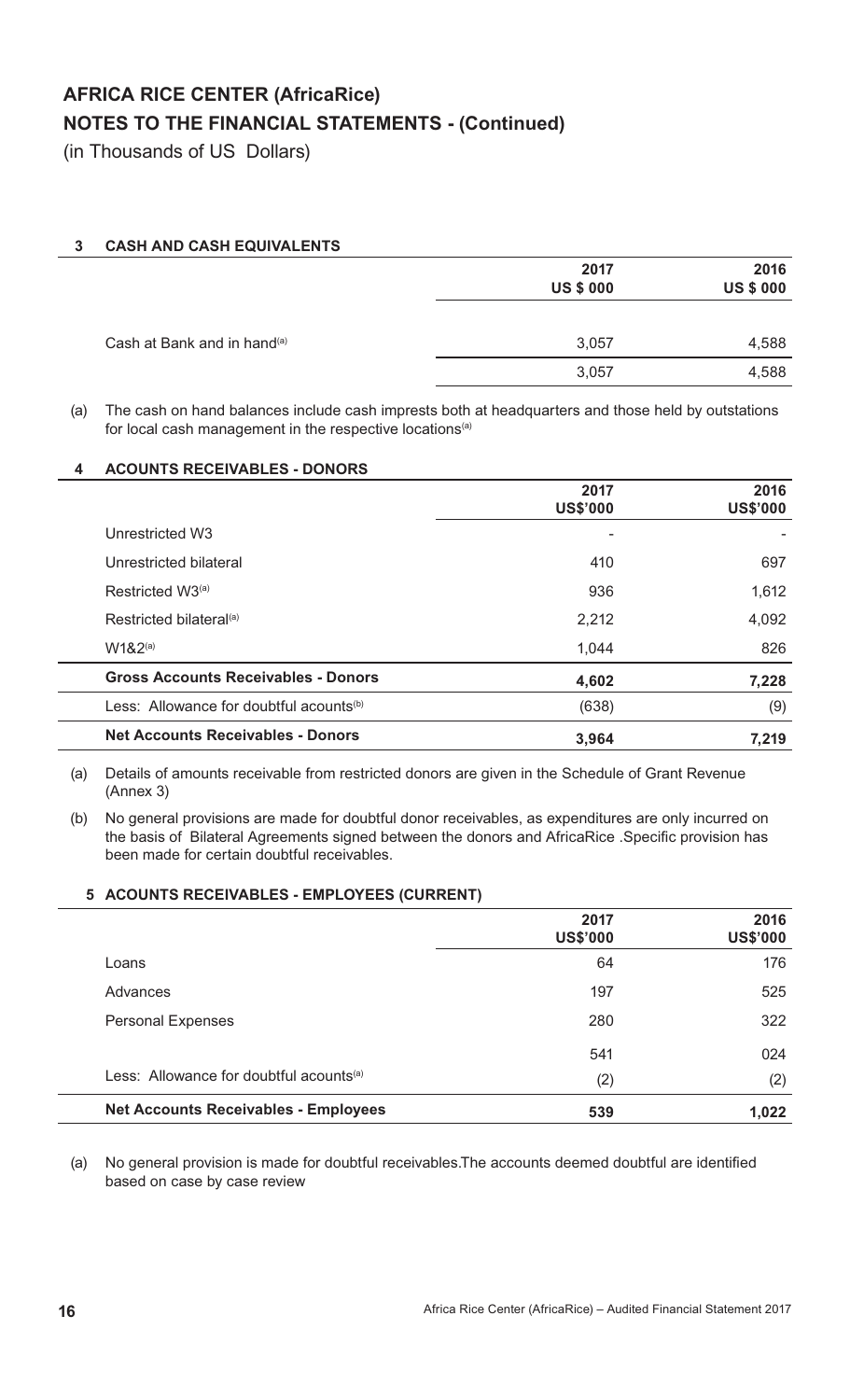(in Thousands of US Dollars)

# **6(a) ACOUNTS RECEIVABLES - CGIAR CENTERS**

|                                                   | 2017<br><b>US\$'000</b> | 2016<br><b>US\$'000</b> |
|---------------------------------------------------|-------------------------|-------------------------|
| <b>AIARC Payroll Service Provider</b>             |                         | 82                      |
| <b>WORLD AGROFORESTRY CENTRE</b>                  | 54                      | 1                       |
| <b>CIP-OCS IMPLEMENTATION</b>                     | 40                      | 40                      |
| CIP AHIPA PROJ BEN ZZ7100                         | 2                       | 9                       |
| <b>IITA RECONCILIATION</b>                        | 23                      | 23                      |
| <b>IITA COTONOU</b>                               | 534                     | 1,730                   |
| <b>Bioversity International</b>                   |                         | 6                       |
|                                                   |                         |                         |
| <b>Gross Accounts Receivables - CGIAR Centers</b> | 653                     | 1,890                   |
| Less: Allowance for doubtful acounts              | (23)                    |                         |
| <b>Net Accounts Receivables - CGIAR Centers</b>   | 630                     | 1,890                   |
|                                                   |                         |                         |

# **6(b) ACOUNTS RECEIVABLES- OTHERS**

|                                                     | 2017<br><b>US\$'000</b> | 2016<br><b>US\$'000</b> |
|-----------------------------------------------------|-------------------------|-------------------------|
| Member States - Cameroun (VAT Rebate)               | 62                      | 62                      |
| Non CGIAR Centers                                   | 4,006                   | 1,545                   |
| <b>Others</b>                                       | 214                     | 1,501                   |
| <b>Gross Accounts Receivables - Others</b>          | 4,282                   | 3,108                   |
| Less: Allowance for doubtful acounts <sup>(a)</sup> | (62)                    | (62)                    |
| <b>Net Accounts Receivables - Others</b>            | 4,220                   | 3,046                   |

(a) No general provision is made for doubtful receivables. The accounts deemed doubtful are identified based on case by case review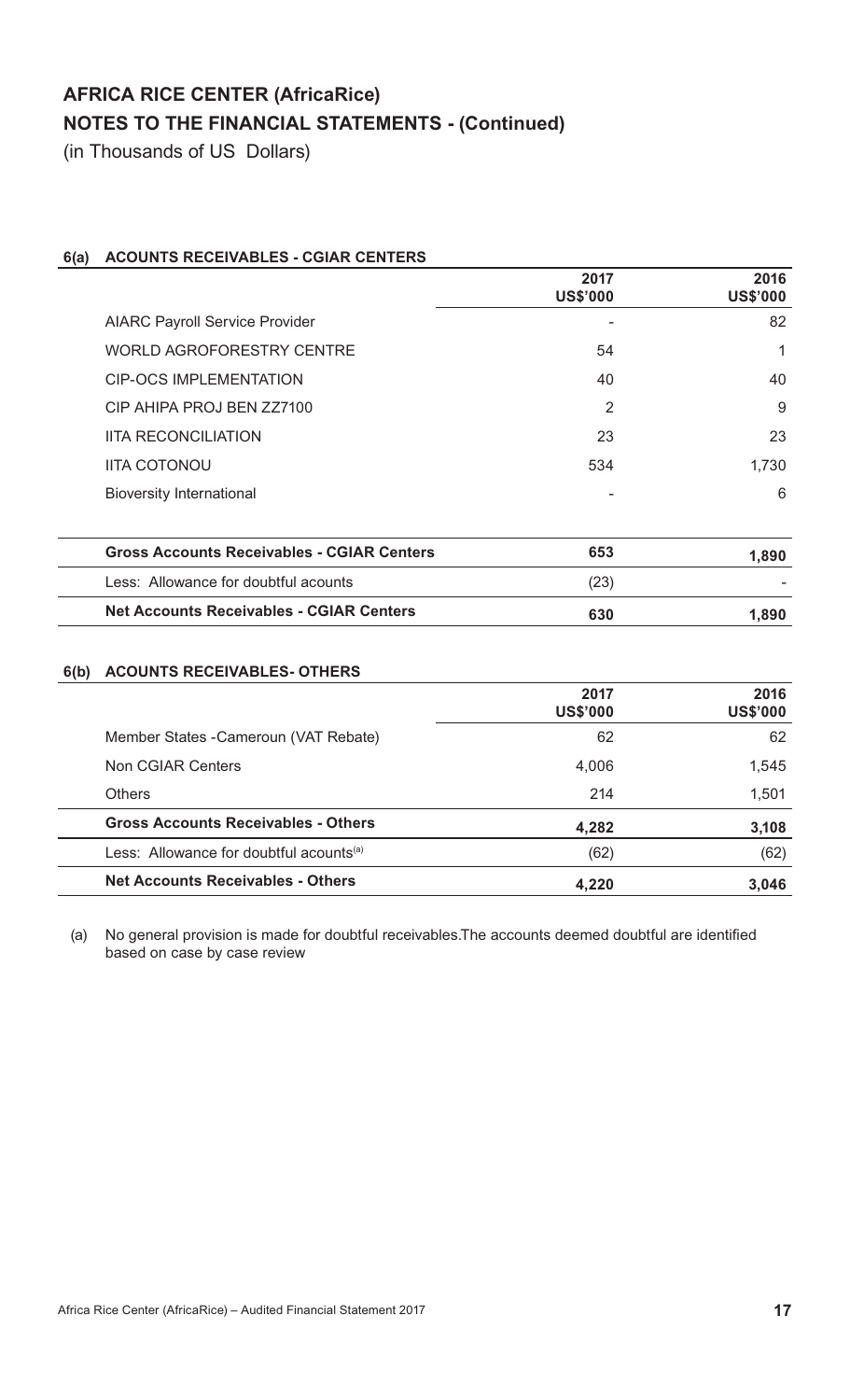(in Thousands of US Dollars)

| <b>PREPAID EXPENSES</b>                  |                          |                          |
|------------------------------------------|--------------------------|--------------------------|
|                                          | 2017<br><b>US \$ 000</b> | 2016<br><b>US \$ 000</b> |
| <b>Prepaid to Suplliers</b>              | 2,004                    | 2,206                    |
| <b>Prepaid Fuel Coupons</b>              |                          | 8                        |
| <b>Total Prepaid Expenses</b>            | 2,004                    | 2,214                    |
|                                          | 2,004                    | 2,214                    |
| <b>INVENTORIES</b><br>8                  |                          |                          |
|                                          | 2017<br><b>US \$ 000</b> | 2016<br><b>US \$ 000</b> |
| <b>Stationery and Office Supplies</b>    | 17                       | 19                       |
| Vehicle and Equipment Spare Parts        | 107                      | 127                      |
| <b>Building and Maintenance Supplies</b> | 72                       | 100                      |
| <b>Fuel and Lubricants</b>               |                          | 13                       |
| Field and Farm Supplies                  | 7                        | 12                       |
| <b>Laboratory Supplies</b>               |                          | 1                        |
| <b>Sub Total</b>                         | 204                      | 272                      |
| Less: Allowance for obsolescence         |                          |                          |
|                                          | 204                      | 272                      |

The inventory is periodically reviewed to ensure that any slow moving items with a possible obsolescence risk are identified and disposed of. No general provision for inventory obsolecence is deemed necessary under these circumstances.

# **9 INTANGIBLE ASSETS\***

|                                       | 2017<br><b>US\$'000</b> | 2016<br><b>US\$'000</b> |
|---------------------------------------|-------------------------|-------------------------|
| <b>Software/Others</b>                |                         |                         |
| Cost                                  |                         |                         |
| At start of the year                  | 489                     | 599                     |
| Adjustment                            |                         | (110)                   |
| <b>Additions</b>                      |                         |                         |
| At end of the year                    | 489                     | 489                     |
| Amortization                          |                         |                         |
| At start of the year                  | 101                     |                         |
| Additions                             | 101                     | 101                     |
| At end of the year                    | 202                     | 101                     |
| <b>Carrying amount at 31 December</b> | 287                     | 388                     |

<sup>\*</sup>The Intangible Asset relates to the One Corporate System (OCS) , purchased from Unit4 by 10 CGIAR Research Centers participating in the ERP implementation project. The asset relates to the costs paid for supplies and services including consultants travel and fees charged for the setup, and localizing the common OCS build during the development phase of the ERP implementation. Other costs related to the implementation were charged to general expenses.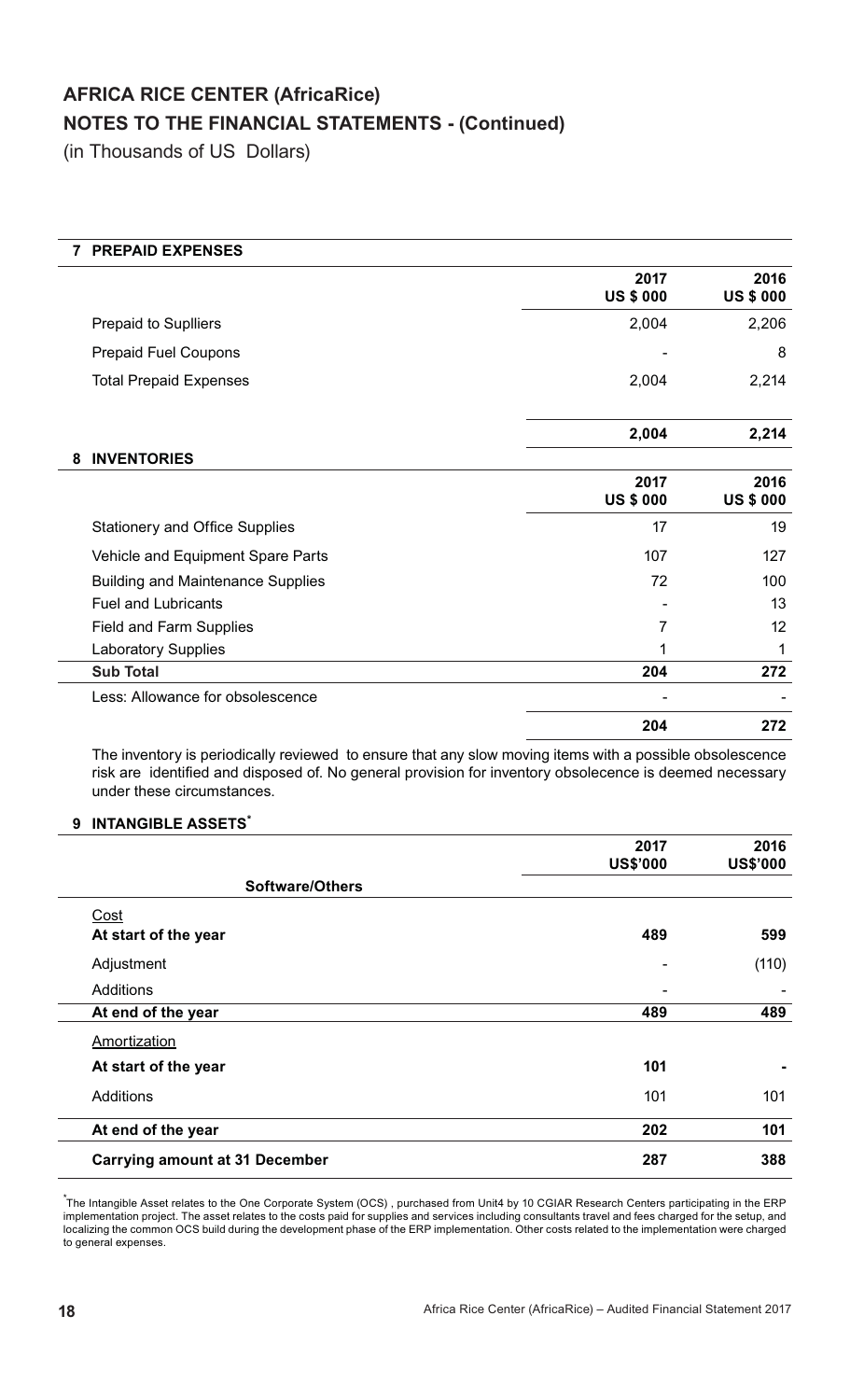(in Thousands of US Dollars)

# **10 ACCOUNTS PAYABLES-DONORS**

|                                          | 2017<br><b>US\$'000</b> | 2016<br><b>US\$'000</b> |
|------------------------------------------|-------------------------|-------------------------|
|                                          |                         |                         |
| Deferred Income from donors              |                         |                         |
| Unrestricted W3                          | ۰                       |                         |
| Unrestricted bilateral                   |                         |                         |
| Restricted W3 <sup>(a)</sup>             | 971                     | 2,633                   |
| Restricted bilateral <sup>(a)</sup>      | 3,404                   | 3,059                   |
| $W1&2^{(a)}$                             | 29                      |                         |
| <b>Total Deferred Income from Donors</b> | 4,404                   | 5,692                   |

(a) Details of amounts received in advance from restricted donors are given in the Schedule of Grant revenue (Annex 3)

No provision has been made for donor accounts receivable. Based on past experience, a detailed review of restricted spending is done to ensure that the receivables fall within the amounts pledged by the donors.

# **11 ACCOUNTS PAYABLES-EMPLOYEES**

|                                                              | 2017<br><b>US\$'000</b> | 2016<br><b>US\$'000</b> |
|--------------------------------------------------------------|-------------------------|-------------------------|
| Accrued leave-National and local recruited staff             |                         |                         |
| Home leave International staff                               |                         |                         |
| Severance                                                    | ۰                       |                         |
| <b>Employee Official and Travel Advances-Credit Balances</b> | 71                      | 98                      |
| <b>Employee Personal Expenses in Credit</b>                  | 436                     | 292                     |
| <b>Employeee-Net Pay Account</b>                             | 70                      | 715                     |
| Total expenses and others payables                           |                         |                         |
| <b>Total Accounts payables - Employees</b>                   | 57                      | 1,104                   |

# **12 (a) ACCOUNTS PAYABLES-CGIAR CENTERS**

|                                                | 2017<br><b>US\$'000</b> | 2016<br><b>US\$'000</b> |
|------------------------------------------------|-------------------------|-------------------------|
| CGIAR FUND COUNCIL (CSP)                       | 117                     | 79                      |
| <b>IITA</b>                                    | 292                     | 771                     |
| <b>IFPRI</b>                                   |                         | 4                       |
| CGIAR-FELLOWSHIP PRG 2013-2014                 | 2                       | 2                       |
| <b>CGIAR Consortium</b>                        | 16                      | 45                      |
| <b>ICRISAT</b>                                 |                         |                         |
| <b>Total Accounts payables - CGIAR Centers</b> | 428                     | 901                     |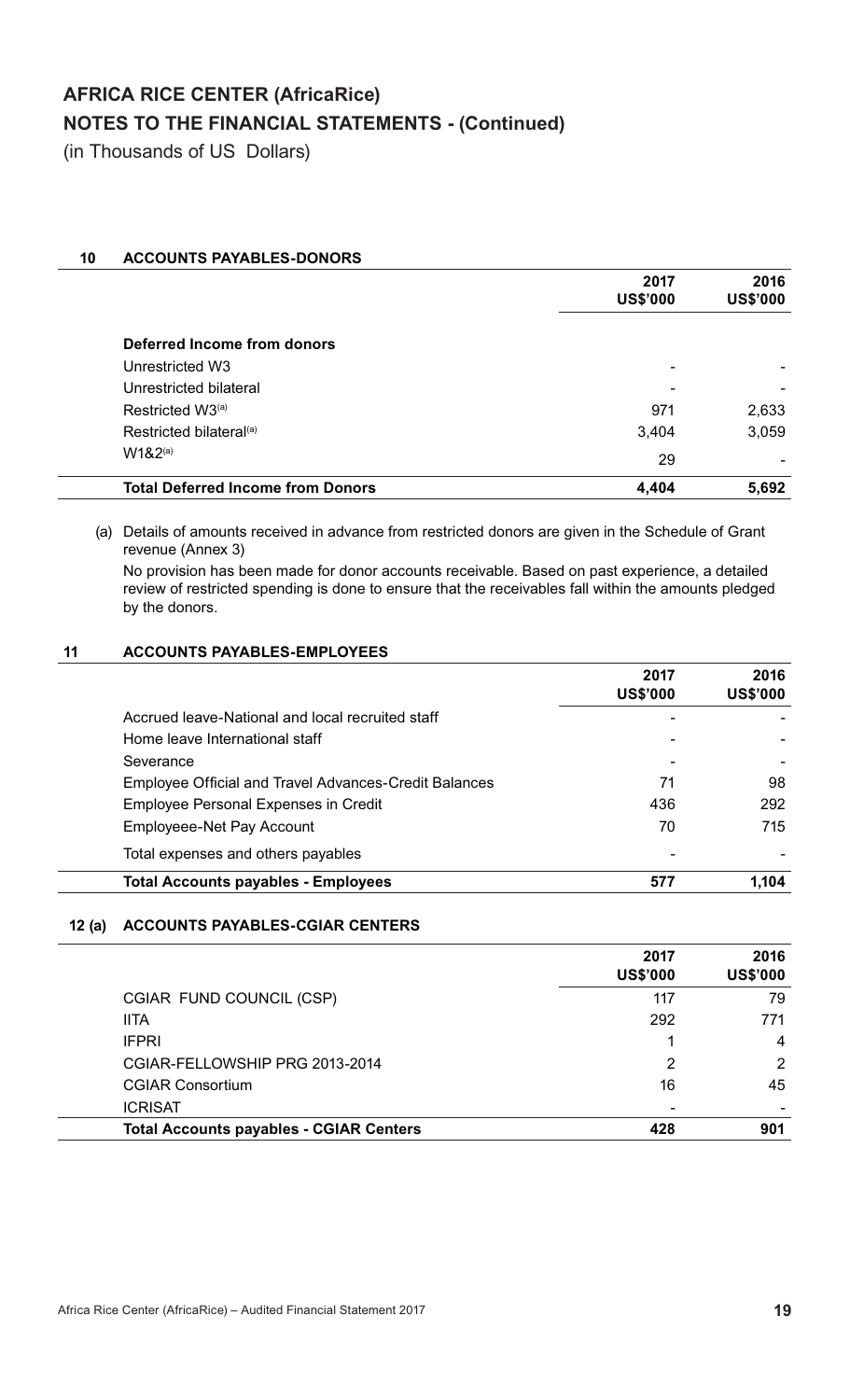(in Thousands of US Dollars)

# **12 (b) Accounts payables-Accruals**

|                                           | 2017<br><b>US\$'000</b> | 2016<br><b>US\$'000</b> |
|-------------------------------------------|-------------------------|-------------------------|
| Other-Accrued Expenses <sup>(a)</sup>     | 2,530                   | 3,619                   |
| <b>Total Accounts payables - Accruals</b> | 2,530                   | 3,619                   |

(a) Other Accrued Expenses are various works, supplies, services and travel relating to the headquarters and all outstations of AfricaRice as of the end of the financial year.

# **12 (c) Accounts payables-Others**

|                                           | 2017<br><b>US\$'000</b> | 2016<br><b>US\$'000</b> |
|-------------------------------------------|-------------------------|-------------------------|
| Non-CGIAR Partners                        | 706                     | 233                     |
| Other-GSS Contingency Fund <sup>(a)</sup> | 981                     | 574                     |
| <b>Other-Trade Suppliers</b>              | 1,109                   | 965                     |
| <b>Other-GSS Payroll Taxes</b>            | 16                      | 51                      |
| Others                                    |                         |                         |
| <b>Total Accounts payables - Others</b>   | 2,811                   | 1,822                   |

 (a) The Staff Contingency Fund is a quasi retirement fund for Nationallly and Regionally recruited staff which operates under an intra-center constitution managed by elected representatives of the staff and ex-officio representatives of Center management (See also Note 2.3).

# **12 (d) Accounts payables-Provisions**

|                                                                      | 2017<br><b>US\$'000</b> | 2016<br><b>US\$'000</b> |
|----------------------------------------------------------------------|-------------------------|-------------------------|
| <b>CGIAR Centers</b>                                                 |                         |                         |
| Non-CGIAR Centers                                                    |                         |                         |
| <b>Provision for Audit Fees</b>                                      | 44                      | 53                      |
| Provision for Audit Fees-(Non-Statutory Assignments)-IFRS Conversion | 5                       | 6                       |
| Others $(a)$                                                         |                         |                         |
| <b>Total Accounts payables - Provisions</b>                          | 49                      | 59                      |

(a) Provision for Audit Fees and Non-Statutory Audit Assignments that relate to audit engagements for various Restricted Projects or other assignement such as IFRS conversion.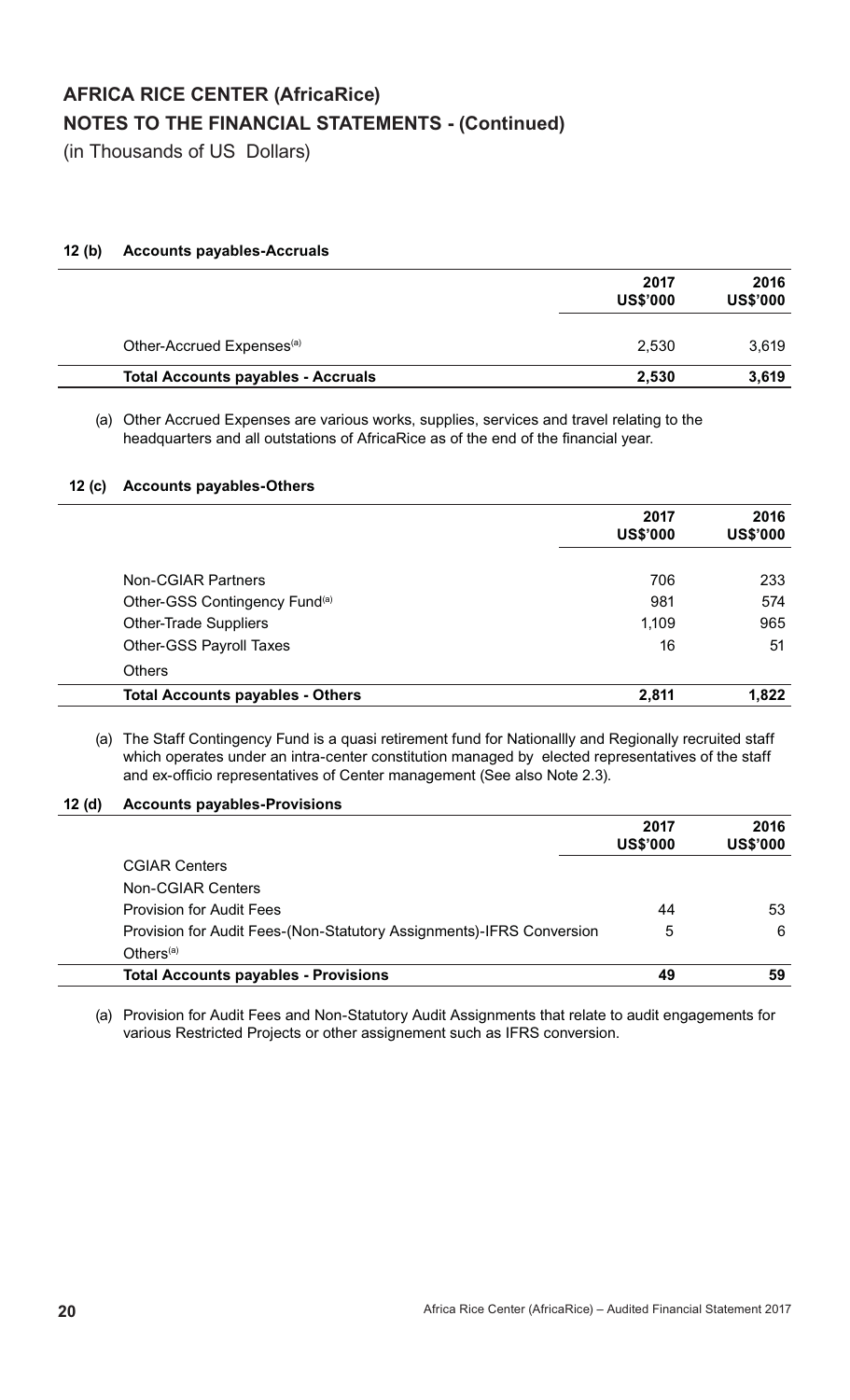(in Thousands of US Dollars)

# **13 ACCOUNTS PAYABLES-NON-CURRENT**

|       |                                                                       | 2017<br><b>US\$'000</b> | 2016<br><b>US\$'000</b> |
|-------|-----------------------------------------------------------------------|-------------------------|-------------------------|
| 13(a) | Non-Current Accounts payables- Accrued Employees Termination Benefits |                         |                         |
|       | <b>Employee Accruals</b>                                              |                         |                         |
|       | <b>Accrual for Repatriation - IRS</b>                                 | 488                     | 539                     |
|       | Accrual for Repatriation - Other staff                                | 337                     | 401                     |
|       | Accrual for Leave-IRS                                                 | 464                     | 644                     |
|       | <b>Accrual for Leave-GSS</b>                                          | 136                     | 221                     |
|       | <b>Total Non-Current Accrued Employee Termination Benefits</b>        | 1,425                   | 1,806                   |

# **13 (b) Non-Current Accounts payables- Deferred Revenues**

|                                                         | 2017<br><b>US\$'000</b>  | 2016<br><b>US\$'000</b> |
|---------------------------------------------------------|--------------------------|-------------------------|
| <b>Accrued Deferred Depreciation Revenue</b>            | 920                      | 371                     |
| Accrued Deferred Grant Land (Abidjan, Bouake, St Louis) | $\overline{\phantom{a}}$ |                         |
| <b>Total Non-Current Deferred Depreciation Revenue</b>  | 920                      | 374                     |

# **14 MEMBER STATES CONTRIBUTION**

Funds paid by Member States towards AfricaRice's Operations and Capital Development will be recognised as Revenue when they are received in accordance with the revised Board-approved Policy as mentioned in Note2.(ii).

The following Member States paid in contributions to the activities of AfricaRice for the financial years ended December 31, 2016 and 2017:

|                                    | 2017            | 2016            |
|------------------------------------|-----------------|-----------------|
|                                    | <b>US\$'000</b> | <b>US\$'000</b> |
| <b>Member States Contributions</b> |                 |                 |
| <b>Benin</b>                       | 37              |                 |
| Cote D'Ivoire                      | 37              | 80              |
| Nigeria                            | 305             | 175             |
| Liberia                            | ۰               | 22              |
| Senegal                            |                 | 19              |
| Ethiopia                           | 18              |                 |
| The Gambia                         | 130             |                 |
| Burkina-Faso                       | 22              | 6               |
| Togo                               | 55              |                 |
| Egypt                              | 91              |                 |
| Uganda                             | 18              | 37              |
| Madagascar                         | 37              |                 |
| Mali                               | 18              | $\overline{7}$  |
|                                    | 769             | 346             |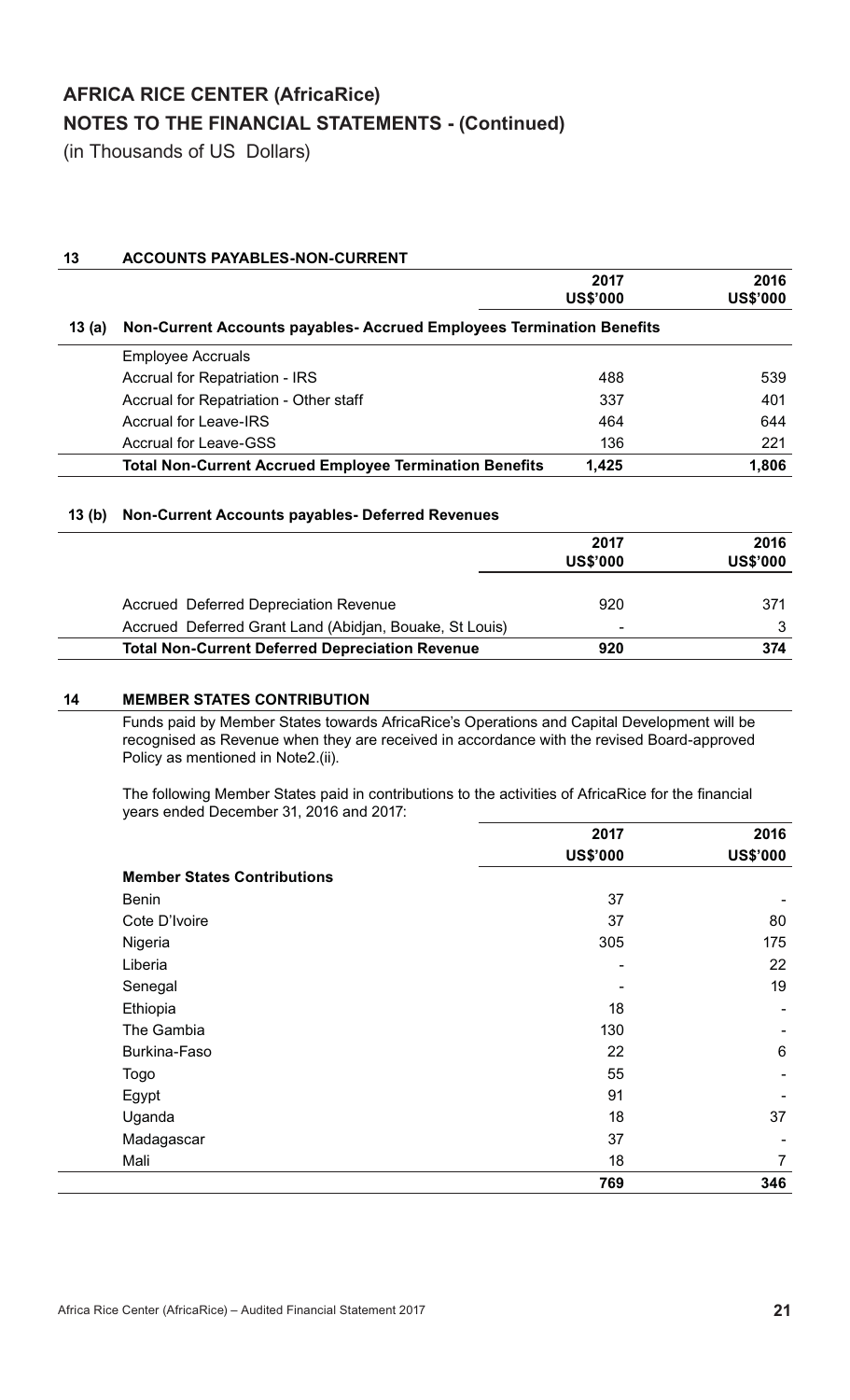(in Thousands of US Dollars)

# **15 OTHER REVENUE AND GAINS**

|                                      | 2017            | 2016            |
|--------------------------------------|-----------------|-----------------|
|                                      | <b>US\$'000</b> | <b>US\$'000</b> |
|                                      |                 |                 |
| Sale of Goods                        | 216             |                 |
| Rendering of services                | 136             | 201             |
| Doubtful debt recovery               |                 |                 |
| Adjustment for prior years' accruals |                 |                 |
| Miscellaneous income                 | 36              | 254             |
| <b>Total Other Revenue and Gains</b> | 388             | 456             |

| 16       | <b>FINANCIAL INCOME AND FINANCIAL EXPENSES</b> |                 |                 |
|----------|------------------------------------------------|-----------------|-----------------|
|          |                                                | 2017            | 2016            |
|          |                                                | <b>US\$'000</b> | <b>US\$'000</b> |
| 16 $(a)$ | <b>Financial Income:</b>                       |                 |                 |
|          | Investment income                              |                 |                 |
|          | Other Interest Income                          | 6               | 14              |
|          | <b>Total Financial income</b>                  | 6               | 14              |
| 16(b)    | <b>Financial expense:</b>                      |                 |                 |
|          | Bank charges                                   | 76              | 75              |
|          | Loan interests                                 |                 |                 |
|          | Foreign exchange gain/loss                     | 114             | 303             |
|          | <b>Total Financial expense</b>                 | 190             | 379             |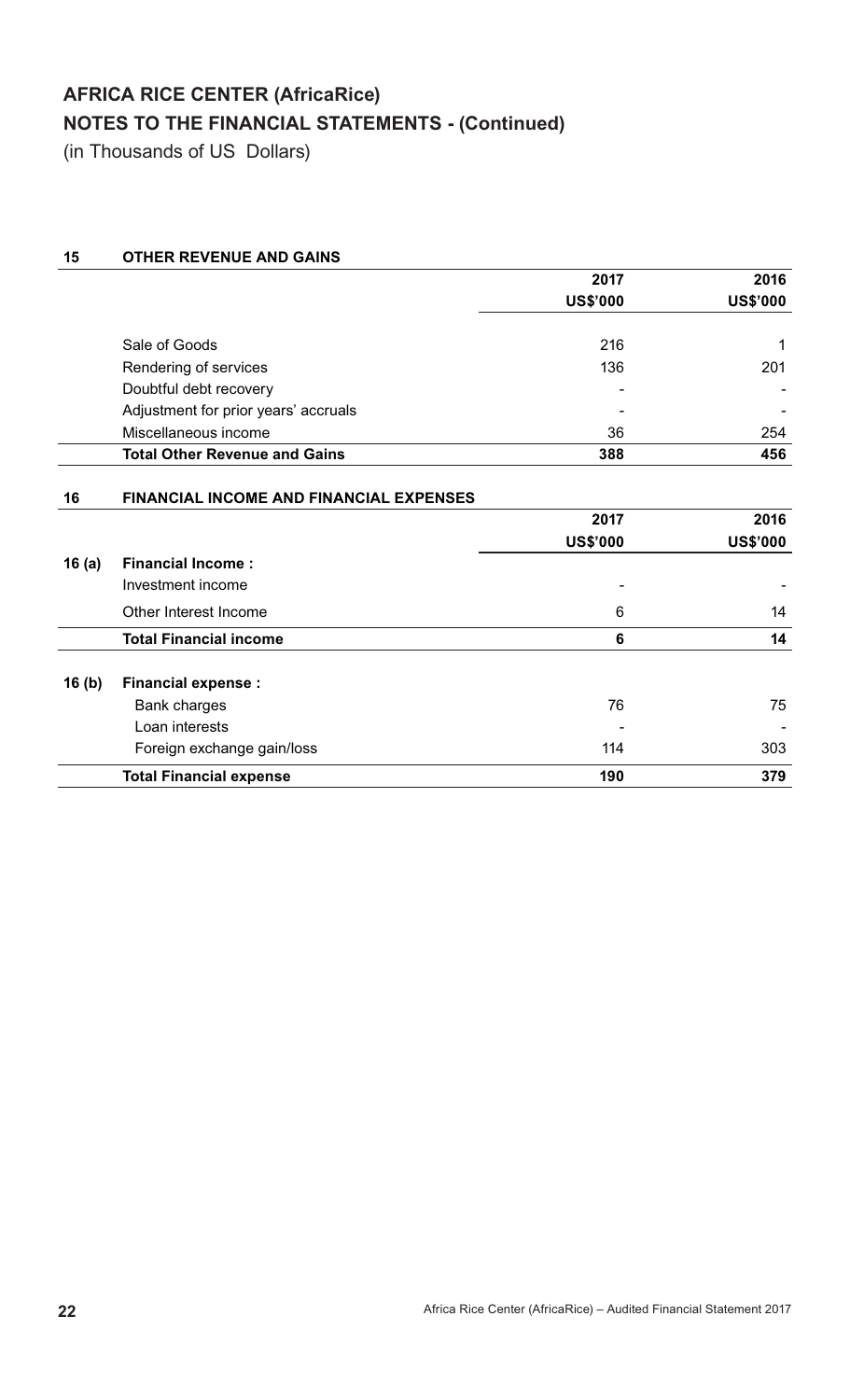# ses by Natural Classifi Note 17 Expenses by Natural Classification

| Expenses by Natural Classification<br>Note 17 |                 |                   |                 |                          |           |                          |                |                 |                   |                 |                   |                 |                   |                 |
|-----------------------------------------------|-----------------|-------------------|-----------------|--------------------------|-----------|--------------------------|----------------|-----------------|-------------------|-----------------|-------------------|-----------------|-------------------|-----------------|
|                                               |                 |                   |                 | 2017                     |           |                          |                |                 |                   |                 | 2016              |                 |                   |                 |
|                                               | Unrestricted    |                   | Restricted      |                          | Total     |                          |                | Unrestricted    |                   | Restricted      |                   | Total           |                   |                 |
|                                               | Portfolio       | Non-<br>Portfolio | Portfolio       | Non-<br>Portfolio        | Portfolio | Portfolio<br>Non-        | Grand<br>Total | Portfolio       | Portfolio<br>Non- | Portfolio       | Non-<br>Portfolio | Portfolio       | Portfolio<br>Non- | Grand<br>Total  |
|                                               | <b>DO0.\$SN</b> | <b>DO0.\$SN</b>   | <b>US\$'000</b> | 000.\$SN                 | US\$'000  | US\$'000                 | US\$'000       | <b>DO0.\$SN</b> | US\$'000          | <b>US\$'000</b> | <b>US\$'000</b>   | <b>000.\$SN</b> | <b>DO0.\$SN</b>   | <b>US\$'000</b> |
| Expenses and Losses                           |                 |                   |                 |                          |           |                          |                |                 |                   |                 |                   |                 |                   |                 |
| Personnel costs                               | 3,643           | 45                | 4,771           | 1,183                    | 8,414     | 1,228                    | 9,642          | 4,632           | $\overline{1}$    | 4,740           | 1,882             | 9,372           | 1,899             | 11,270          |
| CGIAR Collaborator Expenses                   | I.              | $\blacksquare$    | 188             | $\mathbf I$              | 188       | 1                        | 188            | ı               | I.                | 581             | I.                | 581             | 1                 | 581             |
| Non CGIAR Collaborator<br>Expenses            | ٠               | $\mathbf{I}$      | 1,806           | $\overline{\phantom{0}}$ | 1,806     | $\overline{\phantom{0}}$ | 1,807          | $\frac{6}{5}$   | J.                | 2,033           | 844               | 2,049           | 844               | 2,893           |
| Supplies and services                         | 1,880           | 118               | 5,525           | 1,106                    | 7,405     | 1,224                    | 8,629          | (645)           | 128               | 7,375           | 1,771             | 6,730           | 1,899             | 8,629           |
| Travel                                        | 76              | $\overline{c}$    | 729             | 157                      | 806       | 169                      | 975            | 225             | Ľ                 | 1,208           | 331               | 1,433           | 338               | 1,770           |
| Depreciation/Amortization                     | 273             | <u>ဝှ</u>         | 524             | $\blacksquare$           | 797       | <u>ღ</u>                 | 817            | 249             | 59                | 409             | 113               | 658             | 172               | 830             |
| Cost sharing percentage                       | 50              | $\mathbf{I}$      | 115             | I.                       | 212       | I.                       | 212            | 54              | I.                | 115             | 17                | 169             | 17                | 186             |
| Total direct costs                            | 5,969           | 194               | 13,658          | 2,447                    | 19,627    | 2,641                    | 22,270         | 4,530           | 211               | 16,461          | 4,958             | 20,991          | 5,169             | 26,160          |
| Indirect cost recovery                        | (1,775)         | 46                | 1,624           | 105                      | (151)     | 151                      | I.             | (2,062)         | 1                 | 1,371           | 691               | (691)           | 691               | I.              |
| Total-all costs                               | 4,194           | 240               | 15,282          | 2,552                    | 19,476    | 2,792                    | 22,270         | 2,468           | 211               | 17,832          | 5,649             | 20,300          | 5,860             | 26,160          |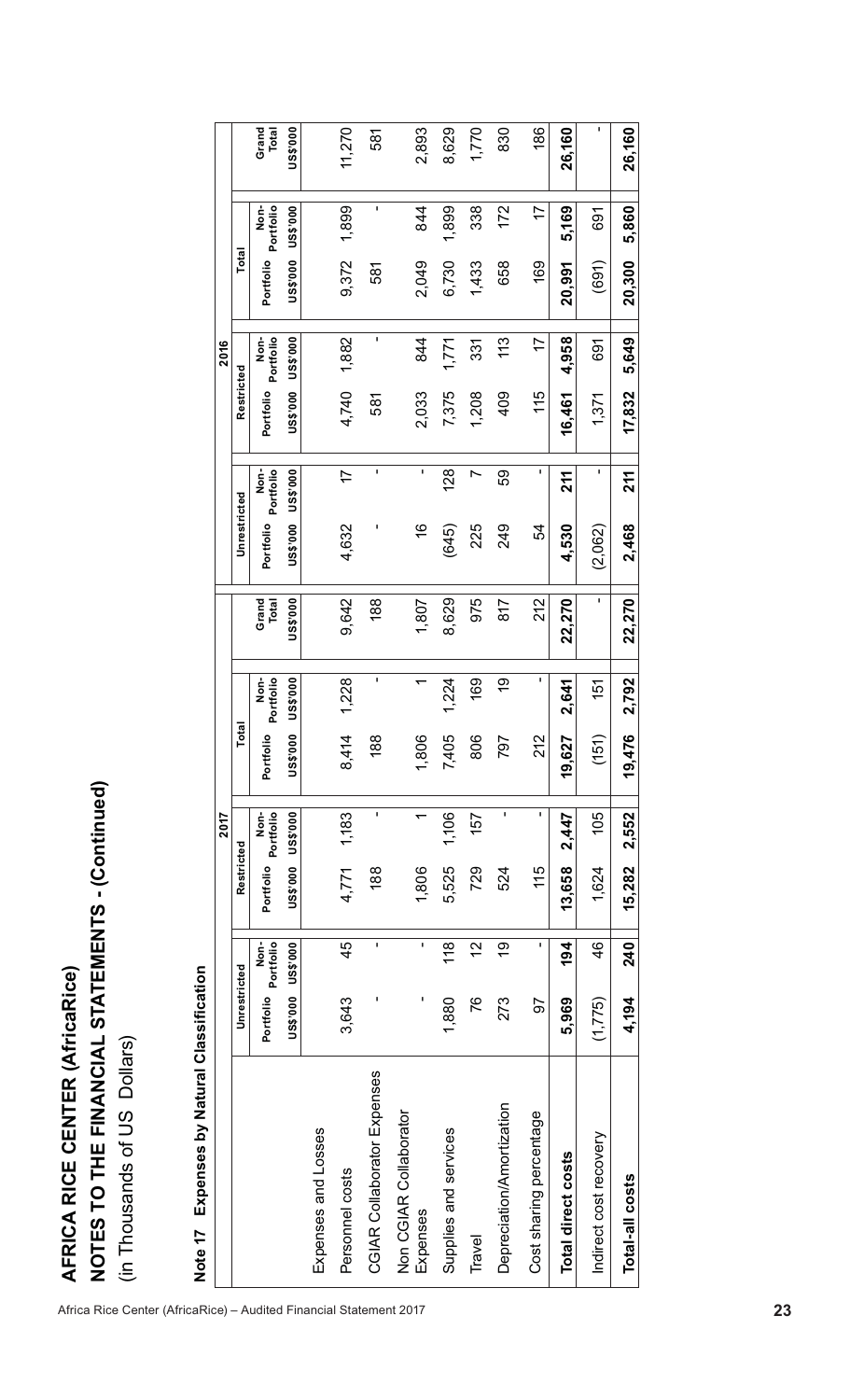| (in Thousands of US<br>NOTES                                                                             | Ш<br>Ξ<br><u>p</u>     | <b>ANCIAL</b><br><u>Z</u><br>□ | Dollars)                |                           |                    |                                             |                         |                                          |              |        |                        |                          |                          |                                                                                                                  |                      |                          |                                            |             |                     |                       |                |
|----------------------------------------------------------------------------------------------------------|------------------------|--------------------------------|-------------------------|---------------------------|--------------------|---------------------------------------------|-------------------------|------------------------------------------|--------------|--------|------------------------|--------------------------|--------------------------|------------------------------------------------------------------------------------------------------------------|----------------------|--------------------------|--------------------------------------------|-------------|---------------------|-----------------------|----------------|
| ANNEX1                                                                                                   |                        |                                |                         |                           |                    |                                             |                         |                                          |              |        |                        |                          |                          |                                                                                                                  |                      |                          |                                            |             |                     |                       |                |
|                                                                                                          |                        |                                |                         |                           |                    | <b>UNRESTRICTED (Center Assets)</b>         |                         | Property, Plan<br>For the years ended 31 |              |        | t and Equipment        | December, 2016 and 2017  |                          |                                                                                                                  |                      |                          |                                            |             |                     |                       |                |
|                                                                                                          | Physical<br>facilities | Infrastructure                 | Heavy Duty<br>Equipment | Agricultural<br>Equipment | Tractors Equipment | Vehicles Furnishing Laboratory<br>and and & | Scientific<br>Equipment | Computers                                | Work in      | Total  | Physical<br>facilities | Infrastructure<br>& land | Heavy Duty<br>Equipment  | RESTRICTED (Project Assets)<br>Agricultural Vehicles Furnishing<br>Equipment and Equipment<br>Tractors Equipment |                      |                          | Laboratory<br>&<br>Scientific<br>Equipment | Computers   | Work in             | Total                 | Grand<br>Total |
| Year ended 31 December 2017                                                                              |                        |                                |                         |                           |                    |                                             |                         |                                          |              |        |                        |                          |                          |                                                                                                                  |                      |                          |                                            |             |                     |                       |                |
| Cost                                                                                                     |                        |                                |                         |                           |                    |                                             |                         |                                          |              |        |                        |                          |                          |                                                                                                                  |                      |                          |                                            |             |                     |                       |                |
| At start of the<br>year                                                                                  | 2,091                  | S                              | 979                     | 901                       | 3,088              | 487                                         | 4,132                   | 2,032                                    | 1,770        | 5,483  | 1                      | $\mathbf{I}$             | $\overline{2}$           | 136                                                                                                              | 149                  | $\mathbf{\Omega}$        | 4                                          | 82          | $\mathbf{I}$        | 384                   | 15,867         |
| Adjustment <sup>©</sup><br>Prior Period                                                                  |                        | $\mathbf{I}$                   | ı                       | I.                        |                    | $\mathbf I$                                 | ٠                       | т.                                       | (552)        | (552)  | (12)                   | $\mathbf{I}$             |                          | л                                                                                                                | л.                   | ٠                        | ٠                                          | I.          | (60)                | (73)                  | (624)          |
| Reclassified<br>Assets in<br>Transit                                                                     | $\overline{9}$         | $\mathbf{I}$                   | $\overline{76}$         | ъ                         | $\mathbf{I}$       | т                                           | $\overline{76}$         | 57                                       | (233)        | ٠      | 1                      | $\mathbf{I}$             | $\mathbf{I}$             | $\mathbf I$                                                                                                      | $\mathbf{I}$         | $\mathbf{I}$             | 63                                         | 1           | (63)                | 1                     | $\mathbf{I}$   |
| Additions                                                                                                | $\overline{82}$        | 1                              | S                       | $\widehat{\odot}$         |                    | ٠                                           | 4                       | 4                                        | 181          | 273    | 443                    | $\mathbf{I}$             | 1                        | တ                                                                                                                | $\mathbf{\Omega}$    | $\mathbf{I}$             | 105                                        | $\tilde{+}$ | 131                 | 702                   | 974            |
| Disposals                                                                                                |                        | -1                             |                         |                           | (83)               | $\widehat{\mathcal{C}}$                     |                         | (84)                                     |              | (171)  |                        | -1                       |                          |                                                                                                                  | $\widehat{\tau}$     | ٠                        |                                            |             | -                   | $\overline{\epsilon}$ | (172)          |
| At end of year                                                                                           | 2,193                  | ო                              | 1,057                   | 905                       | 3,005              | 484                                         | 212<br>4.               | 2,009                                    | 1,167        | 15,034 | 431                    | $\mathbf{I}$             | $\mathbf{\Omega}$        | 5<br>$\frac{4}{3}$                                                                                               | 149                  | $\mathbf{\Omega}$        | 172                                        | 93          | $\overline{ }$<br>↖ | $\overline{0}$        | 16,045         |
| Accumulated<br><b>Depreciation</b><br>Africa Rice Center (AfricaRice) - Audited Financial Statement 2017 |                        |                                |                         |                           |                    |                                             |                         |                                          |              |        |                        |                          |                          |                                                                                                                  |                      |                          |                                            |             |                     |                       |                |
| At start of the<br>year                                                                                  | 1,700                  | $\mathbf{I}$                   | 797                     | 892                       | 2,734              | 443                                         | 4,101                   | 1,868                                    | T            | 2,535  | $\overline{1}$         | $\mathbf{I}$             | $\overline{\phantom{m}}$ | $\mathbf{\Omega}$                                                                                                | 46                   | $\mathsf I$              | $\mathbf I$                                | 5           | 73                  | 143                   | 12,678         |
| Adjustment <sup>©</sup><br>Prior Period                                                                  | 1                      | $\blacksquare$                 | J.                      | T.                        | $\mathbf{I}$       | $\mathbf I$                                 | $\mathbf{I}$            | 101                                      | I.           | 101    |                        | $\mathbf{I}$             | 1                        | ٠                                                                                                                | 1                    | $\mathbf{I}$             | ٠                                          | $\mathbf I$ | (73)                | (73)                  | 29             |
| Adjustment for<br>Depreciation                                                                           | $\mathbf I$            | $\mathbf I$                    | $\blacksquare$          | J.                        | ٠                  | $\mathbf{I}$                                | J.                      | ٠                                        | $\mathbf{I}$ | J.     | (428)                  | $\blacksquare$           | $\overline{\phantom{m}}$ | $\tilde{+}$                                                                                                      | $\overline{9}$       | л.                       | (157)                                      | Ю           | $\mathbf{I}$        | (548)                 | (548)          |
| Charge for the<br>year                                                                                   | တ                      | $\mathbf{I}$                   | 31                      | 4                         | $\overline{7}$     | $\sim$                                      | 13                      | (39)                                     |              | 95     | 431                    | $\mathbf{I}$             | ٠                        | თ                                                                                                                | $\mathbf{\Omega}$    | ٠                        | 168                                        | 57          | $\mathbf{I}$        | 623                   | 718            |
| <b>Disposals</b>                                                                                         |                        |                                |                         |                           | (83)               | $\widehat{\mathcal{O}}$                     |                         | (80)                                     |              | (166)  |                        | $\blacksquare$           |                          |                                                                                                                  | $\widehat{\epsilon}$ |                          |                                            |             | ٠                   | $\widehat{\tau}$      | (168)          |
| At end of year                                                                                           | 1,708                  |                                | 827                     | 896                       | 2,722              | 447                                         | 4,114                   | 1,851                                    |              | 2,565  | $\overline{2}$         | $\blacksquare$           | $\sim$                   | 22                                                                                                               | 66                   |                          | $\overline{1}$                             | 22          | $\widehat{c}$       | 143                   | 12,709         |
| Net book value<br>at end of year                                                                         | 484                    | S                              | 230                     | ၈                         | 283                | 37                                          | $\overline{98}$         | 158                                      | 1,167        | 2,469  | 410                    | ٠                        | $\frac{0}{1}$            | $124$                                                                                                            | 83                   | $\overline{\phantom{0}}$ | 161                                        | 71          | N                   | 868                   | 3,337          |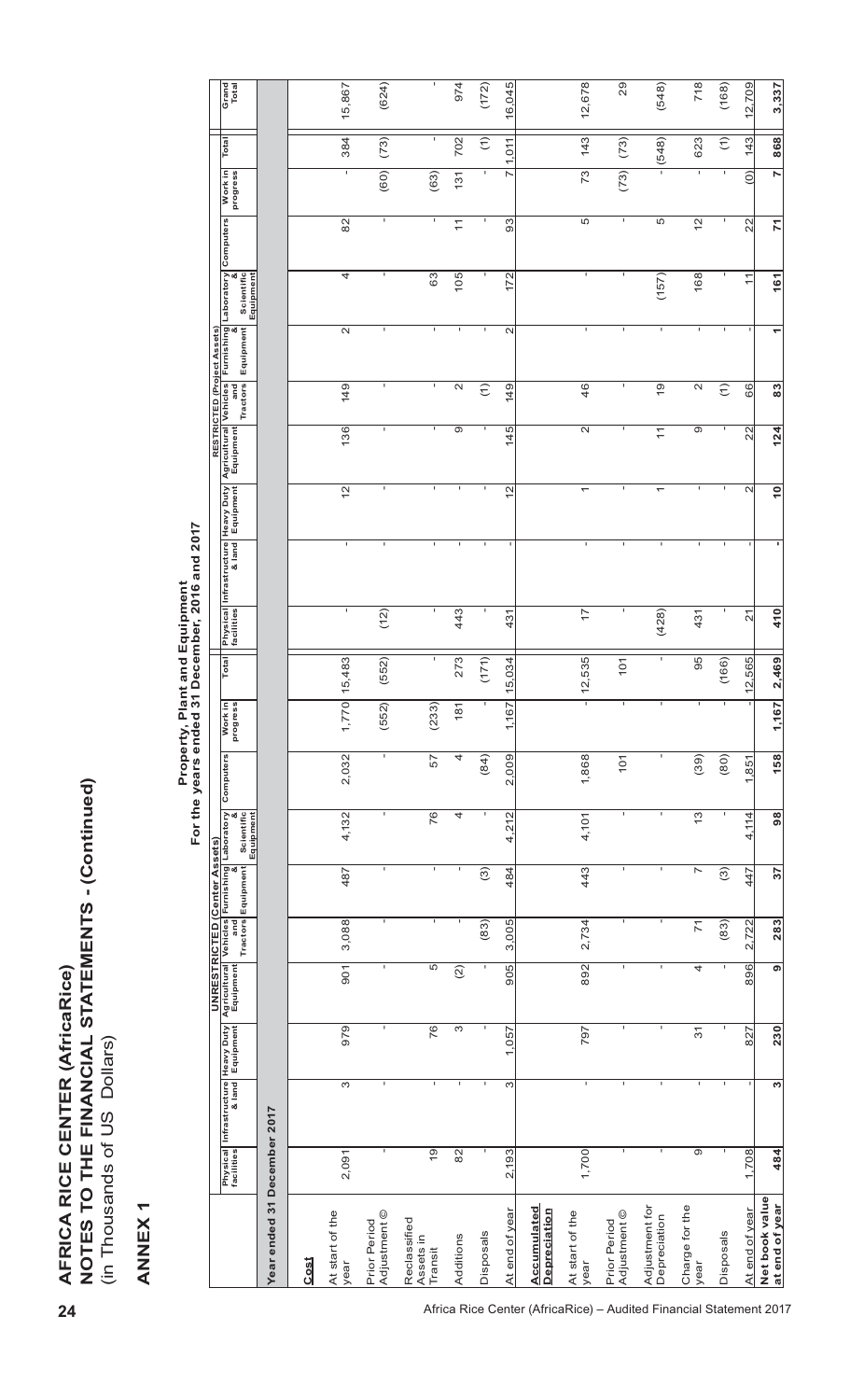|                                                                      |                  |                                                                  |                 |                           |       |                                                                                                                                        |                         | For the years ended       | Property, P  |                  | ant and Equipment              | 31 December, 2016 and 2017            |                               |                                        |                                                                                                      |                   |                                                                                                             |              |              |                        |
|----------------------------------------------------------------------|------------------|------------------------------------------------------------------|-----------------|---------------------------|-------|----------------------------------------------------------------------------------------------------------------------------------------|-------------------------|---------------------------|--------------|------------------|--------------------------------|---------------------------------------|-------------------------------|----------------------------------------|------------------------------------------------------------------------------------------------------|-------------------|-------------------------------------------------------------------------------------------------------------|--------------|--------------|------------------------|
|                                                                      |                  | Physical Infrastructure Heavy Duty<br>facilities  <br>facilities |                 | Agricultural<br>Equipment |       | ehicles   Furnishing   Laboratory<br>  Mehicles   Furnishing   Laboratory<br><b>UNRESTRICTED (Center Assets)</b><br>Tractors Equipment | Scientific<br>Equipment | Computers                 | Work in      | Total            |                                | Physical Infrastructure<br>facilities | Heavy Duty<br>Equipment       | Agricultural Vehicles<br>Equipment and | <b>RESTRICTED (Project Assets)</b><br>cultural Vehicles Furnishing<br>iioment and<br><b>Tractors</b> | Equipment         | $\begin{array}{ l }\n\hline \text{Laboratory} & \text{g} \\ \hline\n\end{array}$<br>Scientific<br>Equipment | Computers    | Work in      | Total                  |
| Year ended 31 December 2016                                          |                  |                                                                  |                 |                           |       |                                                                                                                                        |                         |                           |              |                  |                                |                                       |                               |                                        |                                                                                                      |                   |                                                                                                             |              |              |                        |
| At start of the<br>Cost<br>year                                      | 1,828            | $\mathbf{I}$                                                     | 971             | 901                       | 3,033 | 427                                                                                                                                    | 4,132                   | 1,948                     | 1,640        | 14,880           | ٠                              | $\blacksquare$                        | J.                            | $\mathbf{I}$                           | 1                                                                                                    | $\mathbf{I}$      |                                                                                                             | $\mathbf{I}$ | $\mathbf{I}$ | 14,880<br>$\mathbf{I}$ |
| Adjustment <sup>(a)</sup><br>Prior Period                            |                  | S                                                                | ٠               | T.                        |       |                                                                                                                                        |                         | 1                         | (708)        | (705)            | J.                             | $\mathbf{I}$                          | ٠                             | $\mathbf{I}$                           | 1                                                                                                    | $\mathbf{I}$      | ٠                                                                                                           | J.           | ٠            | 1                      |
| Reclassified<br>Assets in<br>Additions<br>Transit                    | 174<br>88        | $\mathbf{I}$<br>$\mathbf{I}$                                     | $\infty$<br>л.  | $\odot$                   | 55    | 60                                                                                                                                     | $\odot$                 | 35<br>54                  | 915<br>(209) | $\circ$<br>1,180 | $\mathbf{I}$<br>$\blacksquare$ | τ.<br>$\mathbf{I}$                    | $\mathbf{I}$<br>$\frac{2}{3}$ | 136                                    | ٠<br>149                                                                                             | $\sqrt{ }$        | $\mathbf{I}$<br>4                                                                                           | п<br>82      | 133          | 517                    |
| Disposals                                                            |                  |                                                                  |                 |                           |       |                                                                                                                                        |                         | $\widehat{f}$             | $\circ$      | $\widehat{f}$    | -1                             | $\mathbf{I}$                          |                               |                                        |                                                                                                      |                   |                                                                                                             |              |              |                        |
| At end of year                                                       | 2,091            | S                                                                | 979             | 501                       | 3,088 | 487                                                                                                                                    | 4,132                   | 2,032                     | 1,637        | 5,350            |                                | $\mathbf{I}$                          | $\frac{2}{3}$                 | 136                                    | 149                                                                                                  | $\mathbf{\Omega}$ | 4                                                                                                           | 82           | 133          | 15,867<br>517          |
| <b>Accumulated</b><br><b>Depreciation</b><br>At start of the<br>year | 1,704            | $\mathbf{I}$                                                     | 773             | 888                       | 2,643 | 390                                                                                                                                    | 4,095                   | 1,830                     | $\mathbf{I}$ | 12,323           |                                | $\mathbf{I}$                          | -                             | $\mathbf{I}$                           |                                                                                                      | $\mathbf{I}$      | п.                                                                                                          | $\mathbf{I}$ | 58           | 58                     |
| Adjustment <sup>(a)</sup><br>Prior Period                            |                  | I.                                                               |                 | ı.                        |       |                                                                                                                                        |                         |                           | $\mathbf{I}$ |                  | $\overline{1}$                 | $\mathbf{I}$                          |                               | ı                                      | $\frac{4}{1}$                                                                                        |                   | ı                                                                                                           | ı            | (58)         |                        |
| Adjustment for<br>Depreciation                                       | J.               | $\mathbf{I}$                                                     | ÷               | J.                        |       |                                                                                                                                        | ı                       | J.                        | $\mathbf{I}$ |                  |                                | $\mathbf{I}$                          | (11)                          | (134)                                  | (143)                                                                                                | $\overline{c}$    | $\widehat{A}$                                                                                               | (77)         | J.           | (371)                  |
| Charge for the<br><b>Disposals</b><br>year                           | $\overline{(4)}$ |                                                                  | $\overline{24}$ | 4                         | 5     | 53                                                                                                                                     | 6                       | $\overline{0}$<br>$\odot$ | $\mathbf{I}$ | 215<br>$\odot$   |                                | $\blacksquare$<br>٠                   | $\frac{2}{3}$                 | 136                                    | 149                                                                                                  | $\sim$            | 4                                                                                                           | 82           | 73           | 56<br>4                |
| At end of year                                                       | 1,700            |                                                                  | 797             | 892                       | 2,734 | 443                                                                                                                                    | 4,101                   | 1,868                     |              | 2,535            | $\overline{1}$                 |                                       | $\overline{\phantom{0}}$      | $\mathbf{\Omega}$                      | 46                                                                                                   |                   | ٠                                                                                                           | Ю            | ო<br>∼       | 143                    |
| Net book value<br>at end of year                                     | 391              | w                                                                | 182             | G                         | 354   | $\frac{4}{4}$                                                                                                                          | $\overline{3}$          | 164                       | 1,637        | 2,815            | (17)                           | ۰                                     | $\tilde{t}$                   | 134                                    | 103                                                                                                  | ٣                 | 4                                                                                                           | 77           | 60           | 374                    |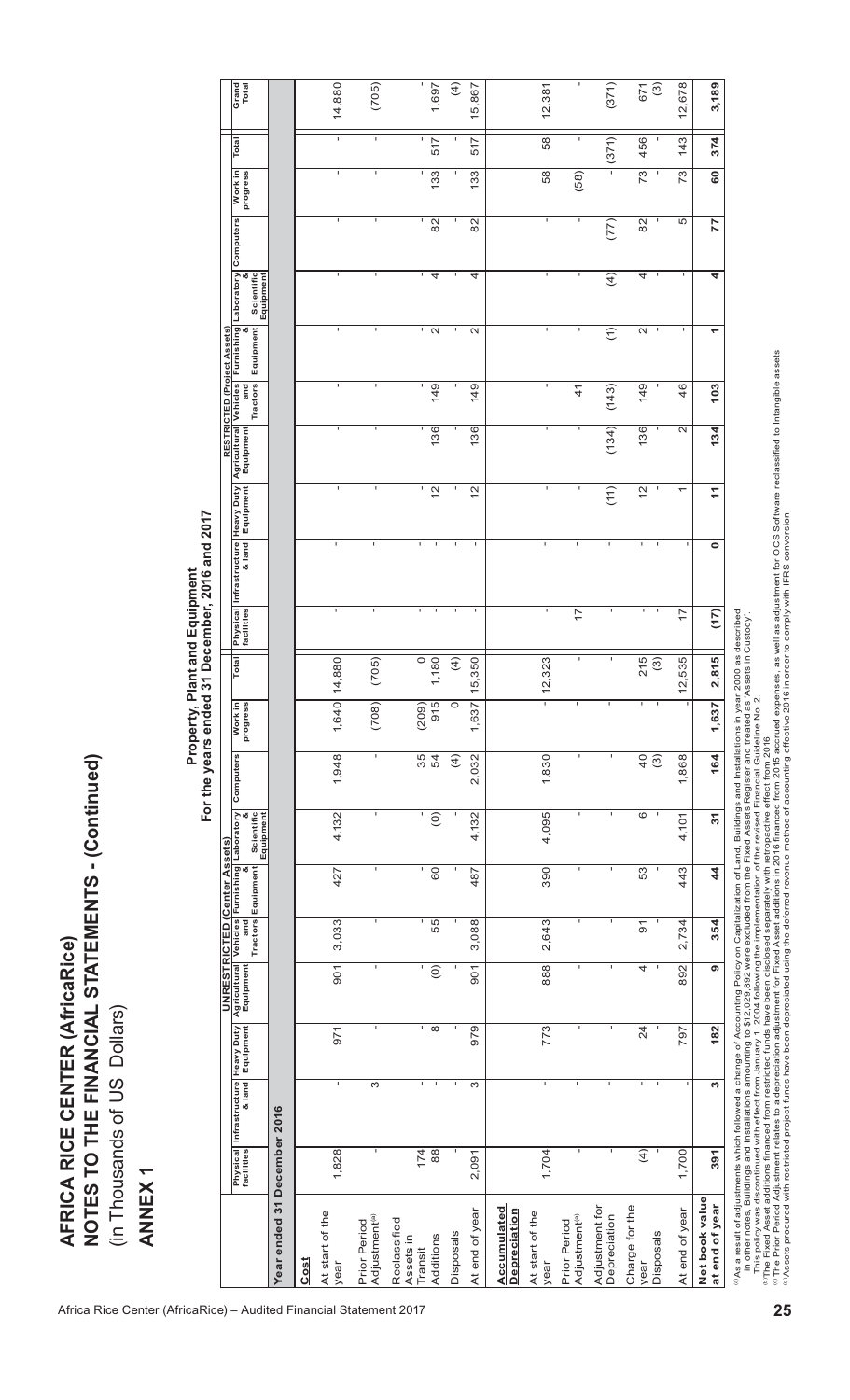# **NOTES TO THE FINANCIAL STATEMENTS - (Continued)**

(in Thousands of US Dollars)

# **ANNEX 2**

| <b>INDIRECT COST RATE COMPUTATION</b>           |                         |                         |
|-------------------------------------------------|-------------------------|-------------------------|
|                                                 | 2017<br><b>US\$'000</b> | 2016<br><b>US\$'000</b> |
| <b>General and Administration Expenses</b>      | 1,786                   | 2,665                   |
| Research Expenses+Non-CGIAR Collaboration costs | 18,960                  | 22,704                  |
| <b>Indirect Cost Rate</b>                       | 9.4%                    | 11.7%                   |

Indirect Expenses

-----------------------

Direct Expenses

Indirect Expenses = General & Administration Expenses Direct Expenses = Research Expenses + Non-CGIAR Collaboration

Partnerships are a growing part of CGIAR business. Some Centers use the more complex multi-tier overhead system which results in a higher overall Center Indirect Cost Rate.

Some Centers use a single tier overhead system applying the same rate if fiduciary responsibility is assumed.

It is a simpler method and results in a lower overall Center Indirect Cost Rate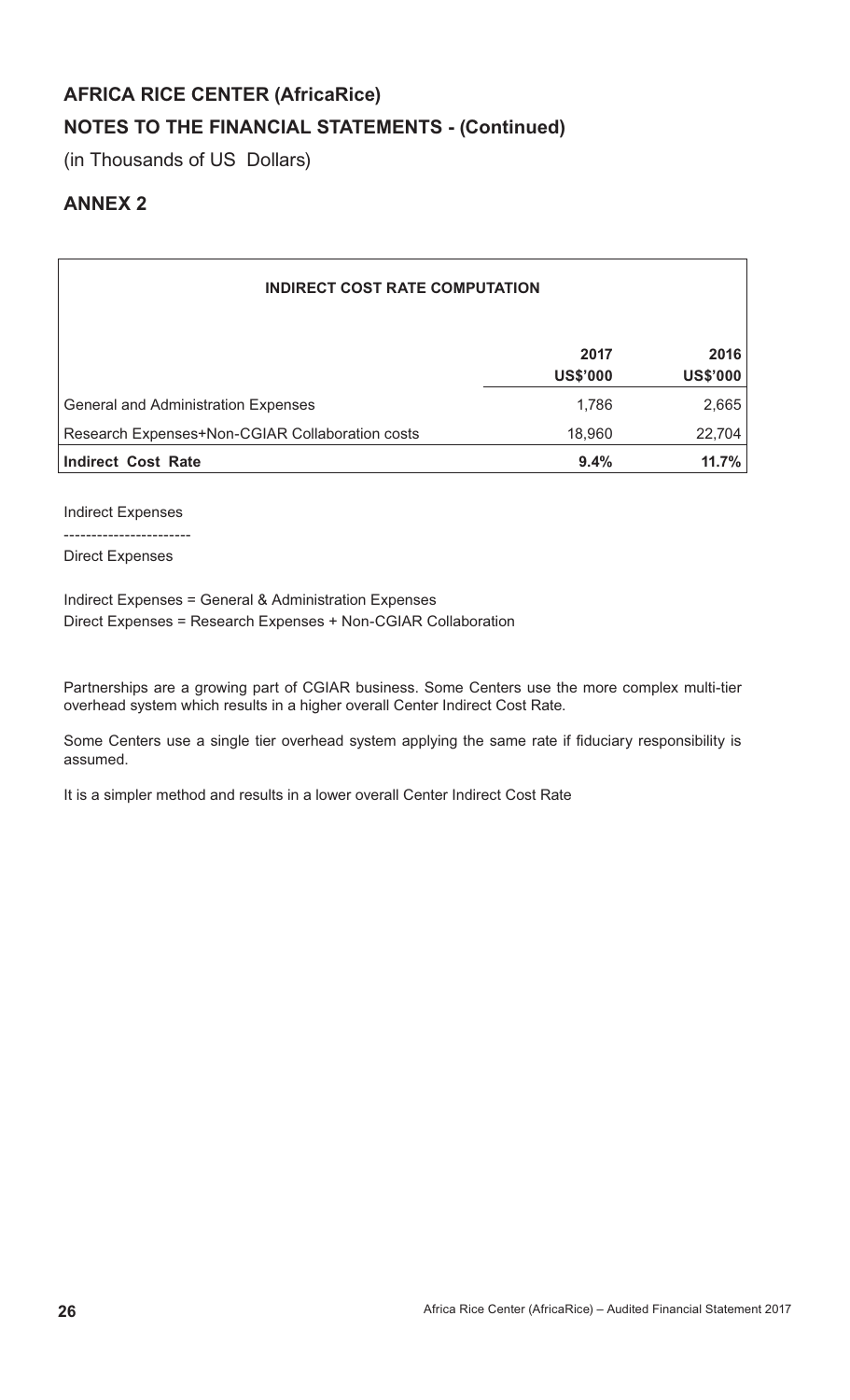# **NOTES TO THE FINANCIAL STATEMENTS - (Continued)**

# **ANNEX 3**

# **Schedule of Grants Revenue**

# **For the years ended 31 December, 2017 and 2016**

(all figures expressed in thousands of US dollars)

|                                                                         | <b>Funds</b><br>available<br><b>US\$'000</b> | <b>Receivables</b><br>from donors<br><b>US\$'000</b> | <b>Deferred</b><br>revenue<br><b>US\$'000</b> | <b>Grants revenue</b><br><b>US\$'000</b> |       |
|-------------------------------------------------------------------------|----------------------------------------------|------------------------------------------------------|-----------------------------------------------|------------------------------------------|-------|
|                                                                         |                                              |                                                      |                                               | 2017                                     | 2016  |
| A. Unrestricted                                                         |                                              |                                                      |                                               |                                          |       |
| W3 - Unrestriced                                                        |                                              |                                                      |                                               |                                          |       |
| Donor 1                                                                 |                                              |                                                      |                                               |                                          |       |
| Donor <sub>2</sub>                                                      |                                              |                                                      |                                               |                                          |       |
| <b>Subtotal Window 3 - Unrestricted</b>                                 |                                              |                                                      | -                                             |                                          |       |
| <b>Bilateral- Unrestricted</b>                                          |                                              |                                                      |                                               |                                          |       |
| <b>Member States</b>                                                    |                                              | 410                                                  |                                               | 769                                      | 346   |
|                                                                         |                                              |                                                      |                                               |                                          |       |
| Subtotal Bilateral - Unrestricted                                       |                                              | 410                                                  |                                               | 769                                      | 346   |
| <b>Total-Unrestricted</b>                                               |                                              | 410                                                  | ۰                                             | 769                                      | 346   |
|                                                                         |                                              |                                                      |                                               |                                          |       |
| <b>B.</b> Restricted                                                    |                                              |                                                      |                                               |                                          |       |
| Windows 1 & 2                                                           |                                              |                                                      |                                               |                                          |       |
| <b>CGIAR Fund</b>                                                       | 251                                          | 1,044                                                | 29                                            | 3,807                                    | 4,249 |
| Subtotal-Windows 1 & 2                                                  | 251                                          | 1,044                                                | 29                                            | 3,807                                    | 4,249 |
| Window 3                                                                |                                              |                                                      |                                               |                                          |       |
| <b>Belgium</b>                                                          | 215                                          |                                                      | 215                                           | 21                                       |       |
| <b>BMGF-Bill &amp; Melinda Gates</b><br>Foundation                      | 1,819                                        |                                                      | 741                                           | 1,656                                    | 1,750 |
| <b>IFAD-International Fund for</b><br><b>Agricultural Development</b>   | 1,864                                        | 765                                                  |                                               | 149                                      | 300   |
| <b>IFPRI-International Food Policy</b><br>Research Institute            | 1                                            |                                                      |                                               | 6                                        | 13    |
| Japan                                                                   | 88                                           | 171                                                  |                                               | 518                                      | 1,705 |
| <b>USAID-United States Agency for</b>                                   |                                              |                                                      |                                               |                                          |       |
| <b>International Development</b>                                        | 50                                           |                                                      | 16                                            | 1,973                                    | 2,537 |
| <b>Subtotal-Window 3</b>                                                | 4,037                                        | 936                                                  | 972                                           | 4,323                                    | 6,305 |
| <b>Bilateral</b>                                                        |                                              |                                                      |                                               |                                          |       |
| AfDB-African Development Bank                                           | 9                                            |                                                      | $\boldsymbol{9}$                              | 91                                       |       |
| BADEA-Banque Arabe pour le<br>Développement Economique en<br>Afrique    |                                              | 44                                                   |                                               |                                          | 223   |
| Canada-DFATD-Department<br>of Foreign Affairs, Trade and<br>Development | 768                                          |                                                      |                                               | 80                                       | 589   |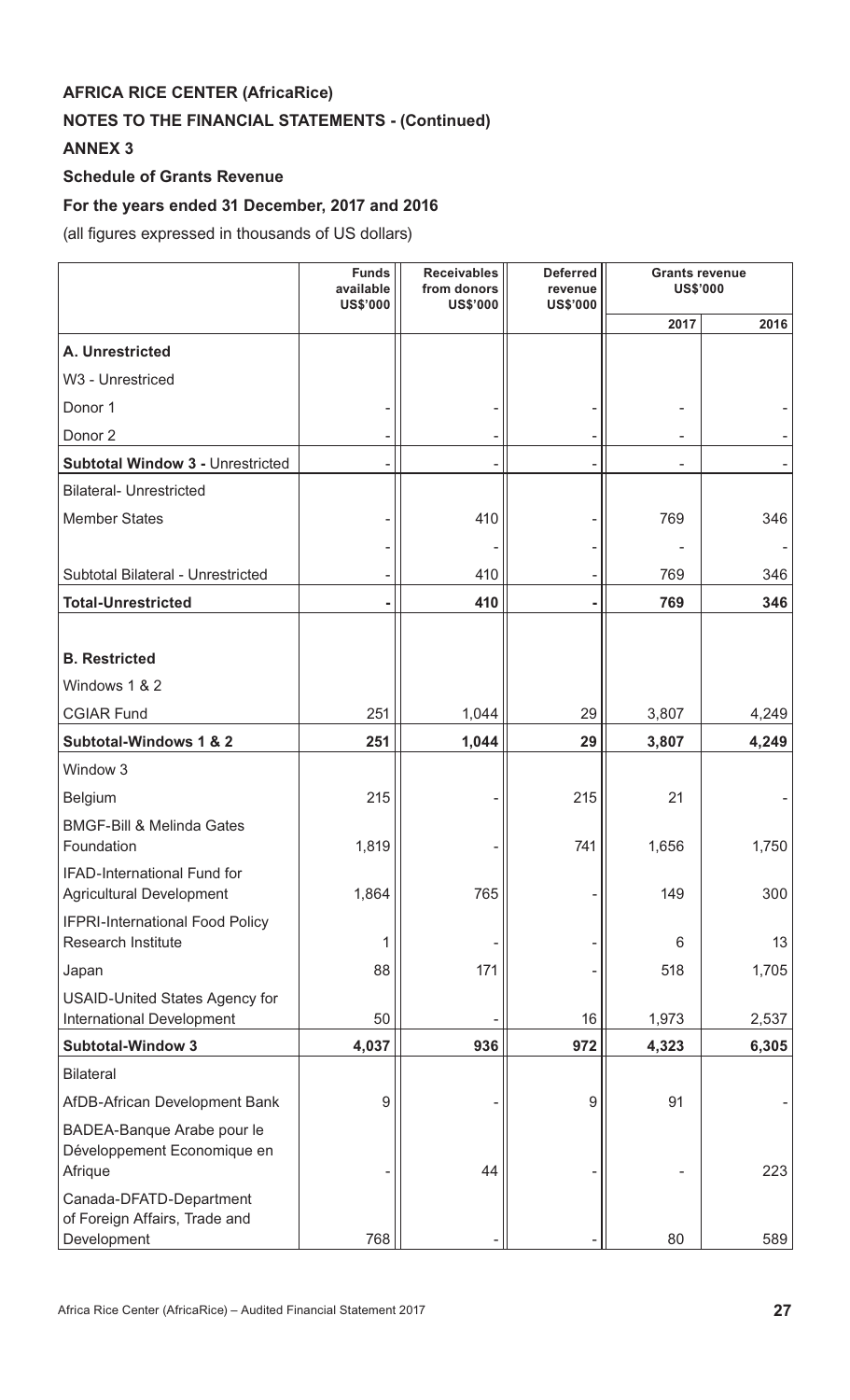# **NOTES TO THE FINANCIAL STATEMENTS - (Continued)**

# **ANNEX 3**

# **Schedule of Grants Revenue**

# **For the years ended 31 December, 2017 and 2016**

(all figures expressed in thousands of US dollars)

|                                                                                 | <b>Funds</b><br>available<br><b>US\$'000</b> | <b>Receivables</b><br>from donors<br><b>US\$'000</b> | <b>Deferred</b><br>revenue<br><b>US\$'000</b> | <b>Grants revenue</b><br><b>US\$'000</b> |           |
|---------------------------------------------------------------------------------|----------------------------------------------|------------------------------------------------------|-----------------------------------------------|------------------------------------------|-----------|
|                                                                                 |                                              |                                                      |                                               | 2017                                     | 2016      |
| China-CAAS-Chinese Academy<br>of Agricultural Sciences                          | 276                                          |                                                      | 96                                            | 198                                      | 226       |
| FAO-Food and Agriculture<br>Organization of the United Nations                  | 95                                           |                                                      | 3                                             | 36                                       | 74        |
| <b>FMARD-Federal Ministry of</b><br>Agriculture & Rural Development,<br>Nigeria |                                              |                                                      |                                               |                                          | 57        |
| <b>GCDT-Global Crop Diversity Trust</b>                                         | 265                                          |                                                      | 45                                            | 100                                      | 162       |
| <b>GCP-Generation Challenge</b><br>Program                                      |                                              |                                                      |                                               |                                          | 18        |
| Germany-GIZ-Deutsche<br>Gesellschaft für Internationale<br>Zusammenarbeit       | 2,776                                        | 586                                                  | 312                                           | 3,516                                    | 1,898     |
| IITA-International Institute of<br><b>Tropical Agriculture</b>                  | 3,732                                        |                                                      | 1,088                                         | 1,662                                    | 4,790     |
| <b>IRRI-International Rice Research</b><br>Institute                            | 1,737                                        | 183                                                  |                                               | 1,432                                    | 1,701     |
| Japan                                                                           | 287                                          |                                                      | 287                                           | 292                                      | 1,289     |
| Korea-RDA-Rural Development<br>Administration                                   | 2,856                                        |                                                      | 1,379                                         | 960                                      | 172       |
| le Conseil Ouest et Centre<br>africain pour la recherche et le                  |                                              |                                                      |                                               |                                          |           |
| développement agricoles<br>Liberia                                              |                                              | 105<br>683                                           | 52                                            | 862                                      | 60<br>679 |
| Sierra Leone                                                                    | 1,472                                        | 595                                                  |                                               |                                          | 366       |
| Syngenta Foundation for                                                         |                                              |                                                      |                                               |                                          |           |
| Sustainable Agriculture                                                         | 57                                           | 18                                                   |                                               | 74                                       | 93        |
| <b>UEMOA-UNION ECONOMIQUE</b><br>ET MONETAIREOUEST                              |                                              |                                                      |                                               |                                          |           |
| <b>AFRICAINE</b>                                                                | 586                                          |                                                      | 131                                           | 402                                      | 493       |
| University of Sheffield                                                         |                                              |                                                      |                                               |                                          | 38        |
| <b>Subtotal-Bilateral</b>                                                       | 14,916                                       | 2,214                                                | 3,402                                         | 9,705                                    | 12,928    |
| <b>Total-Restricted</b>                                                         | 19,204                                       | 4,194                                                | 4,403                                         | 17,835                                   | 23,482    |
| <b>Grand Total</b>                                                              | 19,204                                       | 4,604                                                | 4,403                                         | 18,604                                   | 23,828    |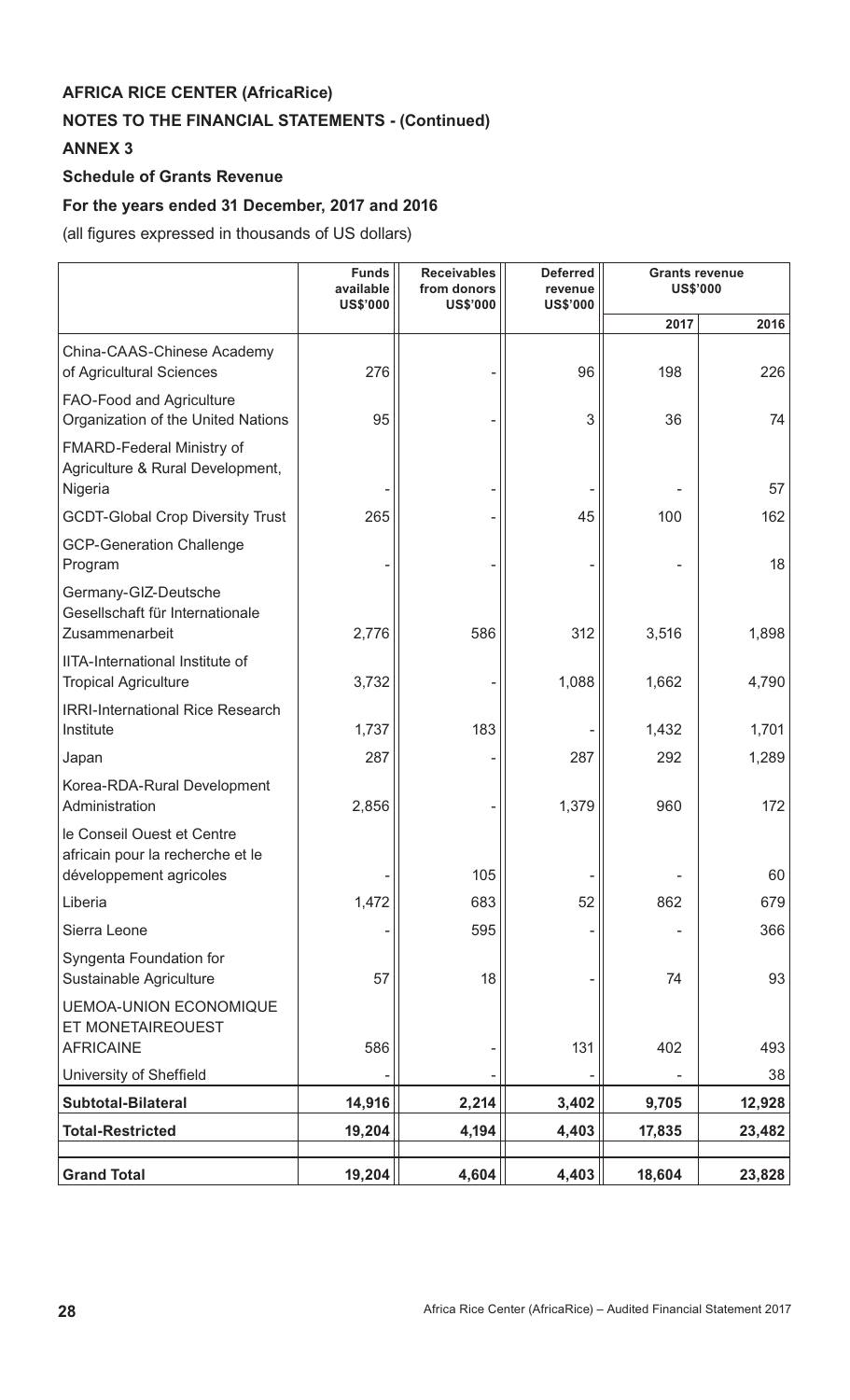| AFRICA RICE CENTER (AfricaRice)                                                                                                                                   |                   |                 |                   |                              |                                        |                                            |                                                |                                             |
|-------------------------------------------------------------------------------------------------------------------------------------------------------------------|-------------------|-----------------|-------------------|------------------------------|----------------------------------------|--------------------------------------------|------------------------------------------------|---------------------------------------------|
| NOTES TO THE FINANCIAL STATEMENTS - (Continued)                                                                                                                   |                   |                 |                   |                              |                                        |                                            |                                                |                                             |
| <b>ANNEX 4</b>                                                                                                                                                    |                   |                 |                   |                              |                                        |                                            |                                                |                                             |
| Schedule of Grants Pledges and Expenses                                                                                                                           |                   |                 |                   |                              |                                        |                                            |                                                |                                             |
| For the year ended 31 December, 2017                                                                                                                              |                   |                 |                   |                              |                                        |                                            |                                                |                                             |
| Donor and Program/ Project                                                                                                                                        | <b>Start Date</b> | <b>End Date</b> | CRP/Non-CRP       | <b>Total Grant</b><br>Pledge | Expenditure<br>US\$'000<br>prior years | Current<br>Expenditure<br>US\$'000<br>year | Expenditure<br><b>DO0.\$SN</b><br><b>Total</b> | <b>US\$'000</b><br>Depreciation<br>Deferred |
| Windows 1 & 2                                                                                                                                                     |                   |                 |                   |                              |                                        |                                            |                                                |                                             |
| CGIAR Research on Rice Agri-<br><b>CGIAR Fund</b>                                                                                                                 |                   |                 |                   |                              |                                        |                                            |                                                |                                             |
| Food Systems: RICE                                                                                                                                                | $1/$ Jan $/17$    | 31/Dec/22       | CRP15 RICE        | 3,007                        | $\blacksquare$                         | 2,945                                      | 2,945                                          | 2                                           |
| Climate Change, Agriculture & Food<br>Security (CCAFS)                                                                                                            | $1$ /Jan/17       | 31/Dec/22       | CRP22 CCAFS       | 57                           | ï                                      | 57                                         | 57                                             | $\mathbf{I}$                                |
| <b>CGIAR Research Platform:</b><br>Genebank Platform                                                                                                              | $1$ /Jan/17       | 31/Dec/22       | GENEBANK<br>PTF33 | 800                          | $\mathbf{I}$                           | 707                                        | 707                                            | $\overline{20}$                             |
| CGIAR Research Program: In Trust<br>Plan and partnership for managing<br>for the International Community:<br>and sustaining CGIAR-held<br>Collections (Genebanks) | 1/Jan/12          | 31/Dec/16       | CRP <sub>8</sub>  | $\mathbf{I}$                 | $\mathbf{I}$                           | I.                                         | $\mathbf I$                                    | 57                                          |
| Rice CRP Workshop                                                                                                                                                 | 1/Jan/17          | 31/Dec/17       | CRP15 RICE        | <u>ဝှ</u>                    | $\mathbf{I}$                           | $\overline{6}$                             | <u>ဝှ</u>                                      | $\mathbf{I}$                                |
| CGIAR Platform for Big Data in<br>Agriculture                                                                                                                     | 1/Jan/17          | 31/Dec/22       | PTF32 BIG DATA    | 135                          | $\mathbf I$                            | 39                                         | 39                                             | $\mathbf I$                                 |
| CGIAR Research Program entitled<br>Policies, Institutions, and Markets<br>(PIM)                                                                                   | $1$ /Jan/17       | 31/Dec/22       | CRP23 PIM         | $\overline{Q}$               | L.                                     | $\overline{0}$                             | $\overline{4}$                                 | $\mathbf I$                                 |
| $\mathbf{\Omega}$<br>×්<br>Total - Window 1                                                                                                                       |                   |                 |                   | 4,058                        |                                        | 3,807                                      | 3,807                                          | 99                                          |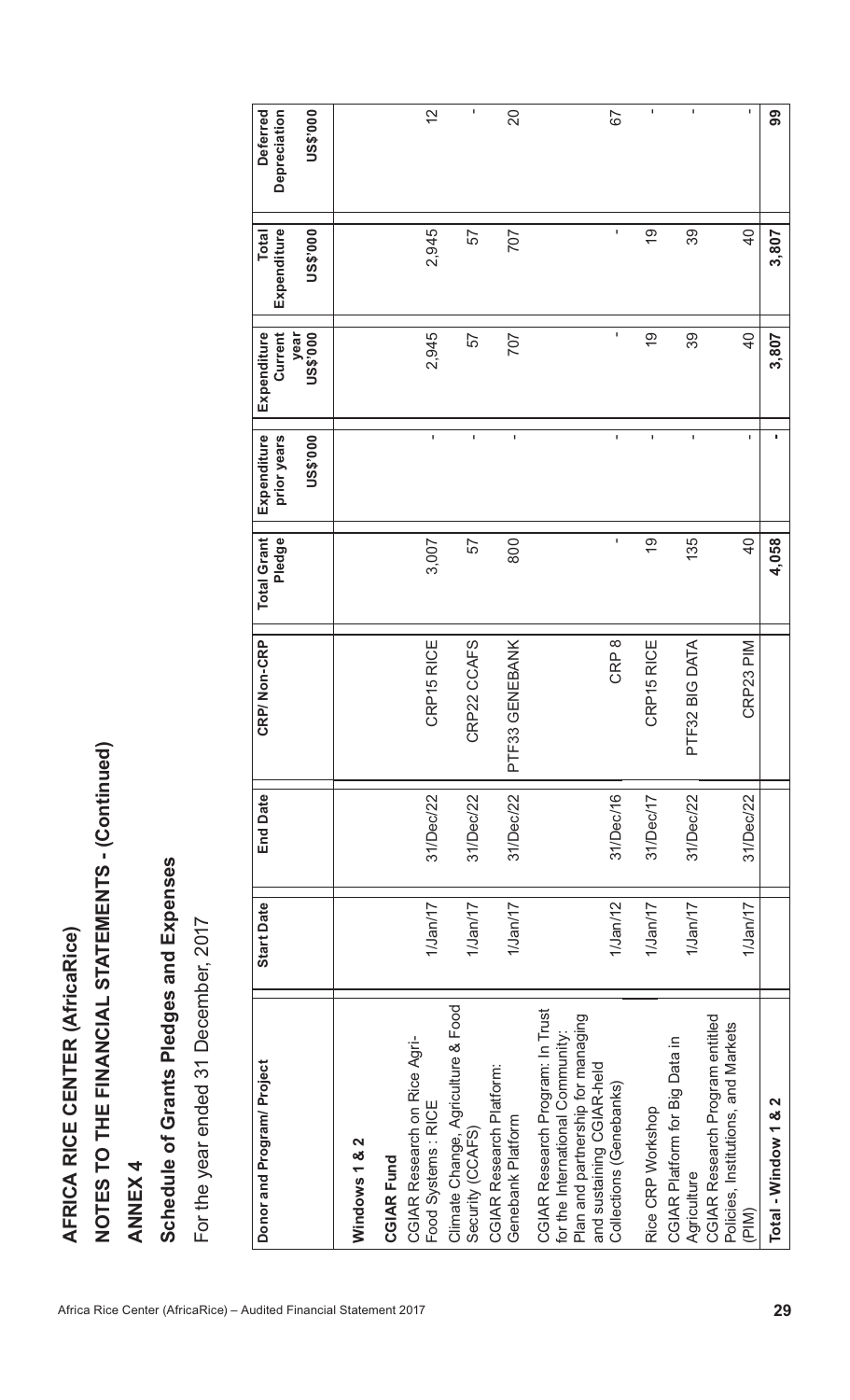$\overline{1}$ 

| 30                                                                 | AFRICA RICE CENTER (AfricaRice)                                                                                                                                                  |                   |                 |             |                              |                                        |                                            |                                         |                                             |
|--------------------------------------------------------------------|----------------------------------------------------------------------------------------------------------------------------------------------------------------------------------|-------------------|-----------------|-------------|------------------------------|----------------------------------------|--------------------------------------------|-----------------------------------------|---------------------------------------------|
|                                                                    | NOTES TO THE FINANCIAL STATEMENTS - (Continued)                                                                                                                                  |                   |                 |             |                              |                                        |                                            |                                         |                                             |
|                                                                    | <b>ANNEX4</b>                                                                                                                                                                    |                   |                 |             |                              |                                        |                                            |                                         |                                             |
|                                                                    | Schedule of Grants Pledges and Expenses                                                                                                                                          |                   |                 |             |                              |                                        |                                            |                                         |                                             |
|                                                                    | For the year ended 31 December, 2017                                                                                                                                             |                   |                 |             |                              |                                        |                                            |                                         |                                             |
|                                                                    | Donor and Program/ Project                                                                                                                                                       | <b>Start Date</b> | <b>End Date</b> | CRP/Non-CRP | <b>Total Grant</b><br>Pledge | Expenditure<br>US\$'000<br>prior years | Current<br>year<br>US\$'000<br>Expenditure | <b>Total</b><br>Expenditure<br>US\$'000 | US\$'000<br>Depreciation<br><b>Deferred</b> |
|                                                                    | Window <sub>3</sub>                                                                                                                                                              |                   |                 |             |                              |                                        |                                            |                                         |                                             |
|                                                                    | Technologies for better Livelihoods<br>in Sub-Saharan Africa (FIRITEL)<br>Fostering the Impact of Rice<br><b>Belgium</b>                                                         | $1$ /Jan/17       | 31/Dec/20       | CRP15 RICE  | 236                          | $\mathbf{I}$                           | $\overline{2}$                             | $\overline{21}$                         | T,                                          |
|                                                                    | Subtotal - Belgium                                                                                                                                                               |                   |                 |             | 236                          |                                        | 21                                         | 21                                      |                                             |
|                                                                    | Rice Cultivar Improvement in Sub-<br>Rapid Mobilization of Alleles for<br>BMGF-Bill & Melinda Gates<br>Saharan Africa<br>Foundation                                              | 11/Dec/13         | 31/Dec/18       | CRP15 RICE  | 7,500                        | 4,025                                  | 1,656                                      | 5,681                                   | 73                                          |
|                                                                    | Subtotal - BMGF-Bill & Melinda<br>Gates Foundation                                                                                                                               |                   |                 |             | 7,500                        | 4,025                                  | 1,656                                      | 5,681                                   | 73                                          |
| Africa Rice Center (AfricaRice) - Audited Financial Statement 2017 | Nutrition Security in West Africa<br>of Inland Valleys for Food and<br>IFAD-International Fund for<br><b>Agricultural Development</b><br>Capitalizing on the Potential<br>(CIPA) | 25/Apr/17         | 30/Jun/21       | CRP15 RICE  | 2,000                        | $\mathbf{I}$                           | 149                                        | 149                                     | $\mathbf{I}$                                |
|                                                                    | Subtotal -IFAD-International<br>Fund for Agricultural<br>Development                                                                                                             |                   |                 |             | 2,000                        | $\blacksquare$                         | 149                                        | 149                                     |                                             |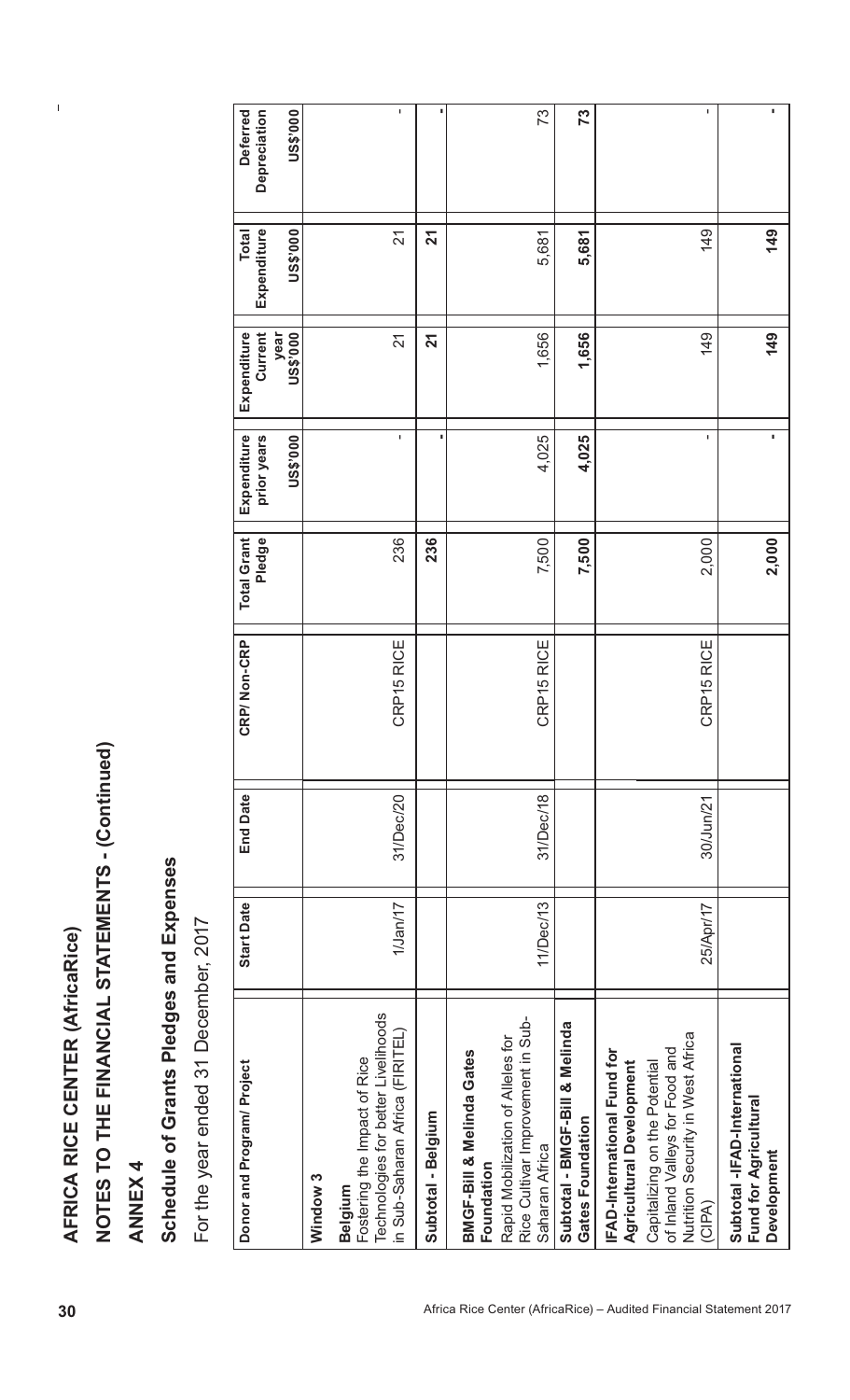| <b>AFRICA RICE CENTER (AfricaRice)</b>                                                                                                   |                   |                 |             |                              |                            |                                |                             |                                 |
|------------------------------------------------------------------------------------------------------------------------------------------|-------------------|-----------------|-------------|------------------------------|----------------------------|--------------------------------|-----------------------------|---------------------------------|
| NOTES TO THE FINANCIAL STATEMENTS - (Continued)                                                                                          |                   |                 |             |                              |                            |                                |                             |                                 |
| <b>ANNEX4</b>                                                                                                                            |                   |                 |             |                              |                            |                                |                             |                                 |
| Schedule of Grants Pledges and Expenses                                                                                                  |                   |                 |             |                              |                            |                                |                             |                                 |
| For the year ended 31 December, 2017                                                                                                     |                   |                 |             |                              |                            |                                |                             |                                 |
| Donor and Program/ Project                                                                                                               | <b>Start Date</b> | <b>End Date</b> | CRP/Non-CRP | <b>Total Grant</b><br>Pledge | Expenditure<br>prior years | Current<br>Expenditure<br>year | Expenditure<br><b>Total</b> | <b>Deferred</b><br>Depreciation |
|                                                                                                                                          |                   |                 |             |                              | <b>US\$'000</b>            | US\$'000                       | <b>DO0.\$SN</b>             | <b>US\$'000</b>                 |
| IFPRI-International Food Policy<br>Research Institute                                                                                    |                   |                 |             |                              |                            |                                |                             |                                 |
| Global Futures and Strategic<br>Foresight Program                                                                                        | 1/Mar/16          | 30/Apr/17       | CRP23 PIM   | $\overline{20}$              | <u>ကို</u>                 | $\overline{\phantom{0}}$       | $\overline{20}$             |                                 |
| Food Policy Research Institute<br>Subtotal - IFPRI-International                                                                         |                   |                 |             | 20                           | <u>ကို</u>                 | N                              | 20                          | ٠                               |
| Japan                                                                                                                                    |                   |                 |             |                              |                            |                                |                             |                                 |
| adaptable to African environments<br>Developing tailor-made varieties<br>and strengthening the rice value<br>chain                       | 1/Apr/15          | 31/Mar/17       | CRP15 RICE  | 511                          | 265                        | 194                            | 459                         |                                 |
| Emergency Seed Support for Rice<br>Guinea - a high rise consumption<br>country affected by Ebola crisis<br>Farmers in the Ebola Outbreak | 1/Apr/15          | 31/Mar/16       | Non-CRP     | 1,501                        | 1,501                      | $\blacksquare$                 | 1,501                       | 2                               |
| Japan RiceAdvice West Africa                                                                                                             | $1$ /Feb/16       | 31/Mar/17       | CRP15 RICE  | 1,800                        | 1,440                      | 324                            | 1,764                       | 13                              |
| Subtotal - Japan                                                                                                                         |                   |                 |             | 3,812                        | 3,206                      | 518                            | 3,724                       | 25                              |
| <b>USAID-United States Agency for</b><br>International Development                                                                       |                   |                 |             |                              |                            |                                |                             |                                 |
| Seed Scaling: Stress Tolerant Rice<br>for Africa                                                                                         | 11/Nov/14         | 11/Nov/17       | CRP15 RICE  | 4,689                        | 3,095                      | 1,560                          | 4,655                       | <b>PZ</b>                       |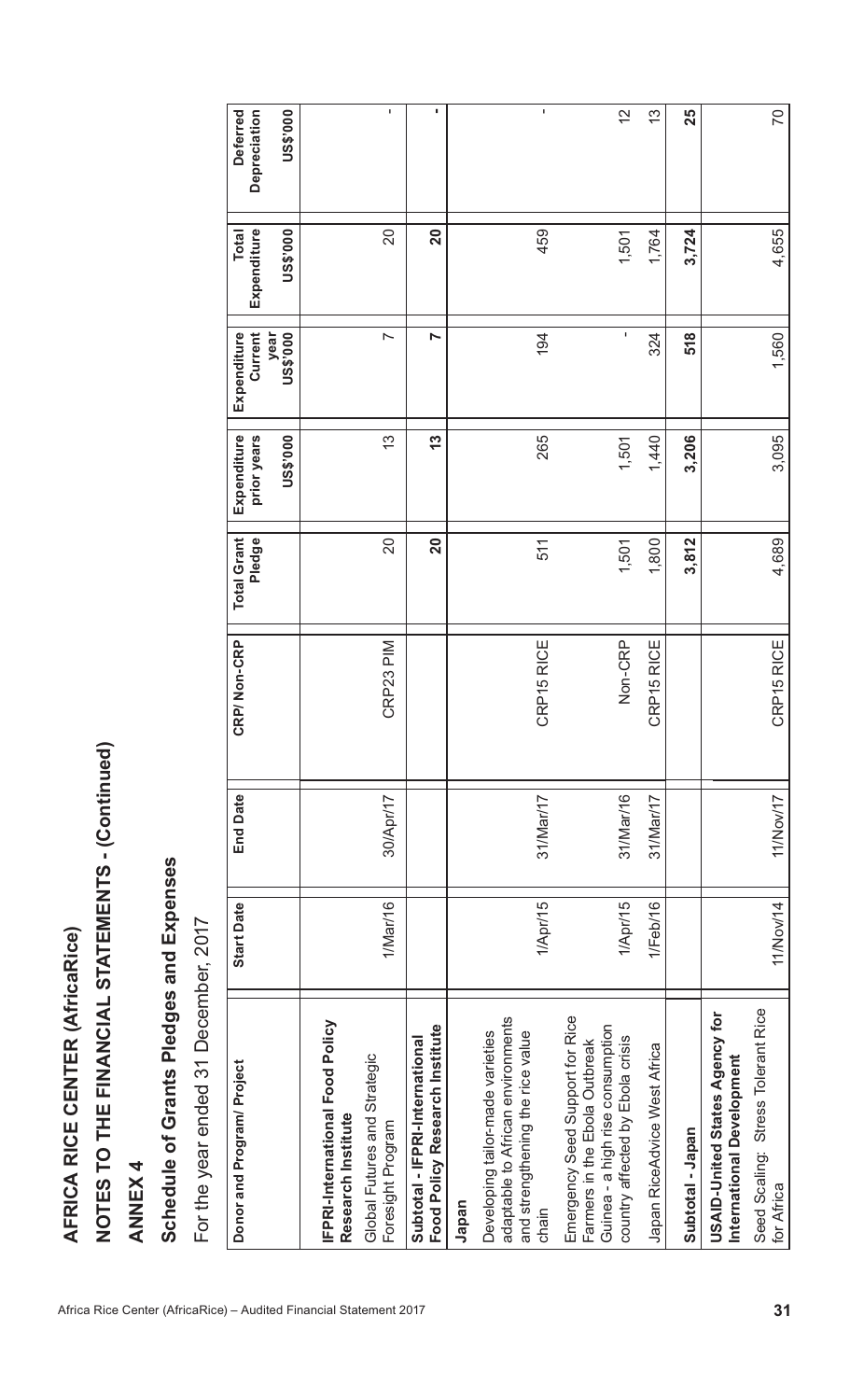| 32                                                                 | AFRICA RICE CENTER (AfricaRice)                                                                                                      |                   |                 |               |                              |                                               |                                                   |                                                |                                                    |
|--------------------------------------------------------------------|--------------------------------------------------------------------------------------------------------------------------------------|-------------------|-----------------|---------------|------------------------------|-----------------------------------------------|---------------------------------------------------|------------------------------------------------|----------------------------------------------------|
|                                                                    | NOTES TO THE FINANCIAL STATEMENTS - (Continued)                                                                                      |                   |                 |               |                              |                                               |                                                   |                                                |                                                    |
|                                                                    | <b>ANNEX4</b>                                                                                                                        |                   |                 |               |                              |                                               |                                                   |                                                |                                                    |
|                                                                    | Schedule of Grants Pledges and Expenses                                                                                              |                   |                 |               |                              |                                               |                                                   |                                                |                                                    |
|                                                                    | For the year ended 31 December, 2017                                                                                                 |                   |                 |               |                              |                                               |                                                   |                                                |                                                    |
|                                                                    | Donor and Program/ Project                                                                                                           | <b>Start Date</b> | <b>End Date</b> | CRP/Non-CRP   | <b>Total Grant</b><br>Pledge | Expenditure<br>prior years<br><b>US\$'000</b> | Expenditure<br>Current<br><b>US\$'000</b><br>year | <b>Total</b><br>Expenditure<br><b>US\$'000</b> | <b>Deferred</b><br><b>US\$'000</b><br>Depreciation |
|                                                                    | Support to CARI                                                                                                                      | 1/Apr/15          | 31/Dec/17       | NON-PORTFOLIO | 768                          | 339                                           | 413                                               | 752                                            | $\overline{C}$                                     |
|                                                                    | Subtotal - USAID-United States<br>Agency for International<br>Development                                                            |                   |                 |               | 5,457                        | 3,434                                         | 1,973                                             | 5,407                                          | 80                                                 |
|                                                                    | Total - Window 3                                                                                                                     |                   |                 |               | 19,025                       | 10,678                                        | 4,324                                             | 15,002                                         | 178                                                |
| Africa Rice Center (AfricaRice) - Audited Financial Statement 2017 | AfDB-African Development Bank<br>Continental Investment Plan on<br>Rice Self-Sufficiency in Africa<br>(CIPRISSA)<br><b>Bilateral</b> | $1$ /Jan/17       | 31/Dec/17       | NON-PORTFOLIO | 100                          | f.                                            | $\overline{5}$                                    | $\overline{5}$                                 | I.                                                 |
|                                                                    | Subtotal - AfDB-African<br>Development Bank                                                                                          |                   |                 |               | 100                          | ×                                             | $\overline{\mathbf{5}}$                           | 5                                              | л                                                  |
|                                                                    | Support to Rice Research in Africa<br>of Foreign Affairs, Trade and<br>Canada-DFATD-Department<br><b>Development</b>                 | 1/Apr/11          | 31/Mar/17       | CRP15 RICE    | 7,137                        | 6,289                                         | 80                                                | 6,369                                          | $\frac{1}{2}$                                      |
|                                                                    | Department of Foreign Affairs,<br>Subtotal - Canada-DFATD-<br>Trade and Development                                                  |                   |                 |               | 7,137                        | 6,289                                         | $\overline{\textbf{8}}$                           | 6,369                                          | $\frac{6}{5}$                                      |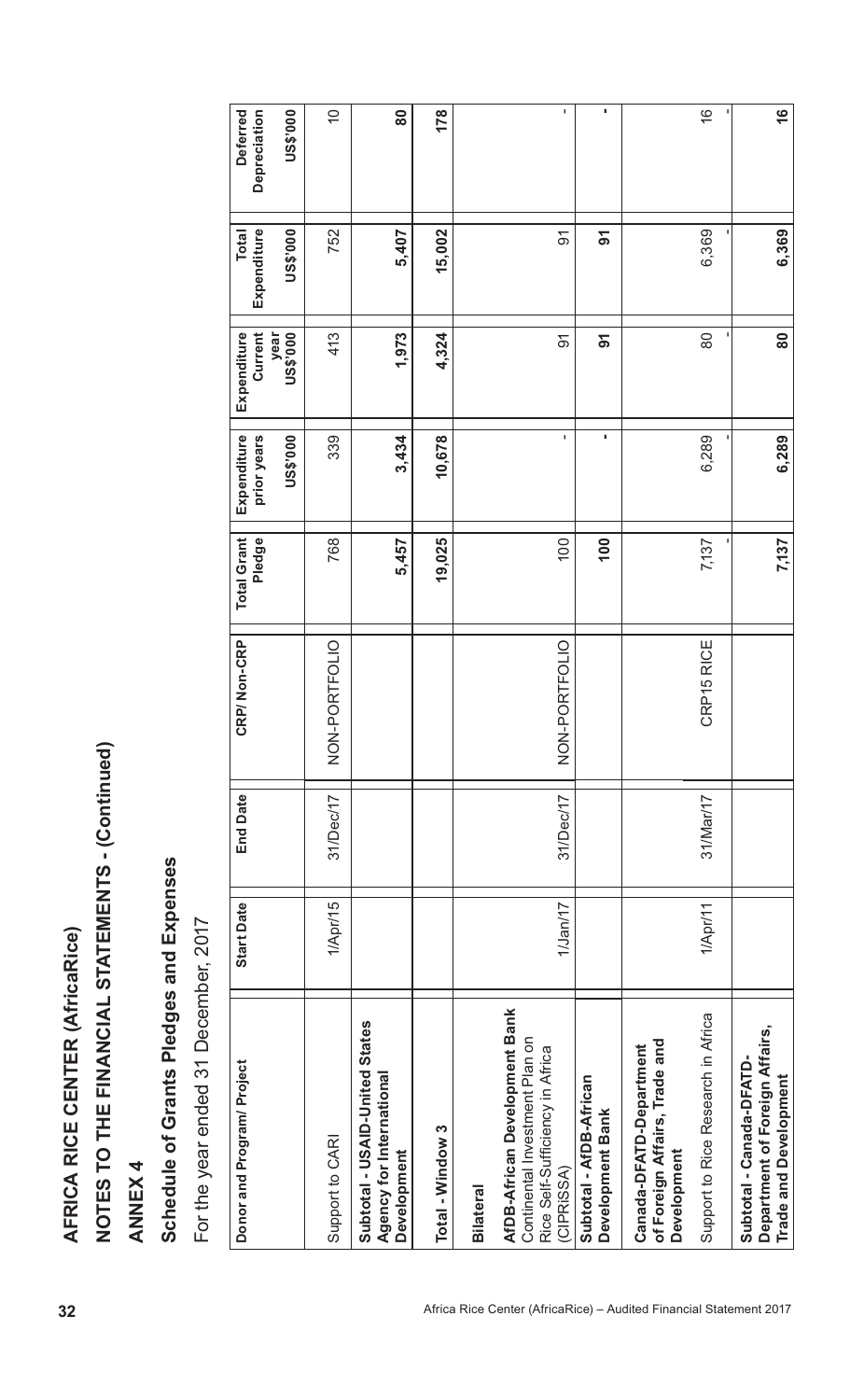|                                 |                                                 |               |                                         |                                      | Deferred<br>Depreciation<br>US\$'000       |                                                                                             | $\mathbf I$                       | ٠                                                                    |                                                                   | I.                                                                                                                                   | ×,                                                                                  | $\mathbf{I}$                                                                                                        | ×,                                             |
|---------------------------------|-------------------------------------------------|---------------|-----------------------------------------|--------------------------------------|--------------------------------------------|---------------------------------------------------------------------------------------------|-----------------------------------|----------------------------------------------------------------------|-------------------------------------------------------------------|--------------------------------------------------------------------------------------------------------------------------------------|-------------------------------------------------------------------------------------|---------------------------------------------------------------------------------------------------------------------|------------------------------------------------|
|                                 |                                                 |               |                                         |                                      | Expenditure<br>US\$'000<br><b>Total</b>    |                                                                                             | 424                               | 424                                                                  |                                                                   | 36                                                                                                                                   | 36                                                                                  | 262                                                                                                                 | 262                                            |
|                                 |                                                 |               |                                         |                                      | Current<br>Expenditure<br>US\$'000<br>year |                                                                                             | 198                               | 198                                                                  |                                                                   | 36                                                                                                                                   | 36                                                                                  | 100                                                                                                                 | 100                                            |
|                                 |                                                 |               |                                         |                                      | Expenditure<br>prior years<br>US\$'000     |                                                                                             | 226                               | 226                                                                  |                                                                   | ı                                                                                                                                    | f,                                                                                  | 162                                                                                                                 | 162                                            |
|                                 |                                                 |               |                                         |                                      | <b>Total Grant</b><br>Pledge               |                                                                                             | 700                               | 700                                                                  |                                                                   | $\overline{131}$                                                                                                                     | 131                                                                                 | 527                                                                                                                 | 527                                            |
|                                 |                                                 |               |                                         |                                      | CRP/Non-CRP                                |                                                                                             | CRP15 RICE                        |                                                                      |                                                                   | CRP15 RICE                                                                                                                           |                                                                                     | CRP15 RICE                                                                                                          |                                                |
|                                 |                                                 |               |                                         |                                      | <b>End Date</b>                            |                                                                                             | 28/Feb/19                         |                                                                      |                                                                   | 30/Sep/18                                                                                                                            |                                                                                     | 31/Dec/18                                                                                                           |                                                |
|                                 |                                                 |               |                                         |                                      | <b>Start Date</b>                          |                                                                                             | 1/Mar/16                          |                                                                      |                                                                   | 1/Oct/17                                                                                                                             |                                                                                     | 1/Apr/16                                                                                                            |                                                |
| AFRICA RICE CENTER (AfricaRice) | NOTES TO THE FINANCIAL STATEMENTS - (Continued) | <b>ANNEX4</b> | Schedule of Grants Pledges and Expenses | For the year ended 31 December, 2017 | Donor and Program/ Project                 | Green Super Rice for the Resource<br>China-CAAS-Chinese Academy<br>of Agricultural Sciences | Poor of Africa and Asia Phase III | Subtotal - China-CAAS-Chinese<br>Academy of Agricultural<br>Sciences | Organization of the United<br>FAO-Food and Agriculture<br>Nations | Ghana, Madagascar and Ethiopia<br>improvement of statistical survey<br>system for rice production in<br>In country trainings for the | Agriculture Organization of the<br>Subtotal - FAO-Food and<br><b>United Nations</b> | <b>GCDT-Global Crop Diversity Trust</b><br>African rice (Oryza glaberrima) for<br>sustainable agriculture in Africa | Subtotal - GCDT-Global Crop<br>Diversity Trust |
|                                 |                                                 |               |                                         |                                      |                                            | Africa Rice Center (AfricaRice) - Audited Financial Statement 2017                          |                                   |                                                                      |                                                                   |                                                                                                                                      |                                                                                     |                                                                                                                     | 33                                             |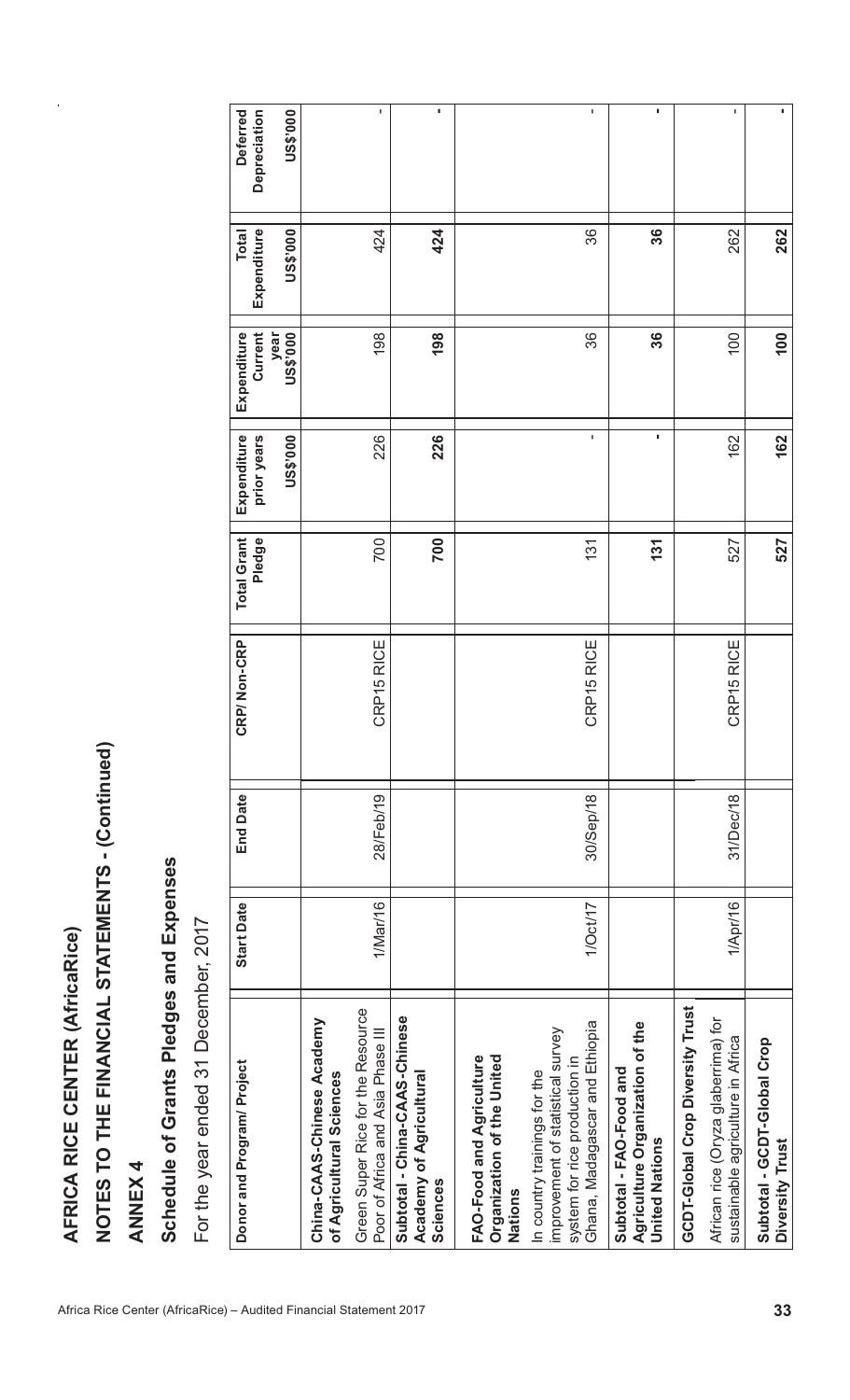| 34                                                                 | AFRICA RICE CENTER (AfricaRice)                                                                                          |                   |                 |             |                              |                                        |                                            |                                         |                                             |
|--------------------------------------------------------------------|--------------------------------------------------------------------------------------------------------------------------|-------------------|-----------------|-------------|------------------------------|----------------------------------------|--------------------------------------------|-----------------------------------------|---------------------------------------------|
|                                                                    | NOTES TO THE FINANCIAL STATEMENTS - (Continued)                                                                          |                   |                 |             |                              |                                        |                                            |                                         |                                             |
|                                                                    | <b>ANNEX4</b>                                                                                                            |                   |                 |             |                              |                                        |                                            |                                         |                                             |
|                                                                    | Schedule of Grants Pledges and Expenses                                                                                  |                   |                 |             |                              |                                        |                                            |                                         |                                             |
|                                                                    | For the year ended 31 December, 2017                                                                                     |                   |                 |             |                              |                                        |                                            |                                         |                                             |
|                                                                    | Donor and Program/ Project                                                                                               | <b>Start Date</b> | <b>End Date</b> | CRP/Non-CRP | <b>Total Grant</b><br>Pledge | Expenditure<br>US\$'000<br>prior years | Current<br>Expenditure<br>year<br>US\$'000 | Expenditure<br>US\$'000<br><b>Total</b> | <b>US\$'000</b><br>Deferred<br>Depreciation |
|                                                                    | International Agricultural Research -<br>Gesellschaft für Internationale<br>Germany-GIZ-Deutsche<br>Zusammenarbeit       |                   |                 |             |                              |                                        |                                            |                                         |                                             |
|                                                                    | Attributed Funds 2017                                                                                                    | $1/$ Jan/ $17$    | 31/Dec/17       | CRP15 RICE  | 258                          | f,                                     | 258                                        | 258                                     | f,                                          |
|                                                                    | of Scalable Technologies in Africa<br>Catalyzing the Adoption and Use<br>(CAUSA): A Pilot Project                        | 1/Oct/14          | 30/Nov/17       | CRP15 RICE  | 608                          | 342                                    | 256                                        | 598                                     | $\mathbf{\Omega}$                           |
|                                                                    | systems in East Africa (East Africa<br>Improving rice farmers' decision<br>making in lowland rice-based<br>"RiceAdvice") | 1/Apr/15          | 31/Mar/18       | CRP15 RICE  | 1,302                        | 664                                    | 385                                        | 1,049                                   | $\infty$                                    |
|                                                                    | Strengthening the Agricultural<br>Innovation System in Benin                                                             | 1/Dec/15          | 31/Dec/17       | CRP15 RICE  | 1,012                        | 271                                    | 594                                        | 865                                     | I,                                          |
|                                                                    | Capacity for Youth Employment in<br>Building Vocational Training<br>the Rice Sector in Benin                             | 1/Dec/15          | 31/Dec/17       | CRP15 RICE  | 977                          | 300                                    | 675                                        | 975                                     | $\overline{9}$                              |
|                                                                    | Agricultural Innovation in Benin<br><b>Business Coaching to Drive</b>                                                    | 1/Dec/15          | 31/Dec/17       | CRP15 RICE  | 977                          | 272                                    | 213                                        | 485                                     | I.                                          |
| Africa Rice Center (AfricaRice) - Audited Financial Statement 2017 | Targeting and Equitable Scaling of<br>Rice Technologies in Togo Benin<br>Novel approaches for Efficent<br>(ETES-RICE)    | 1/Apr/16          | 31/Mar/19       | CRP15 RICE  | 1,392                        | 92                                     | 617                                        | 709                                     | $\mathbf I$                                 |
|                                                                    |                                                                                                                          |                   |                 |             |                              |                                        |                                            |                                         |                                             |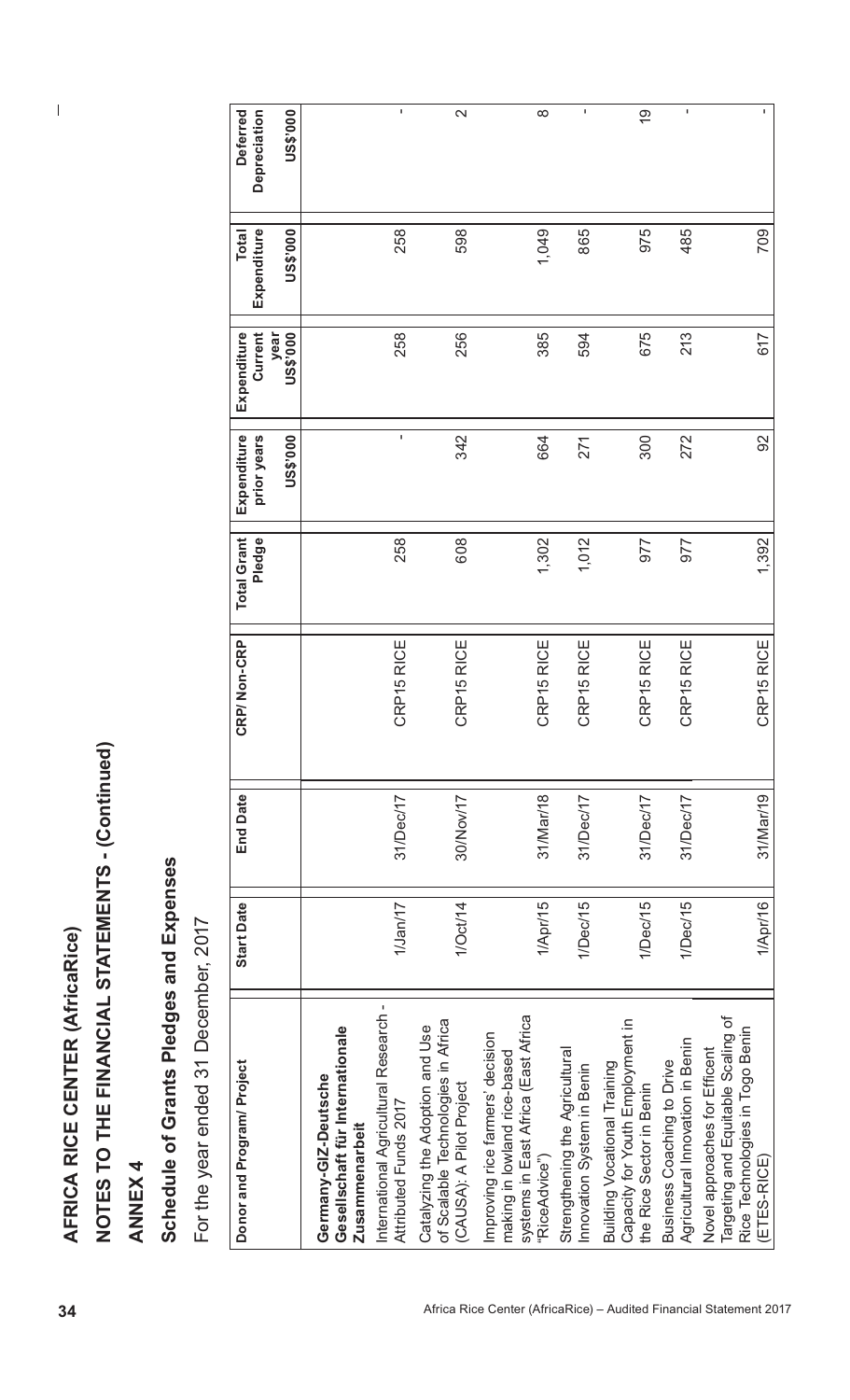|                                                                    | AFRICA RICE CENTER (AfricaRice)                                                                                |                   |                 |                        |                              |                            |                                |                      |                                 |
|--------------------------------------------------------------------|----------------------------------------------------------------------------------------------------------------|-------------------|-----------------|------------------------|------------------------------|----------------------------|--------------------------------|----------------------|---------------------------------|
|                                                                    | NOTES TO THE FINANCIAL STATEMENTS - (Continued)                                                                |                   |                 |                        |                              |                            |                                |                      |                                 |
|                                                                    | <b>ANNEX4</b>                                                                                                  |                   |                 |                        |                              |                            |                                |                      |                                 |
|                                                                    | Schedule of Grants Pledges and Expenses                                                                        |                   |                 |                        |                              |                            |                                |                      |                                 |
|                                                                    | For the year ended 31 December, 2017                                                                           |                   |                 |                        |                              |                            |                                |                      |                                 |
|                                                                    | Donor and Program/ Project                                                                                     | <b>Start Date</b> | <b>End Date</b> | CRP/Non-CRP            | <b>Total Grant</b><br>Pledge | Expenditure<br>prior years | Current<br>Expenditure<br>year | Expenditure<br>Total | Depreciation<br><b>Deferred</b> |
|                                                                    |                                                                                                                |                   |                 |                        |                              | <b>US\$'000</b>            | <b>US\$'000</b>                | US\$'000             | <b>US\$'000</b>                 |
| Africa Rice Center (AfricaRice) - Audited Financial Statement 2017 | Popular Rice Varieties in Benin<br>Purification and Production of<br>(PureSeed)                                | $1/$ Jan/16       | 31/Dec/17       | CRP15 RICE             | 116                          | 26                         | $\frac{8}{2}$                  | 104                  | $\mathbf I$                     |
|                                                                    | East African Wetlands: Optimizing<br>(WETLANDS), Phase 2<br>for future food security<br>sustainable production | $1/$ Jun $/16$    | $30$ /May/18    | CRP15 RICE             | 353                          | 56                         | 175                            | 231                  | $\mathbf{I}$                    |
|                                                                    | Climate-smart rice technologies to<br>enhance resilience of smallholder<br>rice farmers in Burkina Faso        | 1/Apr/17          | 31/Mar/20       | P22 CCAFS<br><b>CR</b> | 1,320                        | $\blacksquare$             | 266                            | 266                  | $\blacksquare$                  |
|                                                                    | Internationale Zusammenarbeit<br>Deutsche Gesellschaft für<br>Subtotal - Germany-GIZ-                          |                   |                 |                        | 8,315                        | 2,023                      | 3,517                          | 5,540                | 29                              |
|                                                                    | IITA-International Institute of<br><b>Tropical Agriculture</b>                                                 |                   |                 |                        |                              |                            |                                |                      |                                 |
|                                                                    | Support to Agricultural Research for<br>Development of Strategic Crops in<br>Africa (SARD-SC)                  | 22/May/12         | 30/Nov/17       | CRP15 RICE             | 15,501                       | 13,381                     | 476                            | 13,857               | 125                             |
|                                                                    | Agenda Support Program - Phase 1<br>Nigeria-Agricultural Transformation                                        | 1/Mar/15          | 28/Feb/19       | NON-PORTFOLIO          | 4,100                        | 826                        | 1,185                          | 2,011                | 1                               |
| 35                                                                 | Institute of Tropical Agriculture<br>Subtotal - IITA-International                                             |                   |                 |                        | 19,601                       | 14,207                     | 1,661                          | 15,868               | 125                             |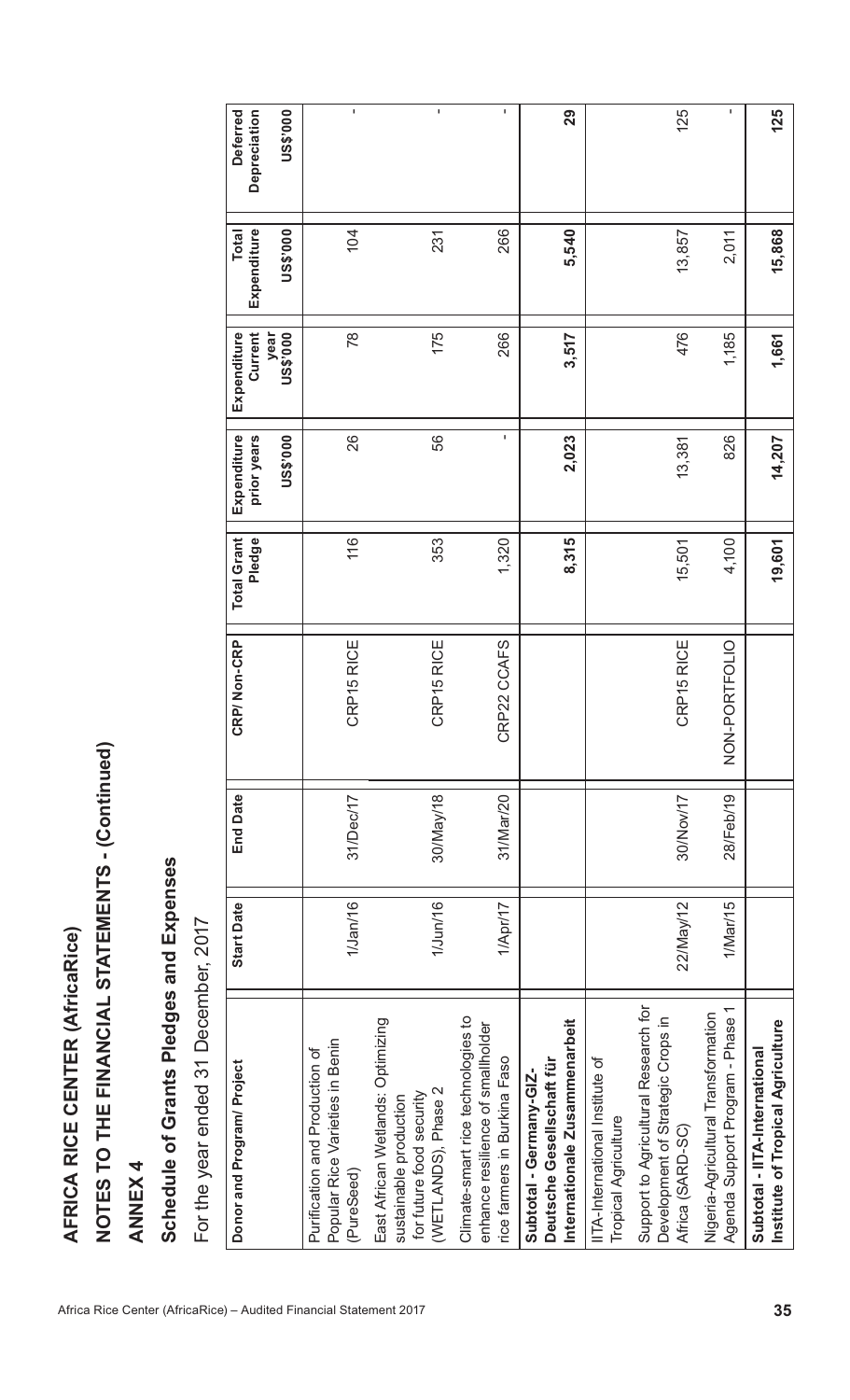| 36                                                                 | <b>AFRICA RICE CENTER (AfricaRice)</b>                                                                                        |                   |                 |                             |                              |                                               |                                                   |                                                |                                             |  |
|--------------------------------------------------------------------|-------------------------------------------------------------------------------------------------------------------------------|-------------------|-----------------|-----------------------------|------------------------------|-----------------------------------------------|---------------------------------------------------|------------------------------------------------|---------------------------------------------|--|
|                                                                    | NOTES TO THE FINANCIAL STATEMENTS - (Continued)                                                                               |                   |                 |                             |                              |                                               |                                                   |                                                |                                             |  |
|                                                                    | <b>ANNEX4</b>                                                                                                                 |                   |                 |                             |                              |                                               |                                                   |                                                |                                             |  |
|                                                                    | Schedule of Grants Pledges and Expenses                                                                                       |                   |                 |                             |                              |                                               |                                                   |                                                |                                             |  |
|                                                                    | For the year ended 31 December, 2017                                                                                          |                   |                 |                             |                              |                                               |                                                   |                                                |                                             |  |
|                                                                    | Donor and Program/ Project                                                                                                    | <b>Start Date</b> | <b>End Date</b> | P/ Non-CRP<br>GR            | <b>Total Grant</b><br>Pledge | Expenditure<br>prior years<br><b>US\$'000</b> | Current<br>year<br>Expenditure<br><b>000.\$SN</b> | Expenditure<br><b>000.\$SN</b><br><b>Total</b> | Depreciation<br><b>US\$'000</b><br>Deferred |  |
|                                                                    | <b>IRRI-International Rice Research</b><br>Stress-tolerant rice for poor rice<br>farmers I Africa and South Asia<br>Institute |                   |                 |                             |                              |                                               |                                                   |                                                |                                             |  |
|                                                                    | Subtotal - IRRI-International Rice<br>Research Institute<br>(STRASA) Phase 3                                                  | 1/Apr/14          | 31/Mar/19       | RP15 RICE<br>O              | 8,000<br>8,000               | 4,831<br>4,831                                | 1,432<br>1,432                                    | 6,263<br>6,263                                 | က<br>S                                      |  |
|                                                                    | SMART-VALLEYS<br>Japan                                                                                                        | 1/Oct/14          | 30/Sep/19       | CRP15 RICE                  | 1,507                        | 927                                           | 292                                               | 1,219                                          | $\overline{4}$                              |  |
|                                                                    | Subtotal - Japan                                                                                                              |                   |                 |                             | 1,507                        | 927                                           | 292                                               | 1,219                                          | $\overline{\mathbf{r}}$                     |  |
| Africa Rice Center (AfricaRice) - Audited Financial Statement 2017 | Korea-RDA-Rural Development<br>AfricaRice Development<br>Administration<br>Partnership                                        | 1/Dec/16          | 31/Dec/19       | RP15 RICE<br>$\circ$        | 3,369                        | f,                                            | 899                                               | 899                                            | 428                                         |  |
|                                                                    | rice germplasm capacity of rice<br>Enhancement of high-yielding<br>producing countries in Africa                              | 20/Sep/17         | 19/Sep/19       | <b>RP15 RICE</b><br>$\circ$ | 399                          | $\mathbf{I}$                                  | 61                                                | 61                                             | f,                                          |  |
|                                                                    | Development Administration<br>Subtotal - Korea-RDA-Rural                                                                      |                   |                 |                             | 3,768                        | ٠,                                            | 960                                               | 960                                            | 428                                         |  |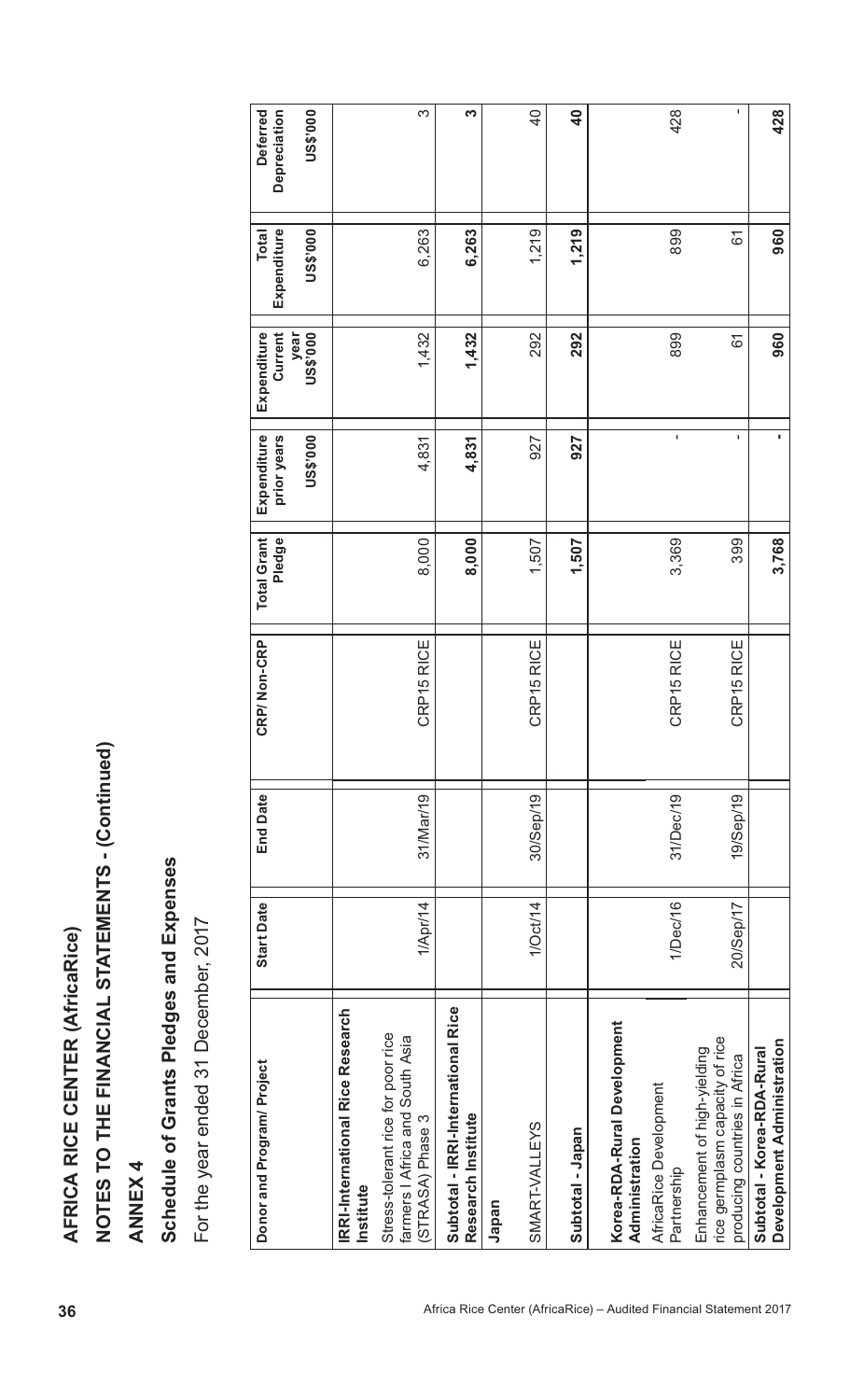| Schedule of Grants Pledges and Expenses<br><b>ANNEX4</b>                                                                                                                                            |                   |                 |               |                              |                                        |                                            |                                         |                                             |
|-----------------------------------------------------------------------------------------------------------------------------------------------------------------------------------------------------|-------------------|-----------------|---------------|------------------------------|----------------------------------------|--------------------------------------------|-----------------------------------------|---------------------------------------------|
| For the year ended 31 December, 2017                                                                                                                                                                |                   |                 |               |                              |                                        |                                            |                                         |                                             |
| Donor and Program/ Project                                                                                                                                                                          | <b>Start Date</b> | <b>End Date</b> | CRP/Non-CRP   | <b>Total Grant</b><br>Pledge | Expenditure<br>prior years<br>US\$'000 | Current<br>year<br>Expenditure<br>US\$'000 | Expenditure<br><b>Total</b><br>US\$'000 | Depreciation<br>US\$'000<br><b>Deferred</b> |
| Liberia                                                                                                                                                                                             |                   |                 |               |                              |                                        |                                            |                                         |                                             |
| Commercialization (SAPEC) Project<br>under the Smallholder Agricultural<br>Productivity Enhancement and<br>Implementation Services in 12<br>Counties of Liberia financed<br>To Provide Advisory and | $1$ /Jul/15       | 30/Jun/18       | NON-PORTFOLIO | 2,864                        | 530                                    | 862                                        | 1,392                                   |                                             |
| Subtotal - Liberia                                                                                                                                                                                  |                   |                 |               | 2,864                        | 530                                    | 862                                        | 1,392                                   |                                             |
| Syngenta Foundation for<br>Sustainable Agriculture                                                                                                                                                  |                   |                 |               |                              |                                        |                                            |                                         |                                             |
| Systems Development Coordinator<br>Sponsoring AfricaRice's Seed<br>(Rice)                                                                                                                           | $1/$ Jan $/16$    | 28/Feb/19       | CRP15 RICE    | 225                          | 93                                     | 74                                         | 168                                     |                                             |
| Subtotal - Syngenta Foundation<br>for Sustainable Agriculture                                                                                                                                       |                   |                 |               | 225                          | 33                                     | 74                                         | 168                                     |                                             |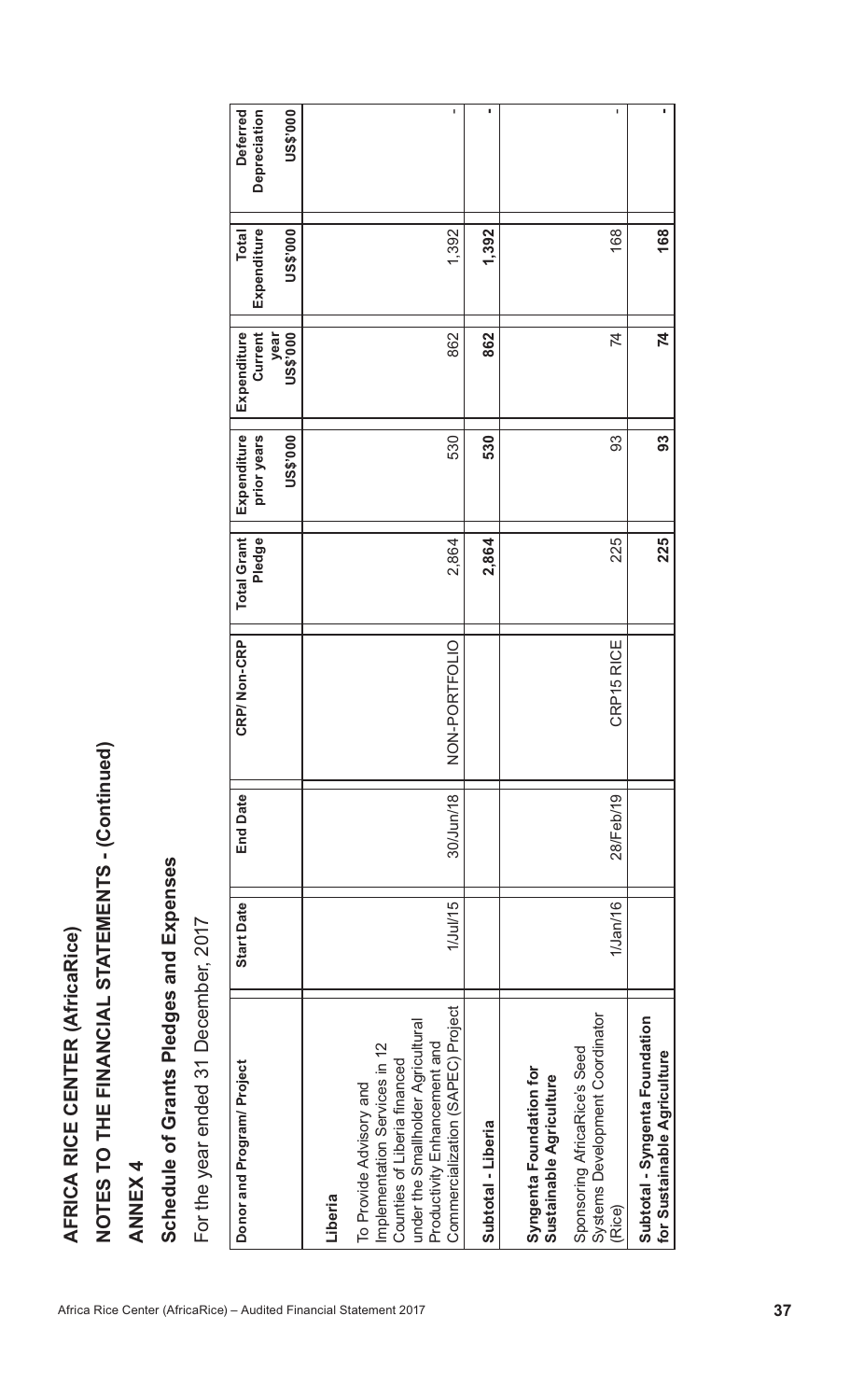| AFRICA RICE CENTER (AfricaRice)                                                                                                                                                                                                                              |                   |                 |             |                              |                                        |                                            |                                         |                                             |
|--------------------------------------------------------------------------------------------------------------------------------------------------------------------------------------------------------------------------------------------------------------|-------------------|-----------------|-------------|------------------------------|----------------------------------------|--------------------------------------------|-----------------------------------------|---------------------------------------------|
| NOTES TO THE FINANCIAL STATEMENTS - (Continued)                                                                                                                                                                                                              |                   |                 |             |                              |                                        |                                            |                                         |                                             |
| <b>ANNEX4</b>                                                                                                                                                                                                                                                |                   |                 |             |                              |                                        |                                            |                                         |                                             |
| Schedule of Grants Pledges and Expenses                                                                                                                                                                                                                      |                   |                 |             |                              |                                        |                                            |                                         |                                             |
| For the year ended 31 December, 2017                                                                                                                                                                                                                         |                   |                 |             |                              |                                        |                                            |                                         |                                             |
| Donor and Program/ Project                                                                                                                                                                                                                                   | <b>Start Date</b> | <b>End Date</b> | CRP/Non-CRP | <b>Total Grant</b><br>Pledge | Expenditure<br>prior years<br>US\$'000 | Current<br>US\$'000<br>Expenditure<br>year | Expenditure<br><b>Total</b><br>US\$'000 | US\$'000<br>Depreciation<br><b>Deferred</b> |
| <b>UEMOA-UNION ECONOMIQUE</b><br>ET MONETAIREOUEST<br><b>AFRICAINE</b>                                                                                                                                                                                       |                   |                 |             |                              |                                        |                                            |                                         |                                             |
| TECHNIQUE AUX PROGRAMMES<br>CONVENTION POUR LA MISE EN<br>CEUVRE DU « PROJETD'APPUI<br>DE L'UNION (PAU) EN VUE DE<br>DE LA POLITIQUE AGRICOLE<br>LA RELANCE DUSECTEUR<br>RIZICOLE EN AFRIQUE DE<br>GRANDES ORIENTATIONS<br>DE MISE ENCEUVRE DES<br>L'OUEST » | 30/Jul/14         | 30/Jul/17       | CRP15 RICE  | 1,798                        | 810                                    | 402                                        | 1,212                                   | I.                                          |
| <b>MONETAIREOUEST AFRICAINE</b><br>UNION ECONOMIQUE ET<br>Subtotal - UEMOA-                                                                                                                                                                                  |                   |                 |             | 1,798                        | 810                                    | 402                                        | 1,212                                   | ٠                                           |
| <b>Total - Bilateral</b>                                                                                                                                                                                                                                     |                   |                 |             | 54,673                       | 30,098                                 | 9,705                                      | 39,804                                  | 641                                         |
| <b>Grand Total</b>                                                                                                                                                                                                                                           |                   |                 |             | 77,756                       | 40,776                                 | 17,836                                     | 58,613                                  | 918                                         |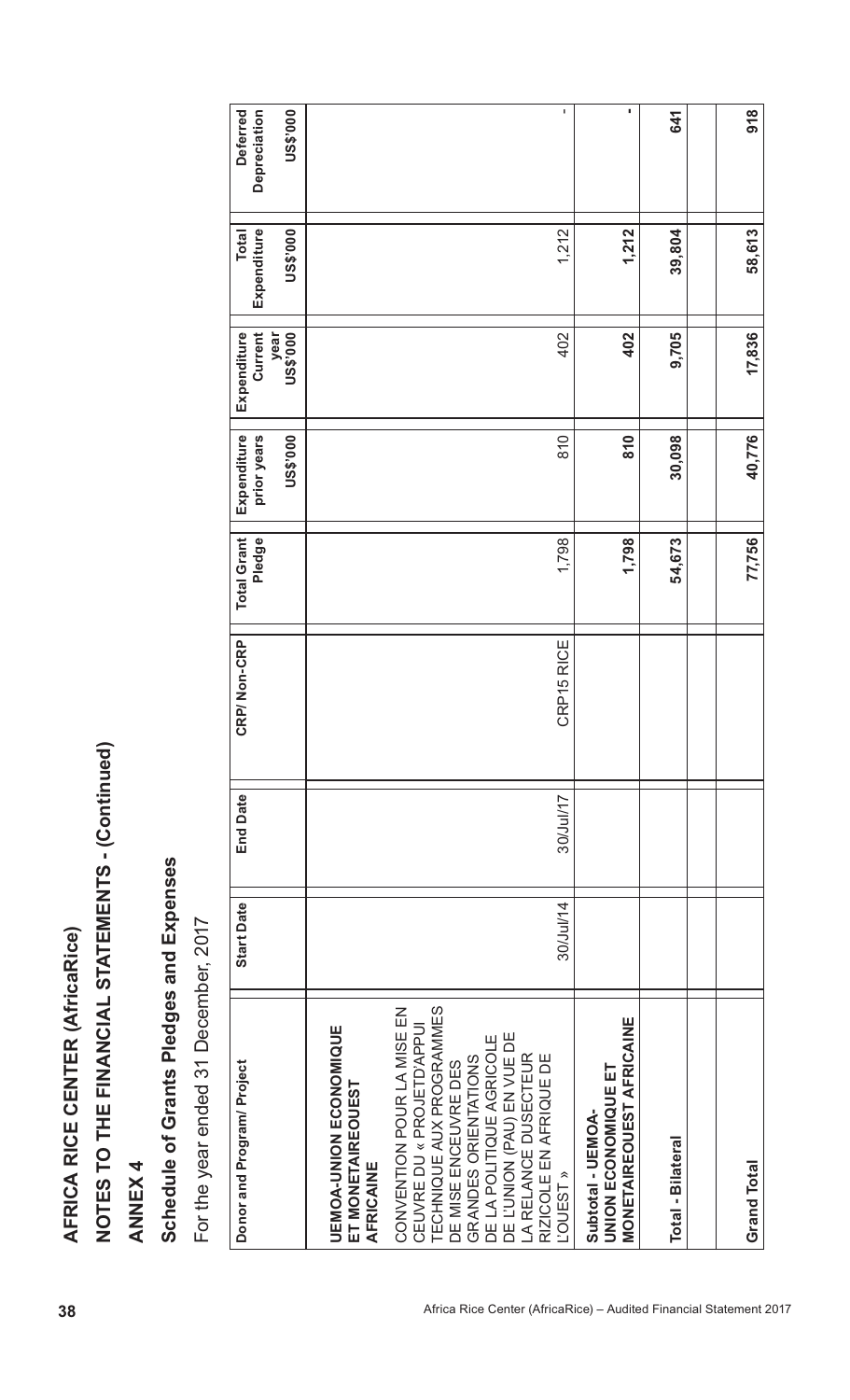# **Rice CRP - Expenditure Report For the year ended December 31, 2017**

(in Thousands of US Dollars)

|                                                     | Phase 1                 |                         |                 | Phase 2          |                               |              |
|-----------------------------------------------------|-------------------------|-------------------------|-----------------|------------------|-------------------------------|--------------|
| <b>Expenses by Natural</b><br><b>Classification</b> | <b>Windows</b><br>1 & 2 | <b>Windows</b><br>1 & 2 | <b>Window 3</b> | <b>Bilateral</b> | <b>Center</b><br><b>Funds</b> | <b>Total</b> |
| <b>Personnel Costs</b>                              |                         | 1,208                   | 1,447           | 2,271            | 2,090                         | 7,017        |
| <b>CGIAR Collaboration Costs</b>                    |                         |                         | 188             |                  |                               | 188          |
| <b>Other Collaboration Costs</b>                    | ۰                       | 57                      | 498             | 1,145            |                               | 1,700        |
| <b>Supplies and Services</b>                        | ٠                       | 1,167                   | 1,011           | 3,120            | 1,079                         | 6,377        |
| <b>Operational Travel</b>                           | ۰                       | 189                     | 120             | 360              | 44                            | 713          |
| Depreciation/Amortization                           | ٠                       | 13                      | 51              | 475              | 157                           | 696          |
| <b>Cost Sharing Percentage</b>                      |                         |                         | 39              | 85               | 56                            | 179          |
| <b>Total Direct Costs</b>                           | -                       | 2,634                   | 3,353           | 7,456            | 3,425                         | 16,870       |
| <b>Indirect Costs</b>                               | ۰                       | 329                     | 550             | 614              |                               | 1,493        |
| <b>Total Costs</b>                                  |                         | 2,964                   | 3,904           | 8,070            | 3,425                         | 18,363       |
| Deferred depreciation                               |                         |                         |                 |                  |                               |              |
| <b>Grand Total - All Costs</b>                      |                         | 2,964                   | 3,904           | 8,070            | 3,425                         | 18,363       |

# **Rice CRP - Funding Report**

# **For the year ended December 31, 2017**

(in Thousands of US Dollars)

|                                        | Phase 1               | Phase 2               |
|----------------------------------------|-----------------------|-----------------------|
| <b>Description</b>                     | <b>Windows</b><br>1&2 | <b>Windows</b><br>1&2 |
| <b>Opening Balance</b>                 |                       |                       |
| Add: Cash Receipts from Lead<br>Center |                       | 2,050                 |
| Less: Disbursements                    |                       | 2,964                 |
| <b>Closing Balance</b>                 |                       | (914)                 |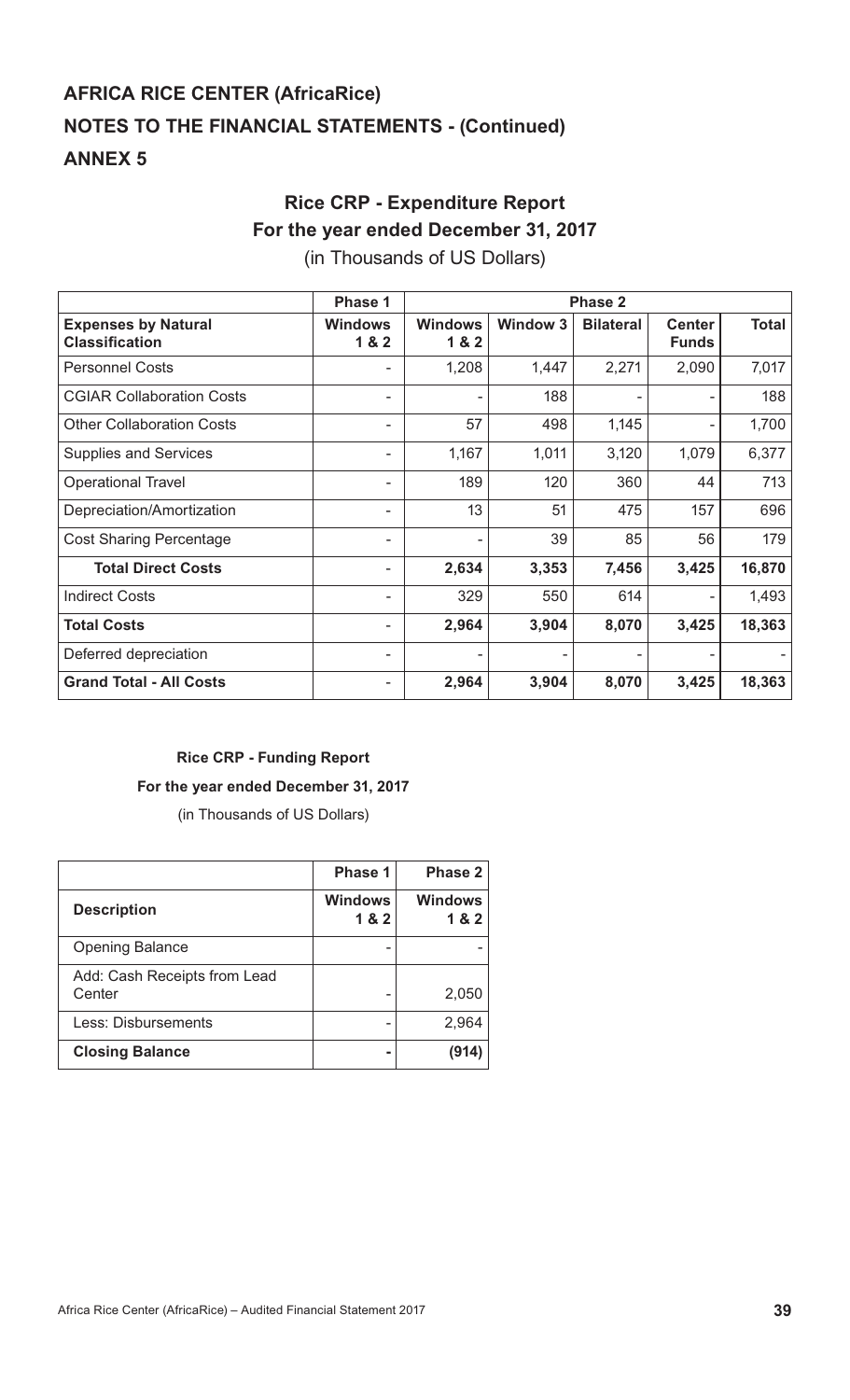# **CCAFS - Expenditure Report For the year ended December 31, 2017**

(in Thousands of US Dollars)

|                                                     | Phase 1                 |                         |                    | Phase 2          |                               |                |
|-----------------------------------------------------|-------------------------|-------------------------|--------------------|------------------|-------------------------------|----------------|
| <b>Expenses by Natural</b><br><b>Classification</b> | <b>Windows</b><br>1 & 2 | <b>Windows</b><br>1 & 2 | <b>Window</b><br>3 | <b>Bilateral</b> | <b>Center</b><br><b>Funds</b> | <b>Total</b>   |
| <b>Personnel Costs</b>                              |                         | 25                      |                    | 3                |                               | 28             |
| <b>CGIAR Collaboration Costs</b>                    | -                       |                         |                    |                  |                               |                |
| <b>Other Collaboration Costs</b>                    |                         |                         |                    | 146              |                               | 146            |
| <b>Supplies and Services</b>                        | ۰                       | 14                      |                    | 28               | -                             | 42             |
| <b>Operational Travel</b>                           |                         | 12                      | -                  | 12               |                               | 24             |
| Depreciation/Amortization                           | ۰                       | ۰                       | -                  | 50               | ۰                             | 50             |
| <b>Cost Sharing Percentage</b>                      | -                       | -                       | -                  | 4                | ۰.                            | $\overline{4}$ |
| <b>Total Direct Costs</b>                           | ۰                       | 51                      | ۰                  | 243              | ۰                             | 294            |
| <b>Indirect Costs</b>                               | ۰                       | 6                       | ۰                  | 24               | ۰                             | 30             |
| <b>Total Costs</b>                                  | ۰                       | 57                      | ۰                  | 267              | ۰                             | 324            |
| Deferred depreciation                               | ۰                       | ۰                       | ۰                  | ۰                | -                             |                |
| <b>Grand Total - All Costs</b>                      |                         | 57                      |                    | 267              |                               | 324            |

# **CCAFS - Expenditure Report**

# **For the year ended December 31, 2017**

(in Thousands of US Dollars)

|                                        | <b>Phase 1</b>          | Phase 2               |
|----------------------------------------|-------------------------|-----------------------|
| <b>Description</b>                     | <b>Windows</b><br>1 & 2 | <b>Windows</b><br>1&2 |
| <b>Opening Balance</b>                 |                         |                       |
| Add: Cash Receipts from Lead<br>Center |                         | 45                    |
| Less: Disbursements                    |                         | 57                    |
| <b>Closing Balance</b>                 |                         | 12                    |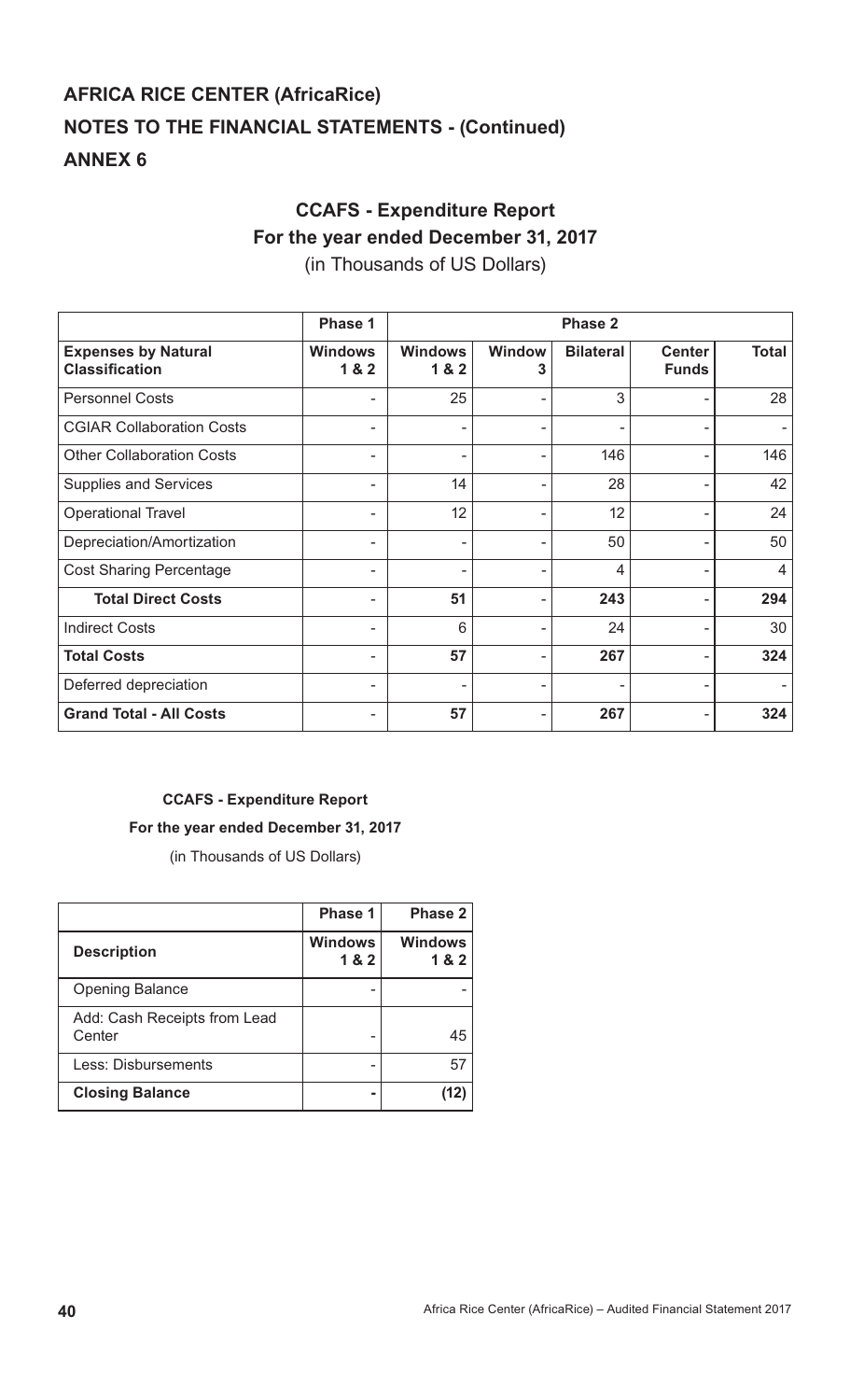# **PIM CRP - Expenditure Report**

# **For the year ended December 31, 2017**

(in Thousands of US Dollars)

|                                                     | Phase 1                 |                        |                 | Phase 2          |                               |              |
|-----------------------------------------------------|-------------------------|------------------------|-----------------|------------------|-------------------------------|--------------|
| <b>Expenses by Natural</b><br><b>Classification</b> | <b>Windows</b><br>1 & 2 | <b>Windows</b><br>18.2 | <b>Window 3</b> | <b>Bilateral</b> | <b>Center</b><br><b>Funds</b> | <b>Total</b> |
| <b>Personnel Costs</b>                              |                         | 29                     |                 |                  |                               | 29           |
| <b>CGIAR Collaboration Costs</b>                    | -                       |                        |                 |                  |                               |              |
| <b>Other Collaboration Costs</b>                    |                         |                        |                 |                  |                               |              |
| <b>Supplies and Services</b>                        |                         | 6                      | $\overline{2}$  |                  |                               | 8            |
| <b>Operational Travel</b>                           |                         | 1                      | $\overline{4}$  |                  | -                             | 5            |
| Depreciation/Amortization                           |                         |                        | ۰               |                  |                               |              |
| <b>Cost Sharing Percentage</b>                      |                         |                        |                 |                  | -                             |              |
| <b>Total Direct Costs</b>                           | ۰                       | 36                     | 6               | ۰                |                               | 42           |
| <b>Indirect Costs</b>                               |                         | 4                      | 1               | ٠                |                               | 5            |
| <b>Total Costs</b>                                  |                         | 40                     | $\overline{7}$  | ٠                |                               | 47           |
| Deferred depreciation                               |                         |                        |                 |                  |                               |              |
| <b>Grand Total - All Costs</b>                      |                         | 40                     | 7               |                  |                               | 47           |

# **PIM CRP - Expenditure Report For the year ended December 31, 2017**  (in Thousands of US Dollars)

|                                        | Phase 1                 | Phase 2               |
|----------------------------------------|-------------------------|-----------------------|
| <b>Description</b>                     | <b>Windows</b><br>1 & 2 | <b>Windows</b><br>1&2 |
| <b>Opening Balance</b>                 |                         |                       |
| Add: Cash Receipts from Lead<br>Center |                         | 28                    |
| Less: Disbursements                    |                         | 40                    |
| <b>Closing Balance</b>                 |                         | (12)                  |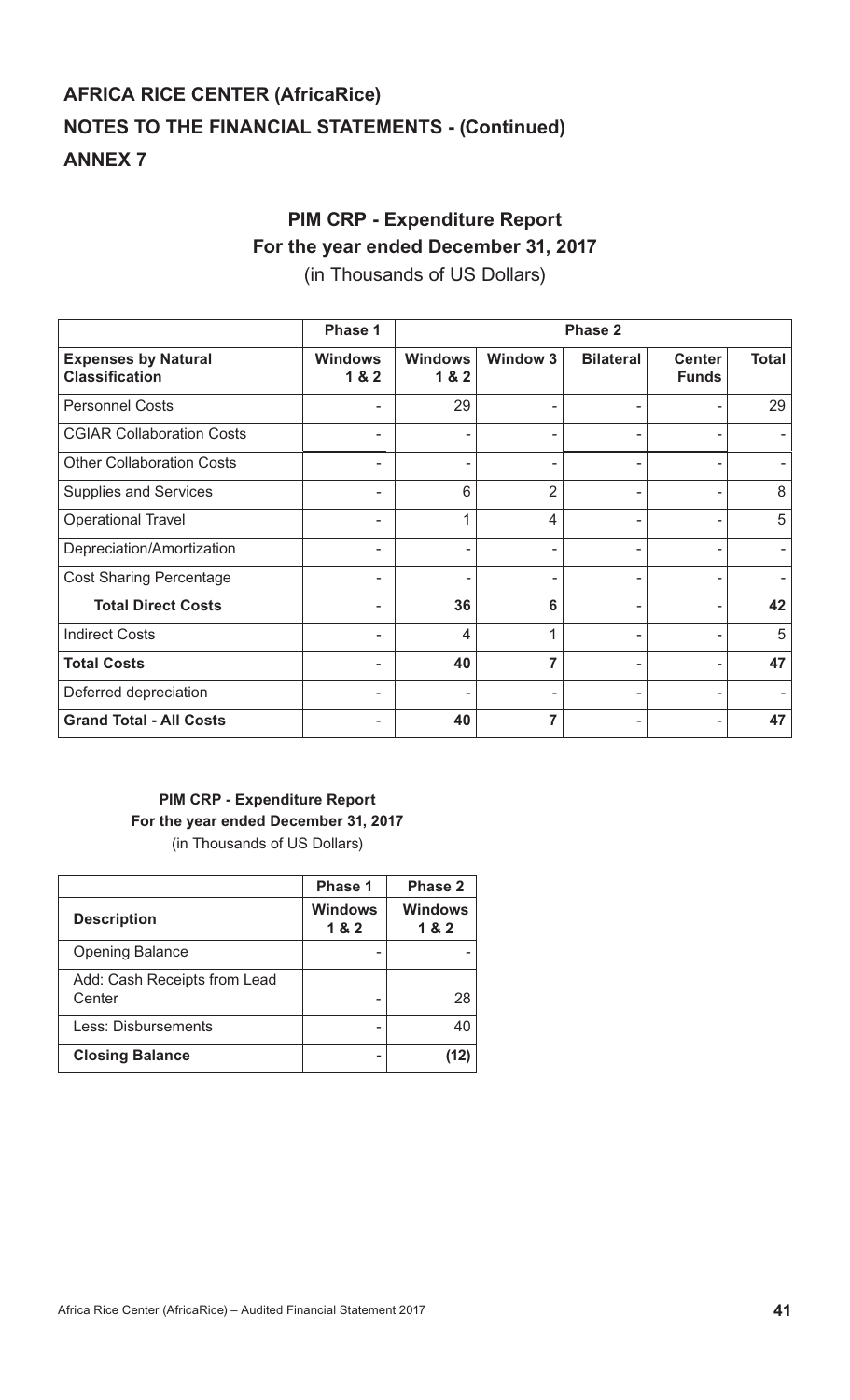# **Genebank Platform - Expenditure Report For the year ended December 31, 2017**

(in Thousands of US Dollars)

|                                                     | Phase 1                 |                         |                    | <b>Phase 2</b>   |                               |              |
|-----------------------------------------------------|-------------------------|-------------------------|--------------------|------------------|-------------------------------|--------------|
| <b>Expenses by Natural</b><br><b>Classification</b> | <b>Windows</b><br>1 & 2 | <b>Windows</b><br>1 & 2 | <b>Window</b><br>3 | <b>Bilateral</b> | <b>Center</b><br><b>Funds</b> | <b>Total</b> |
| <b>Personnel Costs</b>                              |                         | 233                     |                    |                  |                               | 233          |
| <b>CGIAR Collaboration Costs</b>                    | ۰                       | ٠                       | ۰                  |                  |                               |              |
| <b>Other Collaboration Costs</b>                    |                         |                         | ۰                  |                  |                               |              |
| <b>Supplies and Services</b>                        |                         | 320                     | ۰                  |                  |                               | 320          |
| <b>Operational Travel</b>                           | -                       | 42                      | ۰                  |                  |                               | 42           |
| Depreciation/Amortization                           |                         | 20                      | ۰.                 |                  |                               | 20           |
| <b>Cost Sharing Percentage</b>                      | ۰                       | ٠                       | ٠                  |                  |                               |              |
| <b>Total Direct Costs</b>                           | ۰                       | 615                     | ۰.                 | ۰                |                               | 615          |
| <b>Indirect Costs</b>                               | ۰                       | 92                      | ٠                  | ۰                | ۰                             | 92           |
| <b>Total Costs</b>                                  |                         | 707                     | ۰                  |                  |                               | 707          |
| Deferred depreciation                               | ۰                       | ٠                       | ۰                  |                  |                               |              |
| <b>Grand Total - All Costs</b>                      |                         | 707                     | ۰                  |                  |                               | 707          |

# **Genebank Platform - Expenditure Report For the year ended December 31, 2017**  (in Thousands of US Dollars)

|                                        | <b>Phase 1</b>        | <b>Phase 2</b>        |
|----------------------------------------|-----------------------|-----------------------|
| <b>Description</b>                     | <b>Windows</b><br>1&2 | <b>Windows</b><br>1&2 |
| <b>Opening Balance</b>                 |                       |                       |
| Add: Cash Receipts from Lead<br>Center |                       | 600                   |
| Less: Disbursements                    |                       | 707                   |
| <b>Closing Balance</b>                 |                       | (107)                 |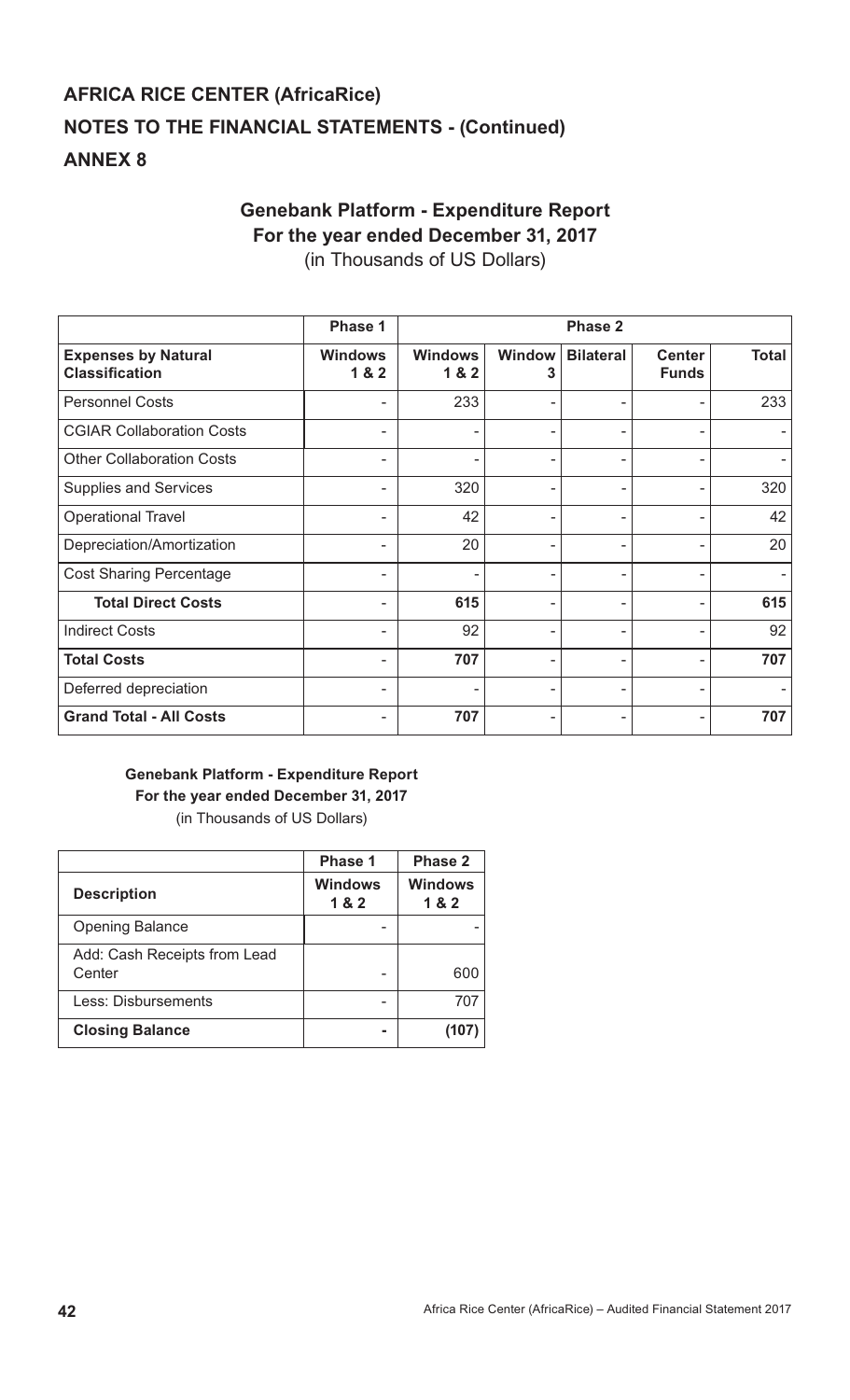# **Big Data Platform - Expenditure Report For the year ended December 31, 2017**

(in Thousands of US Dollars)

|                                                     | Phase 1                 |                         |                    | <b>Phase 2</b>   |                               |                |
|-----------------------------------------------------|-------------------------|-------------------------|--------------------|------------------|-------------------------------|----------------|
| <b>Expenses by Natural</b><br><b>Classification</b> | <b>Windows</b><br>1 & 2 | <b>Windows</b><br>1 & 2 | <b>Window</b><br>3 | <b>Bilateral</b> | <b>Center</b><br><b>Funds</b> | <b>Total</b>   |
| <b>Personnel Costs</b>                              |                         | 28                      |                    |                  |                               | 28             |
| <b>CGIAR Collaboration Costs</b>                    |                         |                         | ۰                  |                  |                               |                |
| <b>Other Collaboration Costs</b>                    |                         |                         |                    |                  |                               |                |
| <b>Supplies and Services</b>                        |                         | 6                       |                    |                  |                               | 6              |
| <b>Operational Travel</b>                           |                         | $\overline{2}$          |                    |                  |                               | $\overline{2}$ |
| Depreciation/Amortization                           |                         |                         | ۰                  |                  |                               |                |
| <b>Cost Sharing Percentage</b>                      | -                       | ۰                       | ٠                  |                  |                               |                |
| <b>Total Direct Costs</b>                           |                         | 35                      | ۰                  |                  |                               | 35             |
| <b>Indirect Costs</b>                               |                         | 4                       | ٠                  |                  |                               | $\overline{4}$ |
| <b>Total Costs</b>                                  |                         | 39                      | ۰                  |                  |                               | 39             |
| Deferred depreciation                               |                         |                         |                    |                  |                               |                |
| <b>Grand Total - All Costs</b>                      |                         | 39                      |                    |                  |                               | 39             |

# **Big Data Platform - Expenditure Report For the year ended December 31, 2017**  (in Thousands of US Dollars)

|                                        | Phase 1                 | Phase 2                 |
|----------------------------------------|-------------------------|-------------------------|
| <b>Description</b>                     | <b>Windows</b><br>1 & 2 | <b>Windows</b><br>1 & 2 |
| <b>Opening Balance</b>                 |                         |                         |
| Add: Cash Receipts from Lead<br>Center |                         | 68                      |
| Less: Disbursements                    |                         | 39                      |
| <b>Closing Balance</b>                 |                         | 29                      |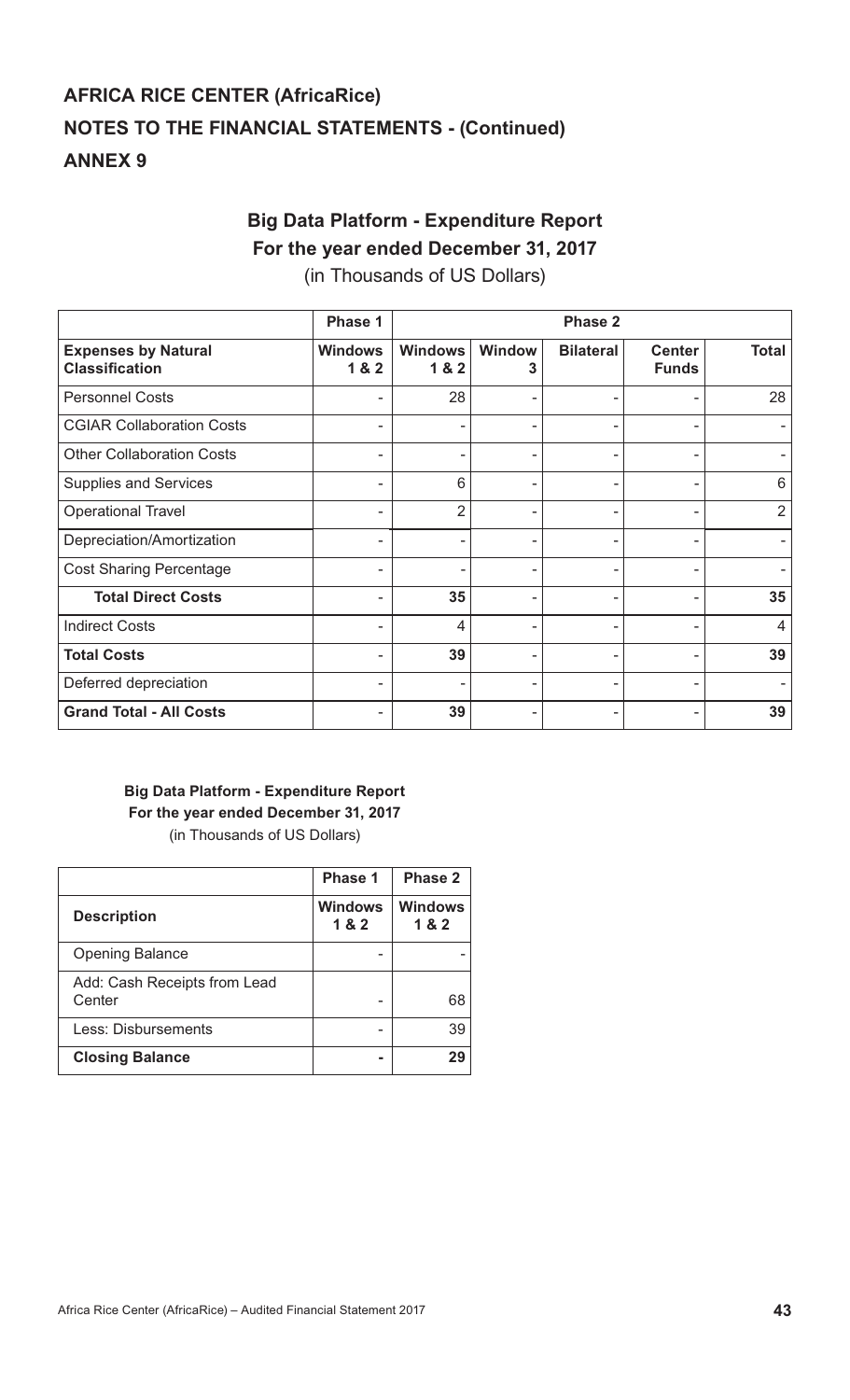# **Statement of Expenditure for the period 1 January to 31 December, 2017 Project name: "Capitalizing on the Potential of Inland Valleys for Food and Nutrition Security in West Africa''**

|                                    | <b>Budget</b>   | <b>Prior Years</b> | <b>Current Year</b> | <b>Cumulative</b> | <b>Balance</b>  |
|------------------------------------|-----------------|--------------------|---------------------|-------------------|-----------------|
| <b>Category of Expenditures</b>    | <b>US\$'000</b> | <b>US\$'000</b>    | <b>US\$'000</b>     | <b>US\$'000</b>   | <b>US\$'000</b> |
| Salaries and allowances            | 503             | ۰                  | 103                 | 103               | 400             |
| II.<br>Equipments and materials    | 47              |                    |                     |                   | 47              |
| III.<br>Operating costs            | 147             |                    | 17                  | 17                | 130             |
| IV.<br>Goods, services and inputs  | 75              |                    | 17                  | 17                | 58              |
| Travel and allowances<br>V.        | 100             |                    | 3                   | 3                 | 97              |
| Grants and subsidies<br>VI.        | 303             |                    |                     |                   | 303             |
| VII. Training                      | 504             |                    |                     |                   | 504             |
| VIII. Workshop                     | 136             | -                  |                     |                   | 136             |
| IX.<br>Management fees             | 145             |                    | 11                  | 11                | 134             |
| Cost Sharing Percentage (2%)<br>Х. | 40              |                    | 15                  | 15                | 25              |
| <b>Total</b>                       | 2,000           |                    | 166                 | 166               | 1,834           |

Grant Number: 2000001206

| <b>Balance Income &amp; Expenses</b> | <b>US\$'000</b> | <b>Agreement &amp; Income</b> | <b>US\$'000</b> |
|--------------------------------------|-----------------|-------------------------------|-----------------|
| <b>Opening Balance</b>               | ۰               | Agreement                     | 2,000           |
| Add: Cash Receipts                   | ۰               | Funds received                |                 |
| Less: Disbursements                  | 166             |                               |                 |
| <b>Closing Balance</b>               | (166)           | <b>Balance</b>                | 2,000           |

We hereby certify that that the above amounts have been expended for Eligible Expenditures for the proper execution of the Programme in accordance with the terms and conditions of this Agreement dated 25 April 2017.

Name and Title:

í **George Maina** Head of Finance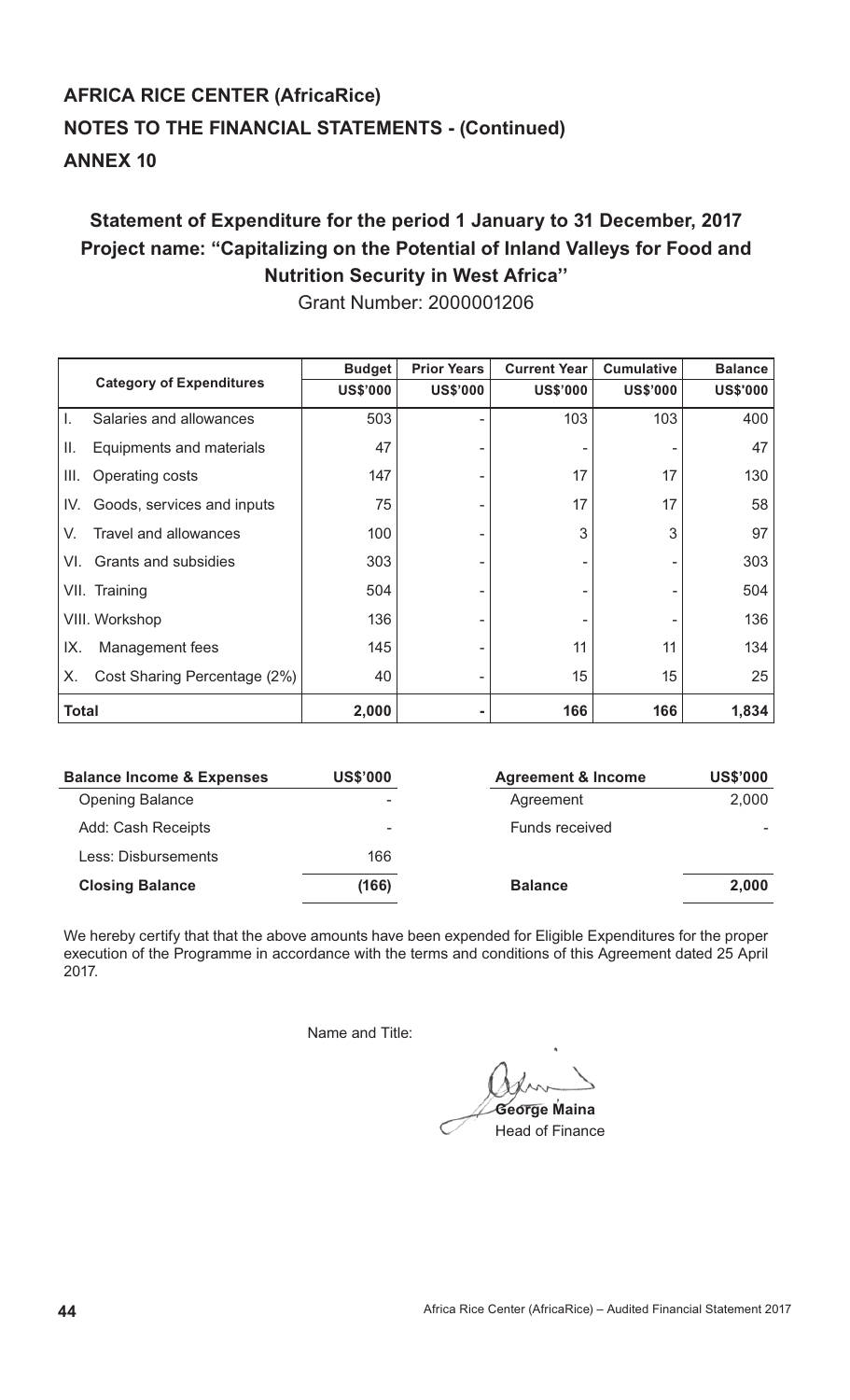# **Statement of Expenditure for the period 1 January to 31 December, 2017 Project name: "Attributed funding from Germany as contribution to the Genetic resources collections (genebank) of Africa Rice Center''**

GiZ GmbH Contract No. 812142110 Project No. 16.7860.6-001.00

| <b>Category of Expenditures</b>                                | <b>Budget</b>   |                  | <b>Prior Years</b> | <b>Current Year</b> |                 | <b>Cumulative</b> |                 | <b>Balance</b>  |
|----------------------------------------------------------------|-----------------|------------------|--------------------|---------------------|-----------------|-------------------|-----------------|-----------------|
|                                                                | <b>EUR '000</b> | <b>US\$ '000</b> | <b>EUR '000</b>    | <b>US\$ '000</b>    | <b>EUR '000</b> | <b>US\$ '000</b>  | <b>EUR '000</b> | <b>EUR '000</b> |
| Personnel                                                      | 110             |                  | ۰                  | 132                 | 120             | 132               | 120             | (10)            |
| Operational Costs (For example:<br>Travel, Supplies, Services, |                 |                  |                    |                     |                 |                   |                 |                 |
| Workshops)                                                     | 70              |                  |                    | 74                  | 65              | 74                | 65              | 5               |
| Equipment                                                      | 4               |                  |                    | ۰                   |                 |                   |                 | 4               |
| <b>Other Expenses</b>                                          | 19              |                  | ۰                  | 20                  | 19              | 20                | 19              |                 |
| Sub-total                                                      | 203             |                  | $\blacksquare$     | 226                 | 204             | 226               | 204             | (1)             |
| Indirect Costs (12.5%)                                         | 26              |                  |                    | 28                  | 25              | 28                | 25              | 1               |
| Cost Sharing Percentage (2%)                                   | 5               | ۰                | ۰                  | 5                   | 5               | 5                 | 5               |                 |
| <b>Total</b>                                                   | 234             |                  | ۰                  | 259                 | 234             | 259               | 234             |                 |

| <b>Balance Income &amp; Expenses</b> | <b>US\$'000</b> | Eur'000 | <b>Balance Agreement &amp;</b><br><b>Income</b> | Eur'000 |
|--------------------------------------|-----------------|---------|-------------------------------------------------|---------|
| Add: Cash Receipts                   | 273             | 234     | Agreement                                       | 234     |
| Less: Disbursements                  | 258             | 234     | <b>Fund receive</b>                             | 234     |
| Less: Exchange difference            | 15              | ۰       |                                                 |         |
| <b>Closing Balance</b>               |                 | ۰       | <b>Balance</b>                                  |         |
|                                      |                 |         |                                                 |         |

\* AfricaRice's reporting currency is US\$. The Euro equivalent was converted using the average rate of Info Euro (https://fx-rate.net/EUR/) for each project reporting period

We hereby certify that the expenditures have not been financed from other parties.

**Example 2018** Superior State 2019 Name and Title:

**George Maina** Head of Finance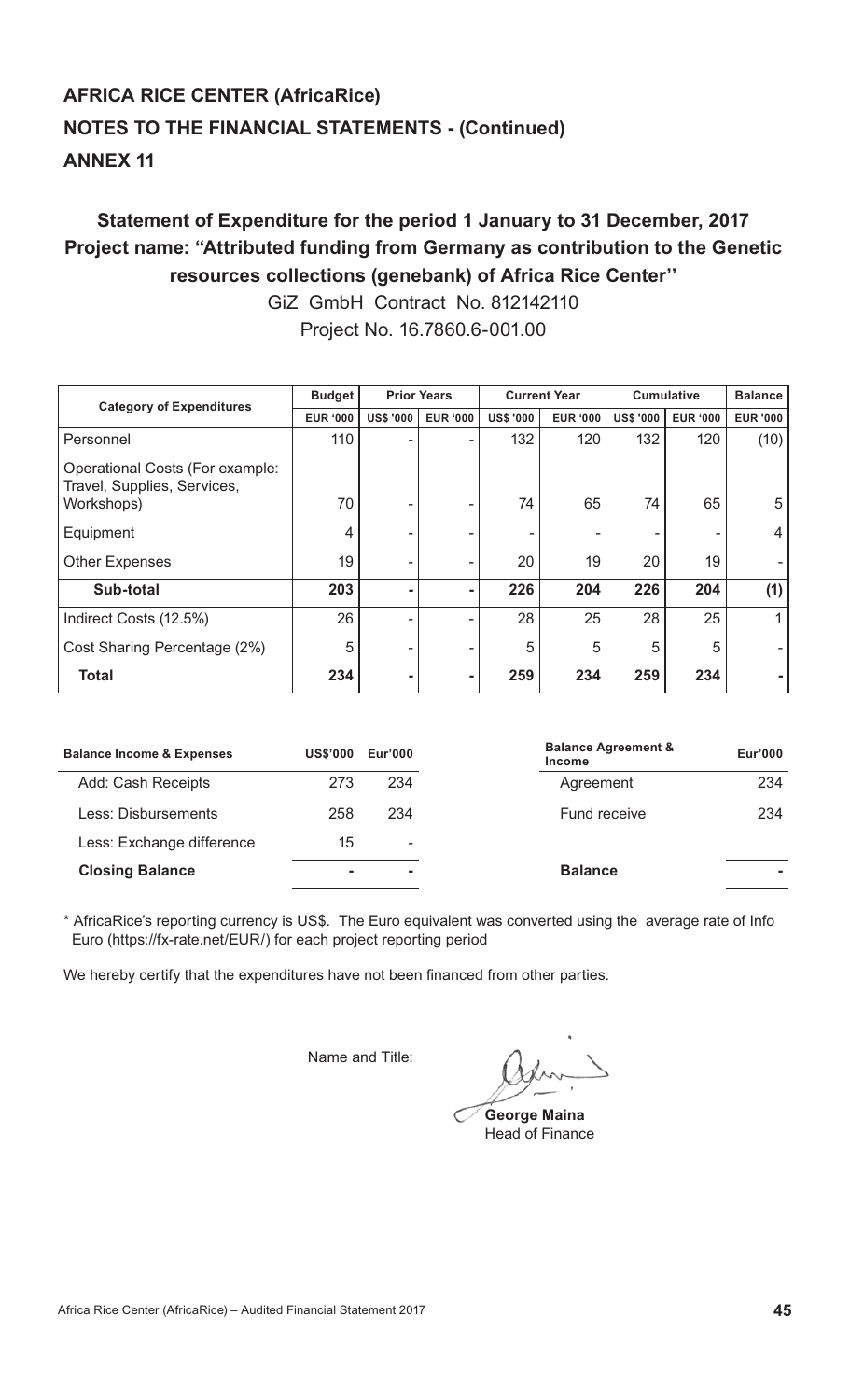# **Statement of Expenditure for the period 1 January to 31 December, 2017 Project Name: "Catalyzing the Adoption and Use of Scalable technologies in Africa (CAUSA): A pilot project"**

GiZ GmbH Contract No. 81176948 Project No. 12.9765.4-002.00

| <b>Category of Expenditures</b> | <b>Budget</b>   | <b>Prior Years</b> |                 | <b>Current Year</b> |                 | <b>Cumulative</b> |                 | <b>Balance</b>  |
|---------------------------------|-----------------|--------------------|-----------------|---------------------|-----------------|-------------------|-----------------|-----------------|
|                                 | <b>EUR '000</b> | <b>US\$ '000</b>   | <b>EUR '000</b> | <b>US\$ '000</b>    | <b>EUR '000</b> | <b>US\$ '000</b>  | <b>EUR '000</b> | <b>EUR '000</b> |
| Personnel                       | 14              | 3                  | 2               | 12                  | 10              | 15                | 12              | 2               |
| Innovation and Support          |                 |                    |                 |                     |                 |                   |                 |                 |
| <b>Services</b>                 | 169             | 74                 | 60              | 105                 | 89              | 179               | 149             | 20              |
| <b>Supplies and Operations</b>  | 24              | 45                 | 38              | 7                   | 6               | 52                | 44              | (20)            |
| Equipment                       | 12              | 16                 | 13              | ۰                   |                 | 16                | 13              | (1)             |
| Training/Workshops              | 5               | 9                  | 7               | 4                   | 3               | 13                | 10              | (5)             |
| <b>International Travel</b>     | 61              | 47                 | 38              | 9                   | 8               | 56                | 46              | 15              |
| Overhead                        | 40              | 34                 | 28              | 25                  | 22              | 59                | 50              | (10)            |
| Cost Sharing Percentage (2%)    | $\overline{7}$  | 6                  | 5               | 4                   | 3               | 10                | 8               | (1)             |
| <b>Sub-total - AfricaRice</b>   | 332             | 234                | 191             | 166                 | 141             | 400               | 332             |                 |
| <b>AKM Services</b>             | 128             | 105                | 88              | 47                  | 40              | 152               | 128             |                 |
| <b>NRI</b>                      | 40              | 4                  | 3               | 43                  | 37              | 47                | 40              |                 |
| <b>Sub-total - Partners</b>     | 168             | 109                | 91              | 90                  | 77              | 199               | 168             |                 |
| <b>Total</b>                    | 500             | 343                | 282             | 256                 | 218             | 599               | 500             |                 |

| <b>Balance Income &amp;</b><br><b>Expenses</b> | <b>US\$'000</b> | Eur'000 | <b>Balance Agreement &amp;</b><br><b>Income</b> | Eur'000 |
|------------------------------------------------|-----------------|---------|-------------------------------------------------|---------|
| <b>Opening Balance</b>                         | 249             | 215     | Agreement                                       | 500     |
| Add: Cash Receipts                             | ۰               | -       | Fund received                                   | 497     |
| Less:<br><b>Disbursements</b>                  | 256             | 218     |                                                 |         |
|                                                |                 |         |                                                 |         |
| <b>Closing Balance</b>                         |                 | (3)     | <b>Balance</b>                                  | 3       |

\* AfricaRice's reporting currency is US\$. The Euro equivalent was converted using the average rate of Info Euro (https://fx-rate.net/EUR/) for each project reporting period

We hereby certify that the expenditures have not been financed from other parties.

Name and Title:

**George Maina** Head of Finance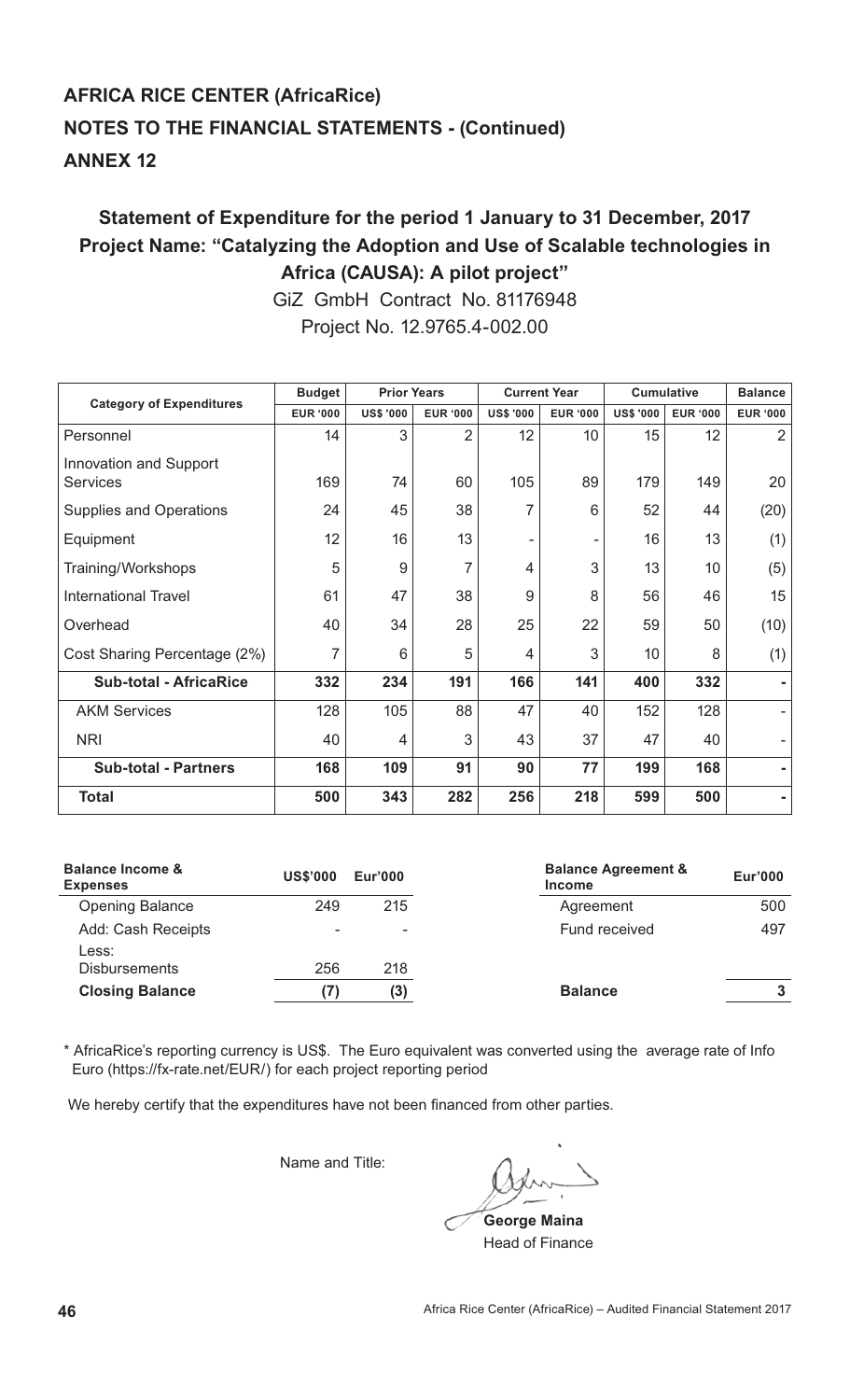# **Statement of Expenditure for the period 1 January to 31 December, 2017 Project Name: "Improving rice farmers' decision making in Lowland rice based Systems in East Africa (EAST Africa 'RiceAdvice')"**

|                                                | <b>Budget</b>   | <b>Prior Years</b> |                 |                  | <b>Current Year</b> | <b>Cumulative</b>              |                 | <b>Balance</b>  |
|------------------------------------------------|-----------------|--------------------|-----------------|------------------|---------------------|--------------------------------|-----------------|-----------------|
| <b>Category of Expenditures</b>                | <b>EUR '000</b> | <b>US\$ '000</b>   | <b>EUR '000</b> | <b>US\$ '000</b> | <b>EUR '000</b>     | <b>US\$ '000</b>               | <b>EUR '000</b> | <b>EUR '000</b> |
| Personnel<br><b>Supplies and Operations</b>    | 280<br>16       | 177<br>21          | 160<br>19       | 90               | 79                  | 267<br>21                      | 239<br>19       | 41<br>(3)       |
| Equipment                                      | 23              | 12                 | 11              |                  |                     | 12                             | 11              | 12              |
| Training/Workshop                              | 40              | 46                 | 42              |                  |                     | 46                             | 42              | (2)             |
| <b>International Travel</b>                    | 45              | 32                 | 29              | 11               | 10                  | 43                             | 39              | 6               |
| <b>Publications</b>                            | 22              |                    |                 |                  |                     |                                |                 | 22              |
| <b>Other Expenses</b>                          | 221             | 69                 | 62              | 92               | 81                  | 161                            | 143             | 78              |
| Indirect Costs (10%)                           | 65              | 47                 | 43              | 8                | 7                   | 55                             | 50              | 15              |
| <b>Cost Sharing Percentage</b><br>(2%)         | 24              | 15                 | 14              | 6                | 4                   | 21                             | 18              | 6               |
| <b>Sub-total - AfricaRice</b>                  | 736             | 419                | 380             | 207              | 181                 | 626                            | 561             | 175             |
| Madagascar                                     | 72              | 26                 | 23              | 19               | 16                  | 45                             | 39              | 33              |
| Rwanda                                         | 72              | 35                 | 32              | 22               | 19                  | 57                             | 51              | 21              |
| Ethiopia                                       | 72              | 19                 | 18              | 27               | 24                  | 46                             | 42              | 30              |
| <b>Hohenheim University</b>                    | 248             | 186                | 171             | 90               | 76                  | 276                            | 247             | 1               |
| <b>Sub-total - Partners</b>                    | 464             | 266                | 244             | 158              | 135                 | 424                            | 379             | 85              |
| <b>Total</b>                                   | 1,200           | 685                | 624             | 365              | 316                 | 1,050                          | 940             | 260             |
| <b>Balance Income &amp;</b><br><b>Expenses</b> | <b>US\$'000</b> | <b>Eur'000</b>     |                 |                  | <b>Income</b>       | <b>Balance Agreement &amp;</b> |                 | <b>Eur'000</b>  |

GiZ GmbH Contract No. 81180340 Project No. 14.1432.5-001.00

| <b>Balance Income &amp;</b><br><b>Expenses</b> | <b>US\$'000</b> | Eur'000 | <b>Balance Agreement &amp;</b><br><b>Income</b> | <b>Eur'000</b> |
|------------------------------------------------|-----------------|---------|-------------------------------------------------|----------------|
| <b>Opening Balance</b>                         | 184             | 176     | Agreement                                       | 1,200          |
| Add: Cash<br>Receipts                          | 237             | 200     | Fund received                                   | 1,000          |
| Less:<br><b>Disbursements</b>                  | 365             | 316     |                                                 |                |
| <b>Closing Balance</b>                         | 56              | 60      | <b>Balance</b>                                  | 200            |

\* AfricaRice's reporting currency is US\$. The Euro equivalent was converted using the average rate of Info Euro (https://fx-rate.net/EUR/) for each project reporting period

We hereby certify that the expenditures have not been financed from other parties.

Name and Title:

 **George Maina** Head of Finance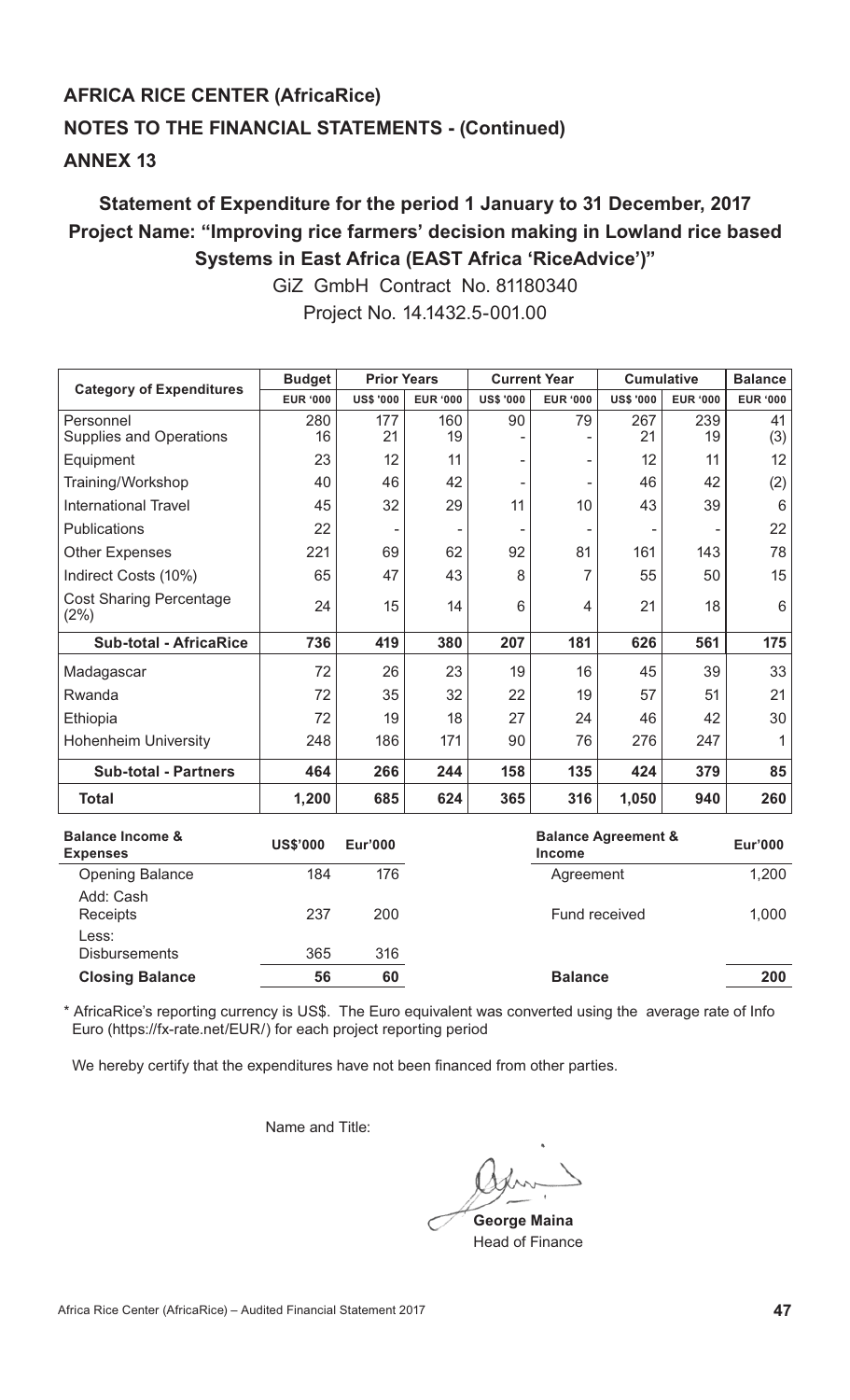# **ANNEX 14**

# **Statement of Expenditure for the period 1 January to 31 December, 2017 Project Name: "Strengthen the Agricultural Innovation System in Benin"**

GiZ GmbH Contract No. 81193807 Project No. 14.0967.1-107.00

| <b>Category of Expenditures</b>        | <b>Budget</b>   |                  | <b>Prior Years</b> | <b>Current Year</b> |                 | <b>Cumulative</b> |                 | <b>Balance</b>  |
|----------------------------------------|-----------------|------------------|--------------------|---------------------|-----------------|-------------------|-----------------|-----------------|
|                                        | <b>EUR '000</b> | <b>US\$ '000</b> | <b>EUR '000</b>    | <b>US\$ '000</b>    | <b>EUR '000</b> | <b>US\$ '000</b>  | <b>EUR '000</b> | <b>EUR '000</b> |
| Personnel                              | 64              | 32               | 30                 | 23                  | 20              | 55                | 50              | 14              |
| <b>Supplies and Operations</b>         | 674             | 152              | 143                | 494                 | 438             | 646               | 581             | 93              |
| Equipment                              | 40              | 29               | 27                 | 3                   | 3               | 32                | 30              | 10 <sup>1</sup> |
| Training/Workshop                      | 45              | 23               | 22                 | 6                   | 6               | 29                | 28              | 17 <sub>1</sub> |
| Indirect Costs (11.1%)                 | 92              | 30               | 28                 | 57                  | 51              | 87                | 79              | 13              |
| <b>Cost Sharing Percentage</b><br>(2%) | 18              | 6                | 6                  | 11                  | 10              | 17                | 16              | $\overline{2}$  |
| <b>Total</b>                           | 933             | 272              | 256                | 594                 | 528             | 866               | 784             | 149             |

| <b>Balance Income &amp;</b><br><b>Expenses</b> | <b>US\$'000</b> | Eur'000 | <b>Balance Agreement &amp;</b><br><b>Income</b> | Eur'000 |
|------------------------------------------------|-----------------|---------|-------------------------------------------------|---------|
| <b>Opening Balance</b>                         | 259             | 244     | Agreement                                       | 933     |
| Add: Cash Receipts                             | -               | ۰       | Fund received                                   | 500     |
| Less:                                          |                 |         |                                                 |         |
| <b>Disbursements</b>                           | 594             | 527     |                                                 |         |
| <b>Closing Balance</b>                         | (335)           | (283)   | <b>Balance</b>                                  | 433     |

\* AfricaRice's reporting currency is US\$. The Euro equivalent was converted using the average rate of Info Euro (https://fx-rate.net/EUR/) for each project reporting period

We hereby certify that the expenditures have not been financed from other parties.

**George Maina**

Head of Finance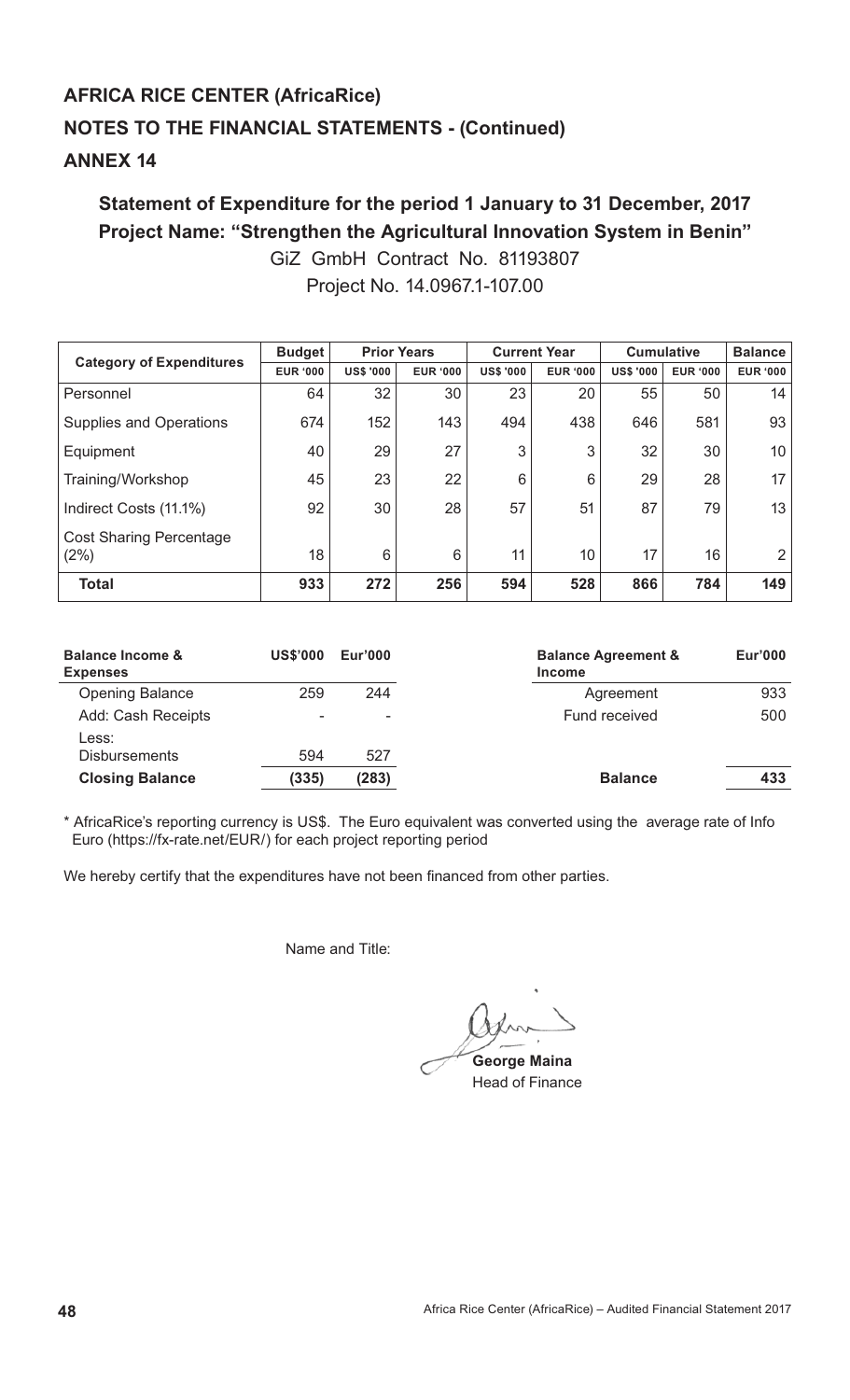# **Statement of Expenditure for the period 1 January to 31 December, 2017 Project Name: "Building Vocational Training Capacity for Youth Employment in the Rice Sector in Benin"**

| <b>Category of Expenditures</b>        | <b>Budget</b>   | <b>Prior Years</b> |                 |                  | <b>Current Year</b> | <b>Cumulative</b> |                 | <b>Balance</b>  |
|----------------------------------------|-----------------|--------------------|-----------------|------------------|---------------------|-------------------|-----------------|-----------------|
|                                        | <b>EUR '000</b> | <b>US\$ '000</b>   | <b>EUR '000</b> | <b>US\$ '000</b> | <b>EUR '000</b>     | <b>US\$ '000</b>  | <b>EUR '000</b> | <b>EUR '000</b> |
| Personnel                              | 271             | 138                | 130             | 162              | 141                 | 300               | 271             |                 |
| <b>Supplies and Operations</b>         | 124             | 89                 | 84              | 53               | 47                  | 142               | 131             | (7)             |
| Equipment                              | 204             | 24                 | 23              | 204              | 179                 | 228               | 202             | $\overline{2}$  |
| Training/Workshop                      | 153             |                    | ۰               | 162              | 149                 | 162               | 149             | $\overline{4}$  |
| International Travel                   | 37              | 11                 | 10              | 19               | 16                  | 30                | 26              | 11              |
| <b>Publications</b>                    | 5               |                    | ۰               |                  | ۰                   |                   |                 | 5               |
| Indirect Costs (11.1%)                 | 88              | 32                 | 30              | 63               | 56                  | 95                | 86              | $\overline{2}$  |
| <b>Cost Sharing Percentage</b><br>(2%) | 18              | 6                  | 5               | 12               | 11                  | 18                | 16              | $\overline{2}$  |
| <b>Total</b>                           | 900             | 300                | 282             | 675              | 599                 | 975               | 881             | 19              |

GiZ GmbH Contract No. 81193797 Project No. 14.0967.1-107.00

| <b>Balance Income &amp;</b><br><b>Expenses</b> | <b>US\$'000</b> | Eur'000 | <b>Balance Agreement &amp;</b><br><b>Income</b> | Eur'000 |
|------------------------------------------------|-----------------|---------|-------------------------------------------------|---------|
| <b>Opening Balance</b>                         | 230             | 217     | Agreement                                       | 900     |
| Add: Cash Receipts                             | 380             | 321     | Fund received                                   | 821     |
| Less:                                          |                 |         |                                                 |         |
| <b>Disbursements</b>                           | 675             | 599     |                                                 |         |
| <b>Closing Balance</b>                         | (65)            | (61)    | <b>Balance</b>                                  | 79      |

\* AfricaRice's reporting currency is US\$. The Euro equivalent was converted using the average rate of Info Euro (https://fx-rate.net/EUR/) for each project reporting period

We hereby certify that the expenditures have not been financed from other parties.

 **George Maina** Head of Finance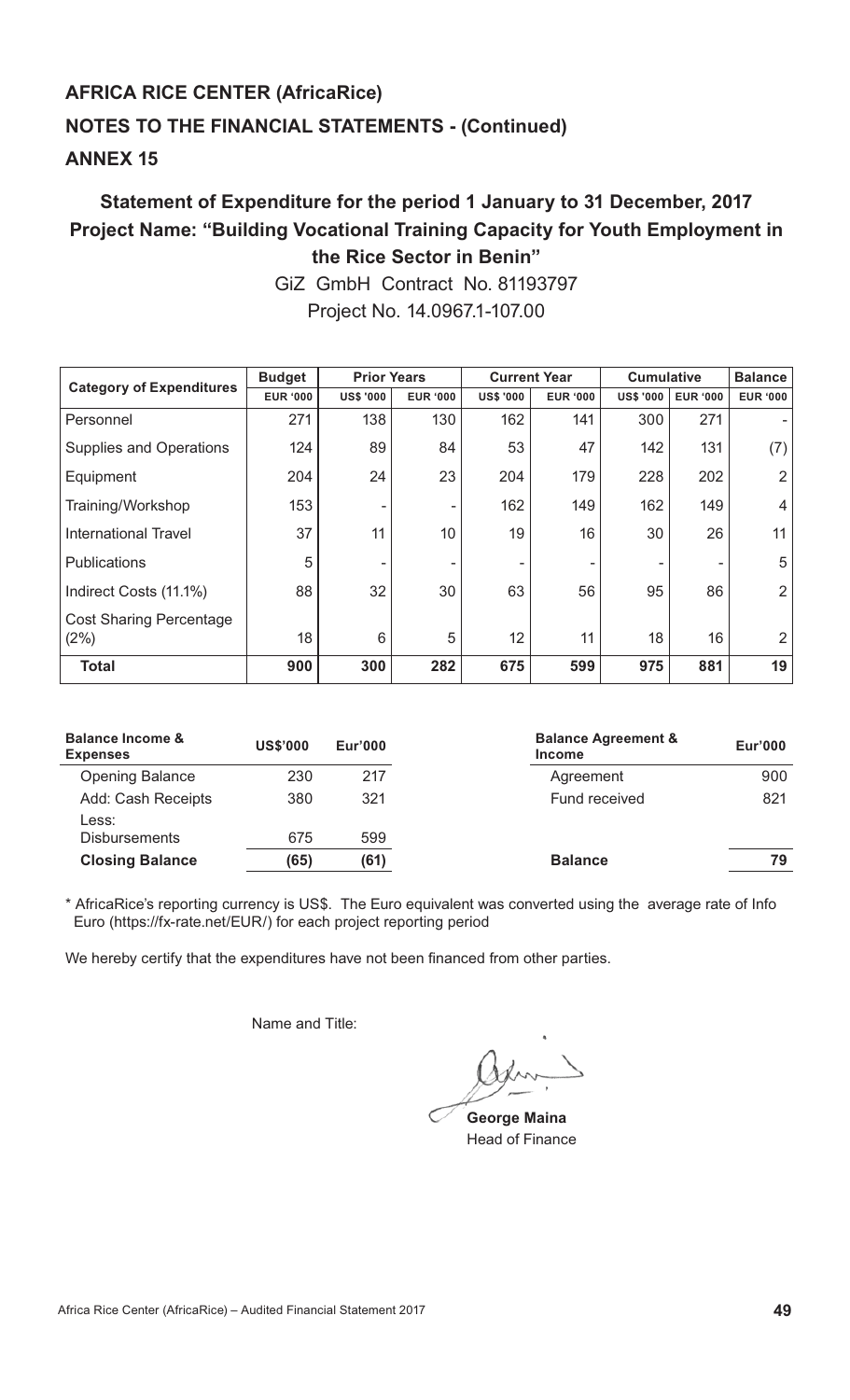# **Statement of Expenditure for the period 1 January to 31 December, 2017 Project Name: "Business Coaching to drive agricultural innovation in Benin"**  GiZ GmbH Contract No. 81195333

| <b>Category of</b>                     | <b>Budget</b>   | <b>Prior Years</b> |                 |                  | <b>Current Year</b> | <b>Cumulative</b> |                 | <b>Balance</b>  |
|----------------------------------------|-----------------|--------------------|-----------------|------------------|---------------------|-------------------|-----------------|-----------------|
| <b>Expenditures</b>                    | <b>EUR '000</b> | <b>US\$ '000</b>   | <b>EUR '000</b> | <b>US\$ '000</b> | <b>EUR '000</b>     | <b>US\$ '000</b>  | <b>EUR '000</b> | <b>EUR '000</b> |
| Personnel                              | 304             | 101                | 94              | 67               | 60                  | 168               | 154             | 150             |
| Supplies and<br>Operations             | 319             | 101                | 94              | 64               | 56                  | 165               | 150             | 169             |
| Equipment                              | 34              | 29                 | 27              |                  | ٠                   | 29                | 27              | $\overline{7}$  |
| Training/Workshop                      | 140             | 10                 | 10              | 55               | 52                  | 65                | 62              | 78              |
| <b>Other Expenses</b>                  | 3               |                    | ۰               | ۰                | ٠                   |                   |                 | 3               |
| Indirect Costs (11.1%)                 | 82              | 26                 | 24              | 24               | 22                  | 50                | 46              | 36              |
| <b>Cost Sharing</b><br>Percentage (2%) | 18              | 5                  | 5               | $\overline{2}$   | $\overline{2}$      | $\overline{7}$    | $\overline{ }$  | 11              |
| <b>Total</b>                           | 900             | 272                | 254             | 212              | 192                 | 484               | 446             | 454             |

Project No. 14.0967.1-107.00

| <b>Balance Income &amp;</b><br><b>Expenses</b> | <b>US\$'000</b> | Eur'000 | <b>Balance Agreement &amp; Income</b> | Eur'000 |
|------------------------------------------------|-----------------|---------|---------------------------------------|---------|
| <b>Opening Balance</b>                         | 210             | 196     | Agreement                             | 900     |
| Add: Cash Receipts<br>Less:                    | 71              | 60      | Fund received                         | 510     |
| <b>Disbursements</b>                           | 213             | 192     |                                       |         |
| <b>Closing Balance</b>                         | 68              | 64      | <b>Balance</b>                        | 390     |

\* AfricaRice's reporting currency is US\$. The Euro equivalent was converted using the average rate of Info Euro (https://fx-rate.net/EUR/) for each project reporting period

We hereby certify that the expenditures have not been financed from other parties.

 **George Maina** Head of Finance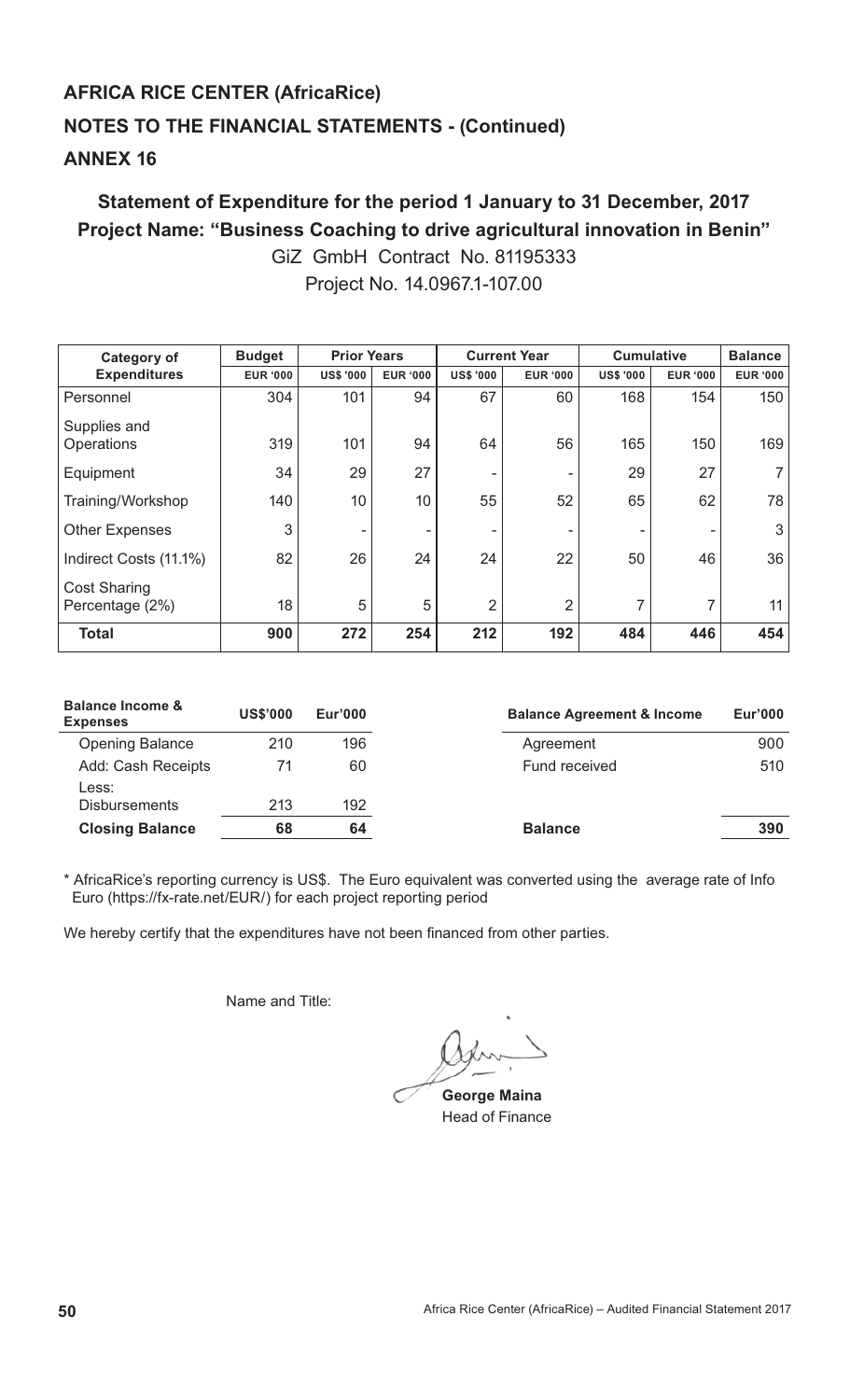# **Statement of Expenditure for the period 1 January to 31 December, 2017**  Project Name: "Novel Approaches for Efficient Targeting and Equitable Scaling **of Rice Technologies in Togo and Benin (ETES-Rice)"**

|                                        | <b>Budget</b>   | <b>Prior Years</b>       |                 |                  | <b>Current Year</b> |                  | <b>Cumulative</b> |                 |
|----------------------------------------|-----------------|--------------------------|-----------------|------------------|---------------------|------------------|-------------------|-----------------|
| <b>Category of Expenditures</b>        | <b>EUR '000</b> | <b>US\$ '000</b>         | <b>EUR '000</b> | <b>US\$ '000</b> | <b>EUR '000</b>     | <b>US\$ '000</b> | <b>EUR '000</b>   | <b>EUR '000</b> |
| Personnel                              | 316             | 26                       | 23              | 199              | 176                 | 225              | 199               | 117             |
| <b>Supplies and Operations</b>         | 90              | 49                       | 42              | 109              | 94                  | 158              | 136               | (46)            |
| Equipment                              | 32              |                          |                 |                  |                     |                  |                   | 32              |
| Training/Workshop                      | 45              |                          |                 | 19               | 17                  | 19               | 17                | 28              |
| <b>International Travel</b>            | 57              | 3                        | 3               | 33               | 29                  | 36               | 32                | 25              |
| Publications                           | 8               |                          |                 | 3                | 3                   | 3                | 3                 | 5               |
| <b>Other Expenses</b>                  |                 |                          |                 |                  |                     |                  |                   |                 |
| Indirect Costs (13.4%)                 | 78              | 12                       | 10              | 43               | 38                  | 55               | 48                | 30              |
| <b>Cost Sharing Percentage</b><br>(2%) | 23              | $\overline{2}$           | $\overline{2}$  | 7                | 6                   | 9                | 8                 | 15              |
| <b>Sub-total-AfricaRice</b>            | 649             | 92                       | 80              | 413              | 363                 | 505              | 443               | 206             |
| <b>UAC</b>                             | 103             | $\overline{\phantom{a}}$ |                 | 14               | 12                  | 14               | 12                | 91              |
| <b>CBF</b>                             | 206             | ۰                        |                 | 120              | 110                 | 120              | 110               | 96              |
| <b>ITRA</b>                            | 242             | ۰                        |                 | 70               | 64                  | 70               | 64                | 178             |
| <b>Sub-total - Partners</b>            | 551             | ٠                        |                 | 204              | 186                 | 204              | 186               | 365             |
| <b>Total</b>                           | 1,200           | 92                       | 80              | 617              | 549                 | 709              | 629               | 571             |

GiZ GmbH Contract No. 81194987 Project No. 15.7860.8-001.00

| <b>Balance Income &amp;</b><br><b>Expenses</b> | <b>US\$'000</b> | Eur'000 | <b>Balance Agreement &amp; Income</b> | Eur'000 |
|------------------------------------------------|-----------------|---------|---------------------------------------|---------|
| <b>Opening Balance</b>                         | 140             | 121     | Agreement                             | 1,200   |
| Add: Cash Receipts                             | 460             | 400     | Fund received                         | 600     |
| Less:<br><b>Disbursements</b>                  | 617             | 549     |                                       |         |
| <b>Closing Balance</b>                         | (17)            | (28)    | <b>Balance</b>                        | 600     |

\* AfricaRice's reporting currency is US\$. The Euro equivalent was converted using the average rate of Info Euro (https://fx-rate.net/EUR/) for each project reporting period

We hereby certify that the expenditures have not been financed from other parties.

 **George Maina** Head of Finance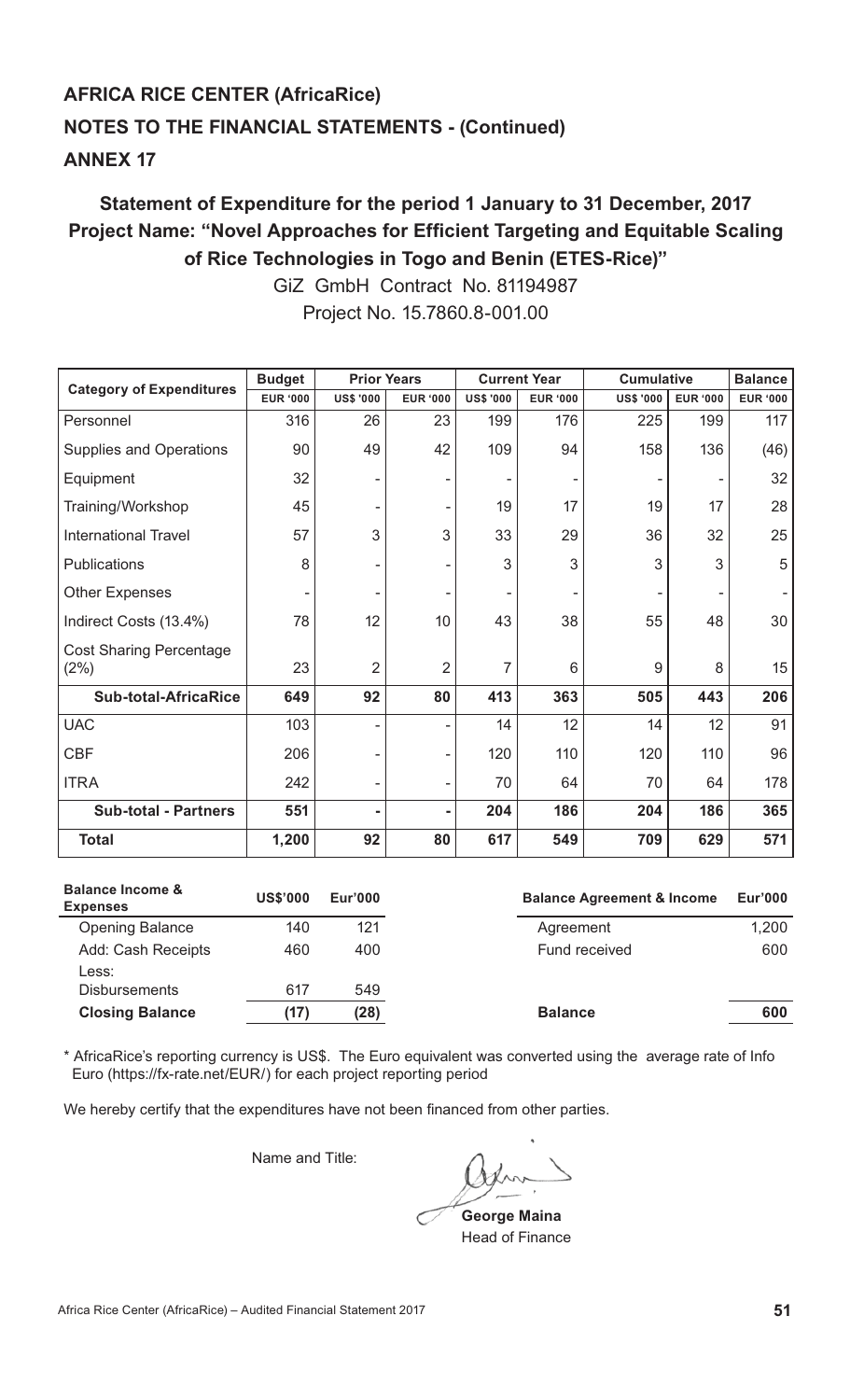# **Statement of Expenditure for the period 1 January to 31 December, 2017**  Project Name: "Purification and Production of popular rice varieties in Benin" GiZ GmbH Contract No. 81194997 Project No. 14.1432.5-001.00

|                                 | <b>Budget</b>   |                  | <b>Prior Years</b> |                  | <b>Current Year</b> |                  | <b>Cumulative</b> |                         |
|---------------------------------|-----------------|------------------|--------------------|------------------|---------------------|------------------|-------------------|-------------------------|
| <b>Category of Expenditures</b> | <b>EUR '000</b> | <b>US\$ '000</b> | <b>EUR '000</b>    | <b>US\$ '000</b> | <b>EUR '000</b>     | <b>US\$ '000</b> | <b>EUR '000</b>   | <b>EUR '000</b>         |
| Personnel                       | 32              | 14               | 12                 | 23               | 20                  | 37               | 32                |                         |
| <b>Supplies and Operations</b>  | 27              | 9                | 7                  | 19               | 18                  | 28               | 25                | $\overline{2}$          |
| Equipment                       |                 |                  |                    |                  |                     |                  |                   |                         |
| Training/Workshop               |                 |                  |                    |                  |                     |                  |                   |                         |
| <b>International Travel</b>     |                 |                  |                    |                  |                     |                  |                   |                         |
| <b>Publications</b>             |                 |                  |                    |                  |                     |                  |                   |                         |
| <b>Other Expenses</b>           |                 | -                |                    |                  |                     |                  |                   | 1                       |
| Indirect Costs (11.1%)          | 6               | $\overline{2}$   | 2                  | 5                | 4                   |                  | 6                 |                         |
| <b>Cost Sharing Percentage</b>  |                 |                  |                    |                  |                     |                  |                   |                         |
| (2%)                            | $\overline{2}$  | 1                |                    | 1                |                     | $\overline{2}$   | 1                 | 1                       |
| <b>Sub-total - AfricaRice</b>   | 68              | 26               | 21                 | 48               | 43                  | 74               | 64                | 4                       |
| <b>Benin</b>                    | 32              |                  |                    | 36               | 32                  | 36               | 32                |                         |
| <b>Sub-total - Partner</b>      | 32              |                  |                    | 36               | 32                  | 36               | 32                |                         |
| <b>Total</b>                    | 100             | 26               | 21                 | 84               | 75                  | 110              | 96                | $\overline{\mathbf{4}}$ |

| <b>Balance Income &amp;</b><br><b>Expenses</b> | <b>US\$'000</b> | <b>Eur'000</b> | <b>Balance Agreement &amp; Income</b> | <b>Eur'000</b> |
|------------------------------------------------|-----------------|----------------|---------------------------------------|----------------|
| <b>Opening Balance</b>                         | 32              | 28             | Agreement                             | 100            |
| Add: Cash Receipts<br>Less:                    | 50              | 46             | Fund received                         | 96             |
| <b>Disbursements</b>                           | 84              | 75             |                                       |                |
| <b>Closing Balance</b>                         |                 |                | <b>Balance</b>                        | 4              |

\* AfricaRice's reporting currency is US\$. The Euro equivalent was converted using the average rate of Info Euro (https://fx-rate.net/EUR/) for each project reporting period

We hereby certify that the expenditures have not been financed from other parties.

 **George Maina** Head of Finance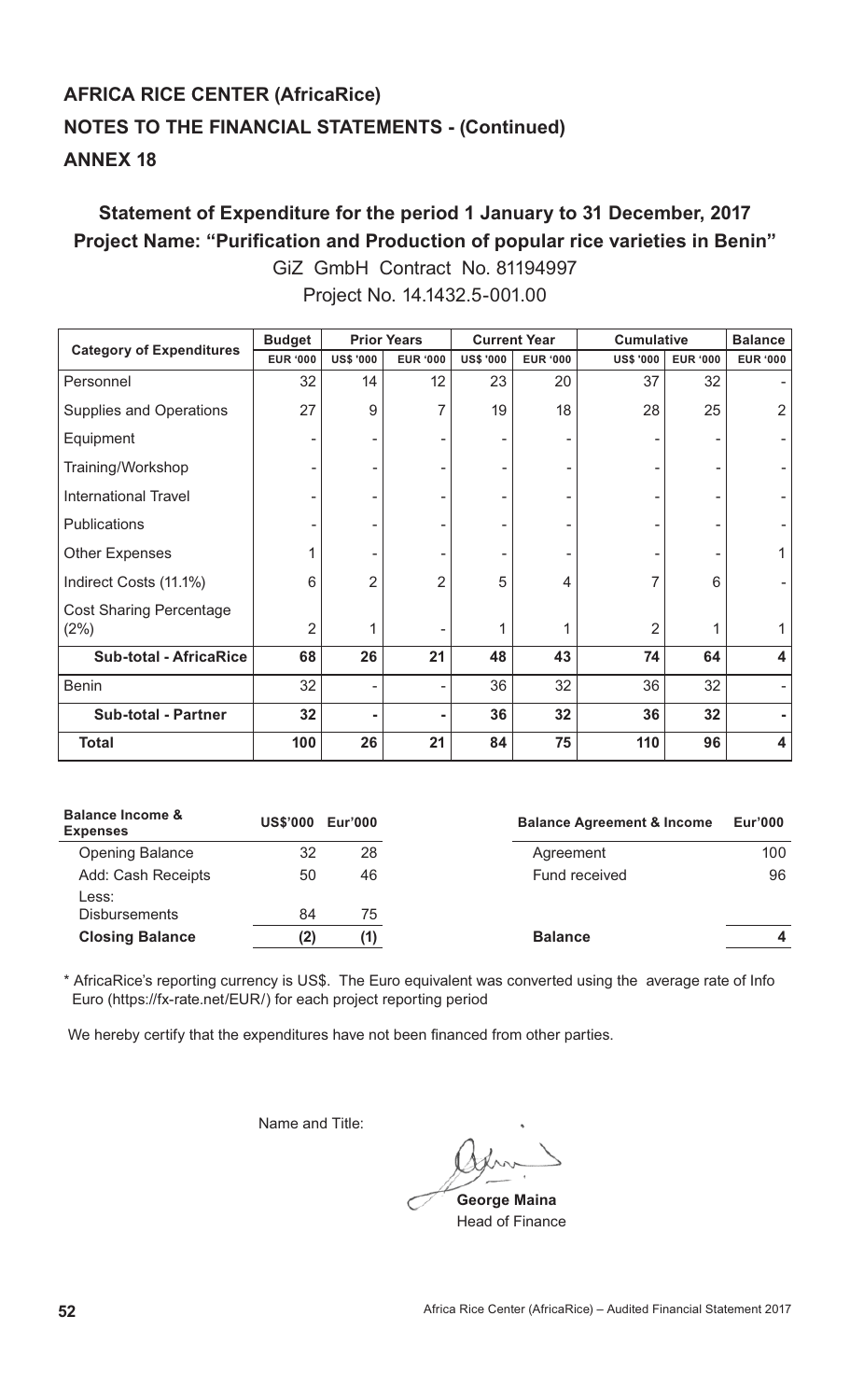# **Statement of Expenditure for the period 1 January to 31 December, 2017 Project Name: "East African Wetlands: Optimizing sustainable production for future food security (WETLANDS)"**

GiZ GmbH Contract No. 81202144 Project No. 15.7860.8-001.00

|                                        | <b>Budget</b>   |                  | <b>Prior Years</b> |                  | <b>Current Year</b> | <b>Cumulative</b> |                 | <b>Balance</b>  |
|----------------------------------------|-----------------|------------------|--------------------|------------------|---------------------|-------------------|-----------------|-----------------|
| <b>Category of Expenditures</b>        | <b>EUR '000</b> | <b>US\$ '000</b> | <b>EUR '000</b>    | <b>US\$ '000</b> | <b>EUR '000</b>     | <b>US\$ '000</b>  | <b>EUR '000</b> | <b>EUR '000</b> |
| Personnel                              | 112             | 15               | 14                 | 59               | 51                  | 74                | 65              | 47              |
| <b>Supplies and Operations</b>         | 64              | 24               | 23                 | 48               | 43                  | 72                | 66              | (2)             |
| Equipment                              |                 |                  |                    |                  |                     |                   |                 |                 |
| Training/Workshop                      | 20              |                  |                    | 4                | 3                   | 4                 | 3               | 17              |
| <b>International Travel</b>            | 16              | 4                | 4                  | 8                | 7                   | 12                | 11              | 5               |
| Publications                           | 4               |                  |                    |                  |                     |                   |                 | $\overline{4}$  |
| <b>Other Expenses</b>                  | 9               |                  |                    | 9                | 8                   | 9                 | 8               |                 |
| Indirect Costs (13.4%)                 | 38              | 9                | 9                  | 10               | 9                   | 19                | 18              | 20              |
| <b>Cost Sharing Percentage</b><br>(2%) | 7               | 3                | 3                  |                  | 1                   | 4                 | 4               | 3               |
| <b>Sub-total-AfricaRice</b>            | 270             | 55               | 53                 | 139              | 122                 | 194               | 175             | 95              |
| Rwanda                                 | 20              |                  |                    | 11               | 10                  | 11                | 10              | 10              |
| Tanzania                               | 20              |                  |                    | 12               | 11                  | 12                | 11              | $9\,$           |
| Uganda                                 | 20              |                  |                    | 14               | 13                  | 14                | 13              | $\overline{7}$  |
| <b>Sub-total - Partners</b>            | 60              |                  |                    | 37               | 34                  | 37                | 34              | 26              |
| <b>Total</b>                           | 330             | 55               | 53                 | 176              | 156                 | 231               | 209             | 121             |

|      | <b>Eur'000</b> | <b>Balance Agreement &amp; Income</b> | Eur'000 |
|------|----------------|---------------------------------------|---------|
| 32   | 30             | Agreement                             | 330     |
| 89   | 83             | Fund received                         | 166     |
| 175  | 156            |                                       |         |
| (54) | (43)           | <b>Balance</b>                        | 164     |
|      |                | <b>US\$'000</b>                       |         |

\* AfricaRice's reporting currency is US\$. The Euro equivalent was converted using the average rate of Info Euro (https://fx-rate.net/EUR/) for each project reporting period

We hereby certify that the expenditures have not been financed from other parties.

**George Maina**

Head of Finance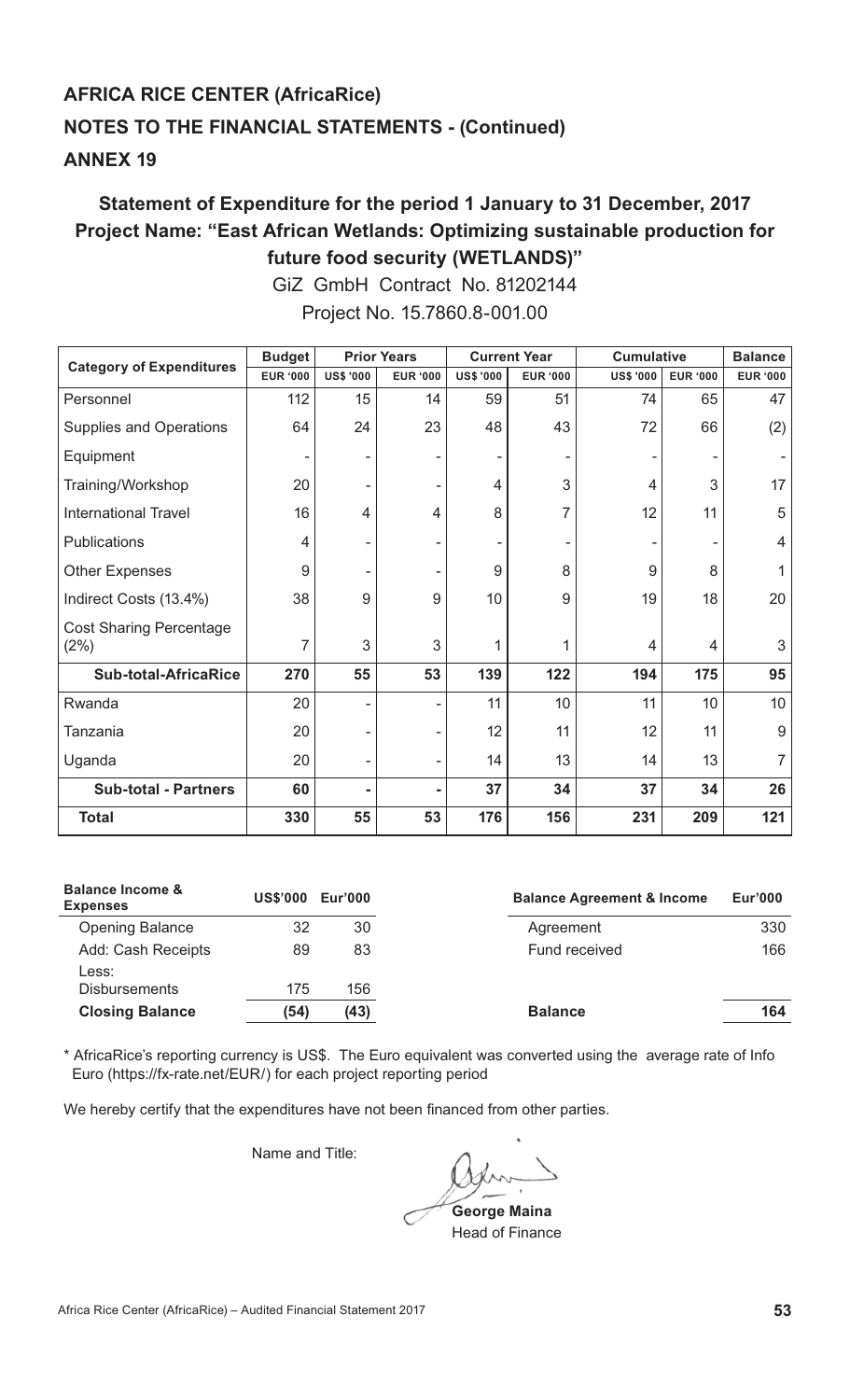# **Statement of Expenditure for the period 1 January to 31 December, 2017 Project Name: "Climate-Smart Rice Technologies to Enhance Resilience of Smallholder Rice Famers in Burkina-Faso"**

GiZ GmbH Contract No. 81206679 Project No. 16.7860.6-001.00

|                                        | <b>Budget</b>   | <b>Prior Years</b> |                 |                  | <b>Current Year</b> | <b>Cumulative</b> | <b>Balance</b>  |                 |
|----------------------------------------|-----------------|--------------------|-----------------|------------------|---------------------|-------------------|-----------------|-----------------|
| <b>Category of Expenditures</b>        | <b>EUR '000</b> | <b>US\$ '000</b>   | <b>EUR '000</b> | <b>US\$ '000</b> | <b>EUR '000</b>     | <b>US\$ '000</b>  | <b>EUR '000</b> | <b>EUR '000</b> |
| Personnel                              | 344             |                    |                 | 3                | 3                   | 3                 | 3               | 341             |
| <b>Supplies and Operations</b>         | 191             |                    | ۰               | 28               | 24                  | 28                | 24              | 167             |
| Equipment                              | 60              |                    | ۰               | 50               | 43                  | 50                | 43              | 17              |
| Training/Workshop                      |                 |                    |                 |                  |                     |                   |                 |                 |
| <b>International Travel</b>            | 57              |                    | ۰               | 12               | 10                  | 12                | 10              | 47              |
| Publications                           | 10              |                    |                 | ۰                |                     |                   |                 | 10              |
| <b>Other Expenses</b>                  |                 |                    |                 |                  |                     |                   |                 |                 |
| Indirect Costs (11%)                   | 89              |                    |                 | 24               | 20                  | 24                | 20              | 69              |
| <b>Cost Sharing Percentage</b><br>(2%) | 24              |                    | ۰               | $\overline{4}$   | 3                   | 4                 | 3               | 21              |
| <b>Sub-total-AfricaRice</b>            | 775             |                    | ۰               | 121              | 103                 | 121               | 103             | 672             |
| <b>INERA</b>                           | 234             |                    | ۰               | 90               | 79                  | 90                | 79              | 155             |
| <b>VECO</b>                            | 86              |                    |                 | 17               | 15                  | 17                | 15              | 71              |
| <b>INRES</b>                           | 105             |                    | ۰               | 39               | 33                  | 39                | 33              | 72              |
| <b>Sub-total - Partners</b>            | 425             | ٠                  | ۰               | 146              | 127                 | 146               | 127             | 298             |
| <b>Total</b>                           | 1,200           |                    | ۰               | 267              | 230                 | 267               | 230             | 970             |

| <b>Balance Income &amp;</b><br><b>Expenses</b> | <b>US\$'000</b> | Eur'000 | <b>Balance Agreement &amp;</b><br><b>Income</b> | Eur'000 |
|------------------------------------------------|-----------------|---------|-------------------------------------------------|---------|
| <b>Opening Balance</b>                         |                 | ۰       | Agreement                                       | 1,200   |
| Add: Cash Receipts                             | 448             | 400     | Fund received                                   | 400     |
| Less:                                          |                 |         |                                                 |         |
| <b>Disbursements</b>                           | 267             | 230     |                                                 |         |
| <b>Closing Balance</b>                         | 181             | 170     | <b>Balance</b>                                  | 800     |
|                                                |                 |         |                                                 |         |

\* AfricaRice's reporting currency is US\$. The Euro equivalent was converted using the average rate of Info Euro (https://fx-rate.net/EUR/) for each project reporting period

We hereby certify that the expenditures have not been financed from other parties.

**George Maina**

Head of Finance